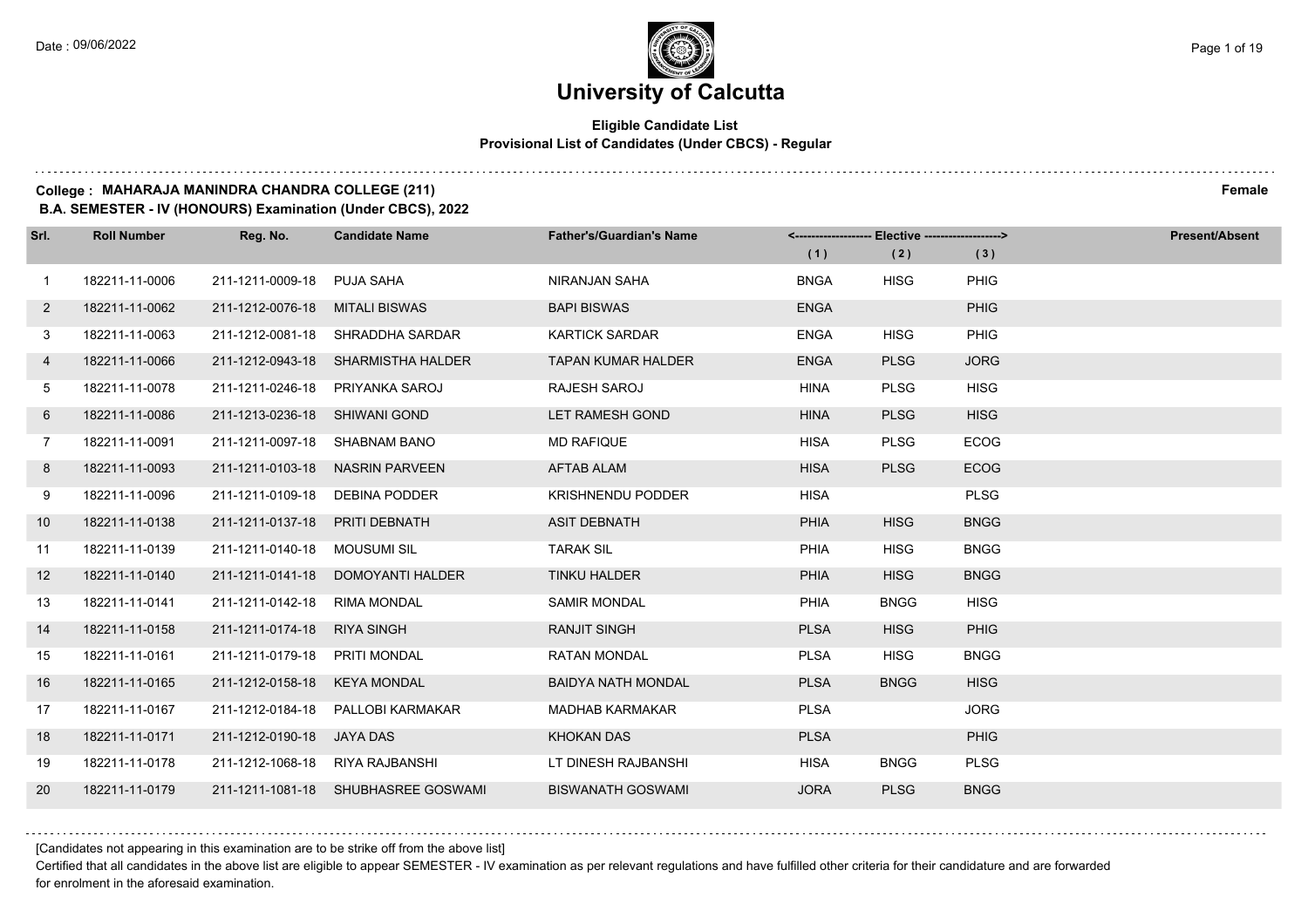### **Eligible Candidate List Provisional List of Candidates (Under CBCS) - Regular**

#### **College : MAHARAJA MANINDRA CHANDRA COLLEGE (211) Female**

**B.A. SEMESTER - IV (HONOURS) Examination (Under CBCS), 2022**

| Srl. | <b>Roll Number</b> | Reg. No.                        | <b>Candidate Name</b>                | <b>Father's/Guardian's Name</b> | <------------------- Elective ------------------> |             |             | <b>Present/Absent</b> |
|------|--------------------|---------------------------------|--------------------------------------|---------------------------------|---------------------------------------------------|-------------|-------------|-----------------------|
|      |                    |                                 |                                      |                                 | (1)                                               | (2)         | (3)         |                       |
| 21   | 192211-11-0010     | 211-1211-0017-19 RIYA DAS       |                                      | Susanta Das                     | <b>BNGA</b>                                       | <b>PLSG</b> | <b>HISG</b> |                       |
| 22   | 192211-11-0058     |                                 | 211-1213-0063-19 SABARNAKHA SAREN    | ASWINI KUMAR SAREN              | <b>ENGA</b>                                       | <b>JORG</b> | <b>PLSG</b> |                       |
| 23   | 192211-11-0061     | 211-1215-0039-19 ASMIN KHATUN   |                                      | <b>MD YASIN SK</b>              | <b>ENGA</b>                                       | <b>PHIG</b> | <b>HISG</b> |                       |
| 24   | 192211-11-0062     |                                 | 211-1215-0049-19 AFROJA PARVEEN      | <b>MAHIBUR RAHAMAN</b>          | <b>ENGA</b>                                       | <b>PLSG</b> | <b>HISG</b> |                       |
| 25   | 192211-11-0092     | 211-1211-0247-19                | UZMA BANO                            | <b>ANWAR AHMED</b>              | <b>HISA</b>                                       | <b>PLSG</b> | <b>ENGG</b> |                       |
| 26   | 192211-11-0140     | 211-1211-0118-19 SAYANI BANIK   |                                      | <b>SEKHAR BANIK</b>             | <b>PHIA</b>                                       | <b>HISG</b> | <b>BNGG</b> |                       |
| 27   | 192211-11-0142     |                                 | 211-1211-0120-19 SREYASI CHAKRABORTY | SOMNATH CHAKRABORTY             | PHIA                                              |             | <b>BNGG</b> |                       |
| 28   | 202211-11-0001     | 211-1211-0001-20                | <b>HENASREE DUTTA</b>                | <b>SWAPAN DUTTA</b>             | <b>BNGA</b>                                       |             | <b>JORG</b> |                       |
| 29   | 202211-11-0002     | 211-1211-0003-20                | PAULOMI PAUL                         | PRADIP PAUL                     | <b>BNGA</b>                                       |             | <b>JORG</b> |                       |
| 30   | 202211-11-0003     | 211-1211-0004-20                | PIYALI MONDAL                        | <b>BENU MONDAL</b>              | <b>BNGA</b>                                       |             | <b>JORG</b> |                       |
| 31   | 202211-11-0004     | 211-1211-0005-20                | PRIYANKA KARMAKAR                    | KHOKAN KARMAKAR                 | <b>BNGA</b>                                       |             | <b>JORG</b> |                       |
| 32   | 202211-11-0005     |                                 | 211-1211-0007-20 SHRAYASHREE RAHA    | <b>SANTANU RAHA</b>             | <b>BNGA</b>                                       |             | <b>PLSG</b> |                       |
| 33   | 202211-11-0006     | 211-1211-0009-20                | SUJITA DAS                           | LATE RABI DAS                   | <b>BNGA</b>                                       |             | <b>JORG</b> |                       |
| 34   | 202211-11-0007     | 211-1211-0015-20                | <b>BIPASHA SAHA</b>                  | <b>BUDDHADEB SAHA</b>           | <b>BNGA</b>                                       |             | PHIG        |                       |
| 35   | 202211-11-0008     | 211-1211-0019-20                | MITALI DAS                           | <b>BIMAL DAS</b>                | <b>BNGA</b>                                       |             | PHIG        |                       |
| 36   | 202211-11-0009     | 211-1211-0021-20                | <b>RINKY PAL</b>                     | <b>BISWANATH PAL</b>            | <b>BNGA</b>                                       |             | PHIG        |                       |
| 37   | 202211-11-0010     | 211-1211-0022-20                | SAHINA PARVIN                        | SAWKAT ALI MONDAL               | <b>BNGA</b>                                       |             | <b>PLSG</b> |                       |
| 38   | 202211-11-0011     | 211-1211-0023-20 SANCHITA PAINE |                                      | <b>TUSHAR KANTI PAINE</b>       | <b>BNGA</b>                                       |             | <b>PHIG</b> |                       |
| 39   | 202211-11-0012     | 211-1211-0024-20 SATHI PAUL     |                                      | NAKUL CHANDRA PAUL              | <b>BNGA</b>                                       |             | PHIG        |                       |
| 40   | 202211-11-0013     |                                 | 211-1211-0026-20 SUPARNA SUTRADHAR   | <b>SURESH SUTRADHAR</b>         | <b>BNGA</b>                                       |             | <b>PHIG</b> |                       |

[Candidates not appearing in this examination are to be strike off from the above list]

Certified that all candidates in the above list are eligible to appear SEMESTER - IV examination as per relevant regulations and have fulfilled other criteria for their candidature and are forwarded for enrolment in the aforesaid examination.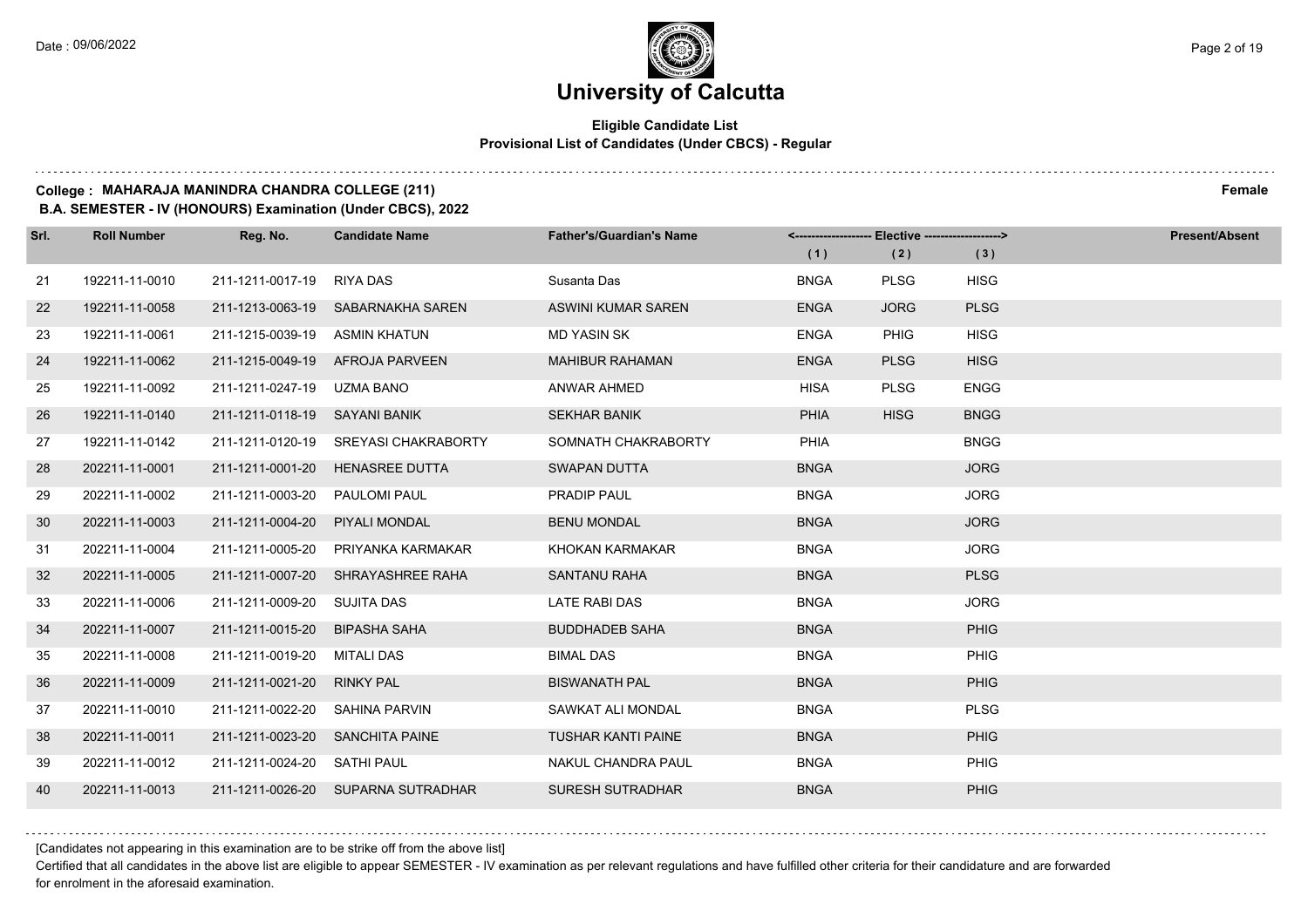## **Eligible Candidate List Provisional List of Candidates (Under CBCS) - Regular**

### **College : MAHARAJA MANINDRA CHANDRA COLLEGE (211) Female**

**B.A. SEMESTER - IV (HONOURS) Examination (Under CBCS), 2022**

| Srl. | <b>Roll Number</b> | Reg. No.                       | <b>Candidate Name</b>               | <b>Father's/Guardian's Name</b> |             |             | <b>Present/Absent</b> |
|------|--------------------|--------------------------------|-------------------------------------|---------------------------------|-------------|-------------|-----------------------|
|      |                    |                                |                                     |                                 | (1)         | (2)<br>(3)  |                       |
| 41   | 202211-11-0014     | 211-1211-0028-20               | ARPITA BISWAS                       | <b>SANTU BISWAS</b>             | <b>BNGA</b> | <b>HISG</b> |                       |
| 42   | 202211-11-0015     | 211-1211-0030-20               | PIYALI GHOSH                        | <b>SAJAL GHOSH</b>              | <b>BNGA</b> | <b>HISG</b> |                       |
| 43   | 202211-11-0016     |                                | 211-1211-0031-20 RIMPA SUTRADHAR    | ARUP SUTRADHAR                  | <b>BNGA</b> | <b>HISG</b> |                       |
| 44   | 202211-11-0017     |                                | 211-1211-0034-20 SHARPITA KUNDU     | SOMENATH KUNDU                  | <b>BNGA</b> | <b>HISG</b> |                       |
| 45   | 202211-11-0018     | 211-1211-0035-20               | SINTHIA HASAN MEGHLA                | <b>SK ABUL HASAN</b>            | <b>BNGA</b> | <b>HISG</b> |                       |
| 46   | 202211-11-0019     | 211-1211-0038-20 SUVA PAL      |                                     | <b>ASHOK PAL</b>                | <b>BNGA</b> | <b>HISG</b> |                       |
| 47   | 202211-11-0020     | 211-1211-0041-20               | <b>BHANUPRIYA GHOSH</b>             | <b>JOYDIP GHOSH</b>             | <b>BNGA</b> | PHIG        |                       |
| 48   | 202211-11-0021     | 211-1211-0042-20               | PRIYA BARDHAN                       | SANJIB BARDHAN                  | <b>BNGA</b> | PHIG        |                       |
| 49   | 202211-11-0022     | 211-1211-0046-20               | <b>ARPITA DHAR</b>                  | <b>ALOKE DHAR</b>               | <b>BNGA</b> | <b>JORG</b> |                       |
| 50   | 202211-11-0023     | 211-1211-0047-20               | ADITI BERA                          | <b>LATE DEBASIS BERA</b>        | <b>ENGA</b> | <b>PLSG</b> |                       |
| 51   | 202211-11-0024     | 211-1211-0049-20               | BANHI MAJUMDER                      | PRONAB MAJUMDER                 | <b>ENGA</b> | <b>JORG</b> |                       |
| 52   | 202211-11-0025     |                                | 211-1211-0057-20 TIASA BHATTACHARYA | LATE ARINDAM BHATTACHARYA       | <b>ENGA</b> | <b>JORG</b> |                       |
| 53   | 202211-11-0027     | 211-1211-0060-20               | PAYEL DEY                           | PARESH CHANDRA DEY              | <b>ENGA</b> | <b>PHIG</b> |                       |
| 54   | 202211-11-0028     | 211-1211-0062-20 SNEHA DEY     |                                     | SATYAJIT DEY                    | <b>ENGA</b> | PHIG        |                       |
| 55   | 202211-11-0029     | 211-1211-0064-20 SWAGATA PAL   |                                     | <b>SUNIL KUMAR PAL</b>          | <b>ENGA</b> | PHIG        |                       |
| 56   | 202211-11-0030     | 211-1211-0065-20 TANIA KHATUN  |                                     | <b>ISLAM ALI MOLLA</b>          | <b>ENGA</b> | <b>PLSG</b> |                       |
| 57   | 202211-11-0031     | 211-1211-0066-20               | TIYASHA SAHA                        | <b>TAPESH KUMAR SAHA</b>        | <b>ENGA</b> | PHIG        |                       |
| 58   | 202211-11-0032     | 211-1211-0068-20               | <b>ISHIKA GUPTA</b>                 | <b>BIREN GUPTA</b>              | <b>ENGA</b> | <b>HISG</b> |                       |
| 59   | 202211-11-0033     |                                | 211-1211-0074-20 SREYASHEE GUHA ROY | SANJOY KUMAR GUHA ROY           | <b>ENGA</b> | <b>HISG</b> |                       |
| 60   | 202211-11-0034     | 211-1211-0076-20 TANIYA MONDAL |                                     | ABUTALEB MONDAL                 | <b>ENGA</b> | <b>HISG</b> |                       |

[Candidates not appearing in this examination are to be strike off from the above list]

Certified that all candidates in the above list are eligible to appear SEMESTER - IV examination as per relevant regulations and have fulfilled other criteria for their candidature and are forwarded for enrolment in the aforesaid examination.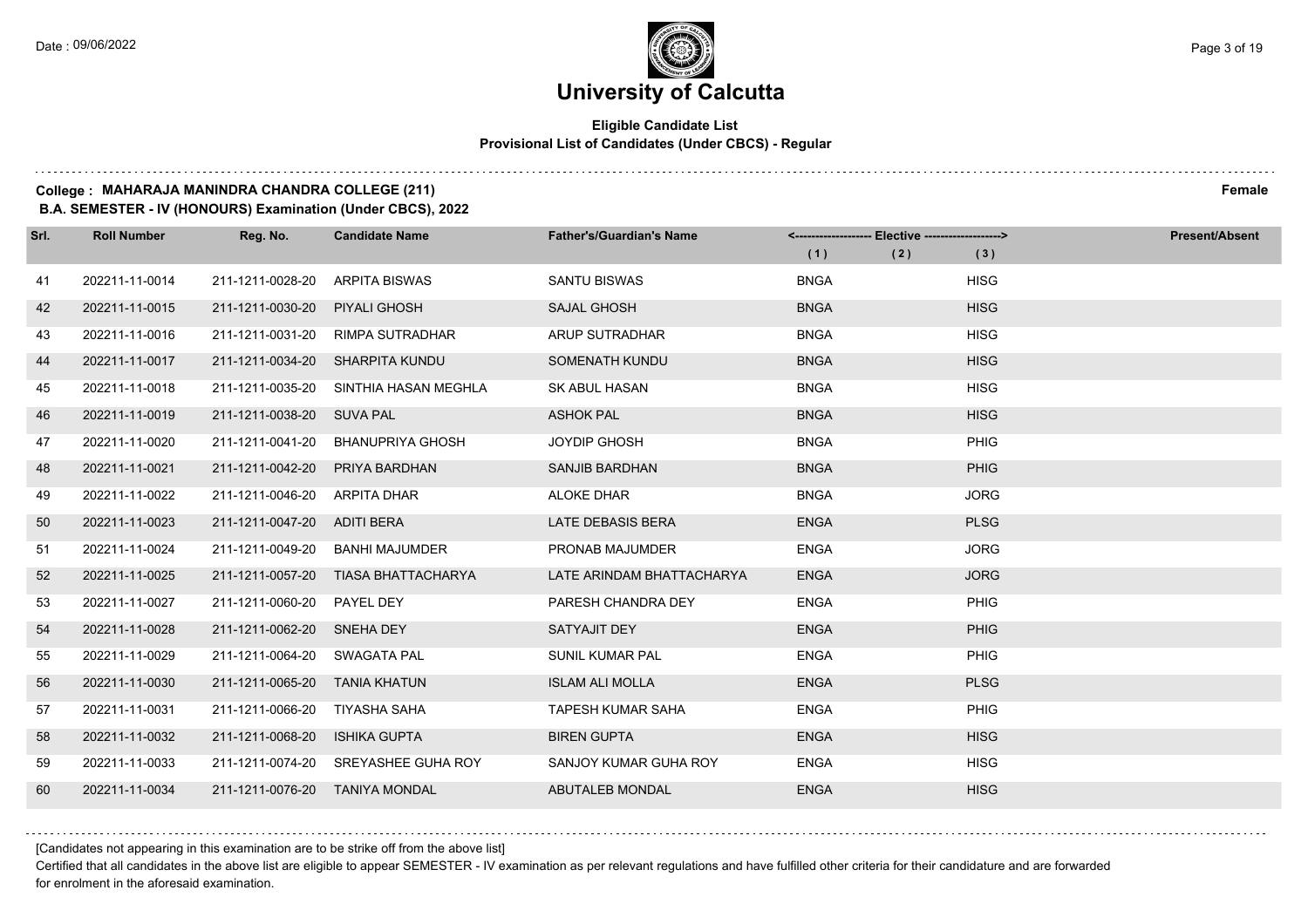## **Eligible Candidate List Provisional List of Candidates (Under CBCS) - Regular**

#### **College : MAHARAJA MANINDRA CHANDRA COLLEGE (211) Female**

**B.A. SEMESTER - IV (HONOURS) Examination (Under CBCS), 2022**

| Srl. | <b>Roll Number</b> | Reg. No.                   | <b>Candidate Name</b>              | <b>Father's/Guardian's Name</b> | <------------------- Elective ------------------> |     |             | <b>Present/Absent</b> |
|------|--------------------|----------------------------|------------------------------------|---------------------------------|---------------------------------------------------|-----|-------------|-----------------------|
|      |                    |                            |                                    |                                 | (1)                                               | (2) | (3)         |                       |
| 61   | 202211-11-0036     | 211-1211-0079-20           | <b>ESHA SAHA</b>                   | <b>GOUR GOPAL SAHA</b>          | <b>ENGA</b>                                       |     | <b>JORG</b> |                       |
| 62   | 202211-11-0037     | 211-1211-0080-20           | PRACHETA MONDAL                    | <b>ARABINDA MONDAL</b>          | <b>ENGA</b>                                       |     | <b>JORG</b> |                       |
| 63   | 202211-11-0038     | 211-1211-0082-20           | <b>SRISTI ROY CHOWDHURY</b>        | JOYANTA ROY CHOWDHURY           | <b>ENGA</b>                                       |     | <b>JORG</b> |                       |
| 64   | 202211-11-0039     | 211-1211-0085-20           | SWAPNA BAPARI                      | <b>NARESH BAPARI</b>            | <b>ENGA</b>                                       |     | <b>JORG</b> |                       |
| 65   | 202211-11-0040     | 211-1211-0090-20           | ARPITA GHOSH                       | <b>DEBASISH GHOSH</b>           | <b>ENGA</b>                                       |     | <b>JORG</b> |                       |
| 66   | 202211-11-0041     |                            | 211-1211-0091-20 SNEHA DEBNATH     | <b>GIRIDHARI DEBNATH</b>        | <b>ENGA</b>                                       |     | <b>JORG</b> |                       |
| 67   | 202211-11-0042     |                            | 211-1211-0092-20 SUDIPTA MONDAL    | RABINDRA NATH MONDAL            | <b>ENGA</b>                                       |     | <b>JORG</b> |                       |
| 68   | 202211-11-0043     | 211-1211-0098-20           | <b>PAPIA SUR</b>                   | <b>KALA CHAND SUR</b>           | <b>HISA</b>                                       |     | <b>BNGG</b> |                       |
| 69   | 202211-11-0044     |                            | 211-1211-0101-20 SWETA CHAKRABORTY | SUSHANTA CHAKRABORTY            | HISA                                              |     | <b>ENGG</b> |                       |
| 70   | 202211-11-0045     | 211-1211-0103-20 ARATI ROY |                                    | <b>GOPAL ROY</b>                | <b>HISA</b>                                       |     | <b>BNGG</b> |                       |
| 71   | 202211-11-0046     | 211-1211-0106-20 DIPA DAS  |                                    | <b>BISHNU DAS</b>               | <b>HISA</b>                                       |     | <b>BNGG</b> |                       |
| 72   | 202211-11-0047     |                            | 211-1211-0116-20 SHARMISTHA MISTRY | <b>KARTIK MISTRY</b>            | <b>HISA</b>                                       |     | <b>BNGG</b> |                       |
| 73   | 202211-11-0048     | 211-1211-0117-20           | SHILPI CHOWDHURY                   | <b>SUSANTA CHOWDHURY</b>        | <b>HISA</b>                                       |     | <b>BNGG</b> |                       |
| 74   | 202211-11-0049     | 211-1211-0118-20           | SNIGDHA BHATTACHARYA               | PRASAD BHATTACHARYA             | <b>HISA</b>                                       |     | <b>BNGG</b> |                       |
| 75   | 202211-11-0050     | 211-1211-0122-20           | <b>BIPASHA DHAR</b>                | <b>BHAGABAT DHAR</b>            | <b>HISA</b>                                       |     | <b>JORG</b> |                       |
| 76   | 202211-11-0052     | 211-1211-0128-20           | ANKITA PRAMANIK                    | <b>DEBDAS PRAMANIK</b>          | <b>HISA</b>                                       |     | PHIG        |                       |
| 77   | 202211-11-0053     | 211-1211-0132-20           | <b>REMA PAUL</b>                   | <b>SADHAN PAUL</b>              | <b>HISA</b>                                       |     | <b>PHIG</b> |                       |
| 78   | 202211-11-0054     | 211-1211-0134-20           | <b>RIYA DAS</b>                    | <b>GOPAL DAS</b>                | <b>BNGA</b>                                       |     | <b>HISG</b> |                       |
| 79   | 202211-11-0055     | 211-1211-0135-20 RIYA SEN  |                                    | <b>SURAJIT SEN</b>              | <b>HISA</b>                                       |     | <b>BNGG</b> |                       |
| 80   | 202211-11-0056     | 211-1211-0140-20           | <b>KRITI MONDAL</b>                | SHAKTI KUMER MONDAL             | <b>PHIA</b>                                       |     | <b>BNGG</b> |                       |

[Candidates not appearing in this examination are to be strike off from the above list]

Certified that all candidates in the above list are eligible to appear SEMESTER - IV examination as per relevant regulations and have fulfilled other criteria for their candidature and are forwarded for enrolment in the aforesaid examination.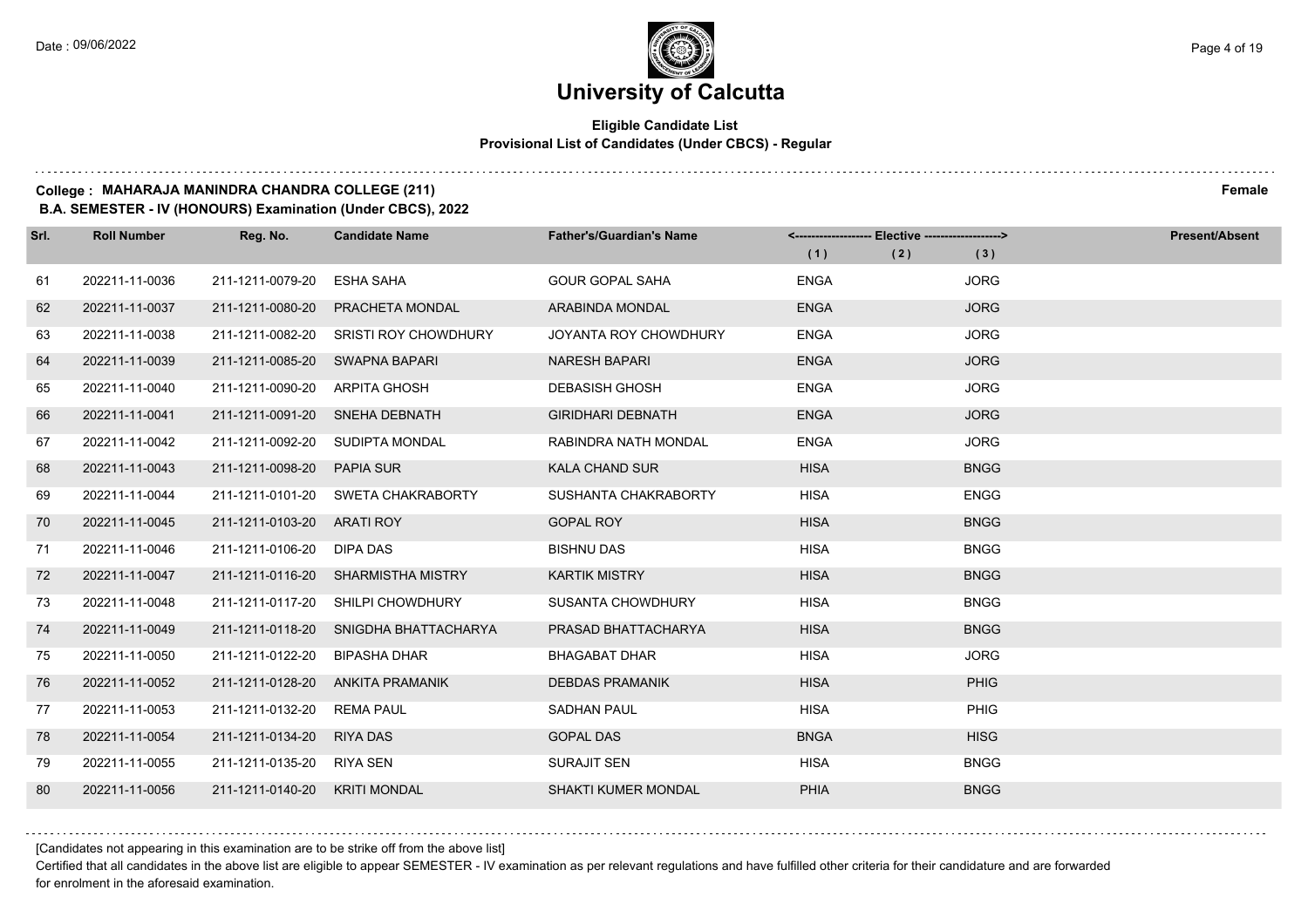$1.111$ 

## **University of Calcutta**

## **Eligible Candidate List Provisional List of Candidates (Under CBCS) - Regular**

#### **College : MAHARAJA MANINDRA CHANDRA COLLEGE (211) Female**

**B.A. SEMESTER - IV (HONOURS) Examination (Under CBCS), 2022**

| Srl. | <b>Roll Number</b> | Reg. No.                       | <b>Candidate Name</b>                | <b>Father's/Guardian's Name</b> | -- Elective --------------------><br><------------------- |             |             | <b>Present/Absent</b> |
|------|--------------------|--------------------------------|--------------------------------------|---------------------------------|-----------------------------------------------------------|-------------|-------------|-----------------------|
|      |                    |                                |                                      |                                 | (1)                                                       | (2)         | (3)         |                       |
| 81   | 202211-11-0057     | 211-1211-0142-20               | PRIYANKA SAMANTA                     | SUBHAS SAMANTA                  | PHIA                                                      |             | <b>BNGG</b> |                       |
| 82   | 202211-11-0058     |                                | 211-1211-0145-20 SWEETY ROY KARMAKAR | <b>MANIK ROY KARMAKAR</b>       | <b>PHIA</b>                                               |             | <b>BNGG</b> |                       |
| 83   | 202211-11-0059     | 211-1211-0146-20 TANU BANIK    |                                      | <b>KRISHNA BANIK</b>            | PHIA                                                      |             | <b>BNGG</b> |                       |
| 84   | 202211-11-0060     | 211-1211-0147-20 TUHINA DUTTA  |                                      | <b>BASUDEV DUTTA</b>            | <b>PHIA</b>                                               |             | <b>BNGG</b> |                       |
| 85   | 202211-11-0061     | 211-1211-0148-20               | SNEHA DAS                            | <b>SUMAN DAS</b>                | PHIA                                                      |             | <b>ENGG</b> |                       |
| 86   | 202211-11-0062     | 211-1211-0150-20               | <b>BIPASHA GAIN</b>                  | <b>RABI GAIN</b>                | <b>PHIA</b>                                               |             | <b>BNGG</b> |                       |
| 87   | 202211-11-0063     | 211-1211-0153-20               | <b>ESHA SARKAR</b>                   | <b>SAMIR SARKAR</b>             | PHIA                                                      |             | <b>BNGG</b> |                       |
| 88   | 202211-11-0064     | 211-1211-0156-20               | <b>MONALISHA ROY</b>                 | <b>GOPAL ROY</b>                | PHIA                                                      |             | <b>BNGG</b> |                       |
| 89   | 202211-11-0065     | 211-1211-0157-20               | <b>MOUSUMI PODDAR</b>                | <b>HARAN PODDAR</b>             | PHIA                                                      |             | <b>BNGG</b> |                       |
| 90   | 202211-11-0066     | 211-1211-0158-20               | NIKITA DAS                           | <b>TARUN KANTA DAS</b>          | PHIA                                                      |             | <b>BNGG</b> |                       |
| 91   | 202211-11-0067     | 211-1211-0165-20               | KARUNA CHAKRABORTY                   | SHYAMAL CHAKRABORTY             | PHIA                                                      |             | <b>HISG</b> |                       |
| 92   | 202211-11-0068     | 211-1211-0166-20               | MEGHA SAMADDAR                       | <b>KIRAN SAMADDAR</b>           | <b>PHIA</b>                                               |             | <b>HISG</b> |                       |
| 93   | 202211-11-0069     | 211-1211-0167-20               | <b>PARNA GHOSH</b>                   | <b>AJOY KUMAR GHOSH</b>         | PHIA                                                      | <b>PLSG</b> | <b>HISG</b> |                       |
| 94   | 202211-11-0070     | 211-1211-0168-20               | PRITI MAITY                          | <b>SHASANKA MAITY</b>           | <b>PHIA</b>                                               |             | <b>HISG</b> |                       |
| 95   | 202211-11-0071     | 211-1211-0170-20               | RIMA GHOSH                           | ASHOKE GHOSH                    | PHIA                                                      |             | <b>HISG</b> |                       |
| 96   | 202211-11-0072     | 211-1211-0171-20               | <b>SWRUTI MONDAL</b>                 | <b>GANESH MONDAL</b>            | <b>PHIA</b>                                               |             | <b>HISG</b> |                       |
| 97   | 202211-11-0073     | 211-1211-0172-20               | TANDRA MITRA                         | <b>TAPAN MITRA</b>              | PHIA                                                      |             | <b>HISG</b> |                       |
| 98   | 202211-11-0074     | 211-1211-0174-20 SUSMITA GHOSH |                                      | PROSENJIT GHOSH                 | PHIA                                                      |             | <b>BNGG</b> |                       |
| 99   | 202211-11-0075     | 211-1211-0175-20 RUPA SARKAR   |                                      | <b>MANORANJAN SARKAR</b>        | PHIA                                                      |             | <b>BNGG</b> |                       |
| 100  | 202211-11-0076     | 211-1211-0176-20               | <b>RIDHA MANNA</b>                   | <b>UDAY MANNA</b>               | <b>PLSA</b>                                               |             | <b>JORG</b> |                       |

[Candidates not appearing in this examination are to be strike off from the above list]

Certified that all candidates in the above list are eligible to appear SEMESTER - IV examination as per relevant regulations and have fulfilled other criteria for their candidature and are forwarded for enrolment in the aforesaid examination.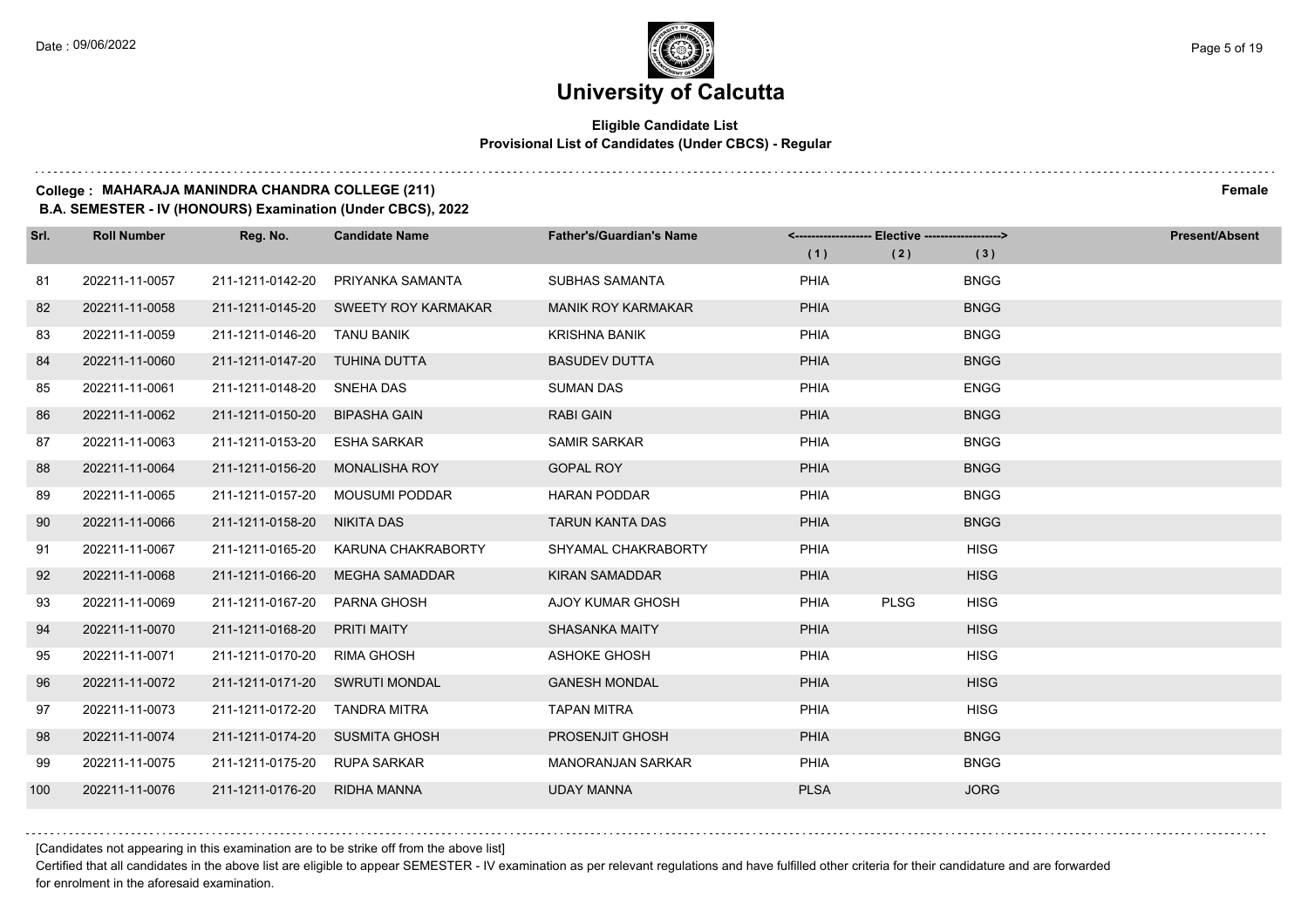## **Eligible Candidate List Provisional List of Candidates (Under CBCS) - Regular**

## **College : MAHARAJA MANINDRA CHANDRA COLLEGE (211) Female**

**B.A. SEMESTER - IV (HONOURS) Examination (Under CBCS), 2022**

| Srl. | <b>Roll Number</b> | Reg. No.                        | <b>Candidate Name</b>            | <b>Father's/Guardian's Name</b> | <------------------- Elective ------------------> |     |             | <b>Present/Absent</b> |
|------|--------------------|---------------------------------|----------------------------------|---------------------------------|---------------------------------------------------|-----|-------------|-----------------------|
|      |                    |                                 |                                  |                                 | (1)                                               | (2) | (3)         |                       |
| 101  | 202211-11-0077     | 211-1211-0179-20                | ANJANA TARAFDER                  | NIRANJAN TARAFDER               | <b>PLSA</b>                                       |     | <b>BNGG</b> |                       |
| 102  | 202211-11-0078     | 211-1211-0188-20 PUJA PAUL      |                                  | PARITOSH PAUL                   | <b>PLSA</b>                                       |     | <b>BNGG</b> |                       |
| 103  | 202211-11-0079     | 211-1211-0190-20 SEHELI KHATUN  |                                  | <b>MD SAHIDUL ISLAM</b>         | <b>PLSA</b>                                       |     | <b>BNGG</b> |                       |
| 104  | 202211-11-0080     | 211-1211-0195-20 MITU MONDAL    |                                  | MONORANJAN MONDAL               | <b>PLSA</b>                                       |     | <b>BNGG</b> |                       |
| 105  | 202211-11-0081     | 211-1211-0200-20                | SIMRAN SINGH                     | <b>GANESH PRASAD SINGH</b>      | <b>PLSA</b>                                       |     | <b>ENGG</b> |                       |
| 106  | 202211-11-0082     |                                 | 211-1211-0202-20 SUSMITA DEBNATH | <b>SUKUMAR DEBNATH</b>          | <b>PLSA</b>                                       |     | <b>BNGG</b> |                       |
| 107  | 202211-11-0083     | 211-1211-0203-20                | ASTAMI MONDAL                    | <b>BARUN MONDAL</b>             | <b>PLSA</b>                                       |     | <b>JORG</b> |                       |
| 108  | 202211-11-0084     | 211-1211-0205-20 JUIN ACHARYYA  |                                  | ARUN KUMAR ACHARYYA             | <b>PLSA</b>                                       |     | <b>JORG</b> |                       |
| 109  | 202211-11-0085     | 211-1211-0208-20                | PRITI KARMAKAR                   | <b>SUJIT KARMAKAR</b>           | <b>PLSA</b>                                       |     | <b>JORG</b> |                       |
| 110  | 202211-11-0086     | 211-1211-0209-20                | <b>PRIYA PAUL</b>                | <b>LATE KARTICK PAUL</b>        | <b>PLSA</b>                                       |     | <b>JORG</b> |                       |
| 111  | 202211-11-0087     | 211-1211-0211-20 ROMA SANTRA    |                                  | SURAJIT SANTRA                  | <b>PLSA</b>                                       |     | <b>JORG</b> |                       |
| 112  | 202211-11-0088     | 211-1211-0228-20 SILPI ADHIKARI |                                  | <b>BISWANATH ADHIKARI</b>       | <b>PLSA</b>                                       |     | PHIG        |                       |
| 113  | 202211-11-0089     | 211-1211-0229-20                | RITIKA PAUL                      | <b>ASHOK PAUL</b>               | <b>PLSA</b>                                       |     | <b>ENGG</b> |                       |
| 114  | 202211-11-0090     | 211-1211-0230-20                | DEBALINA GHOSH                   | <b>ABHIJIT GHOSH</b>            | <b>JORA</b>                                       |     | <b>ENGG</b> |                       |
| 115  | 202211-11-0091     | 211-1211-0231-20                | <b>ISHA SAHA</b>                 | <b>INDRANATH SAHA</b>           | <b>JORA</b>                                       |     | <b>ENGG</b> |                       |
| 116  | 202211-11-0092     | 211-1211-0232-20                | <b>ISHITA DAS</b>                | <b>SUBIR KUMAR DAS</b>          | <b>JORA</b>                                       |     | <b>ENGG</b> |                       |
| 117  | 202211-11-0093     | 211-1211-0235-20                | PRATYUSHA DAS                    | <b>TAPAN KUMAR DAS</b>          | <b>JORA</b>                                       |     | <b>ENGG</b> |                       |
| 118  | 202211-11-0094     | 211-1211-0243-20 SAHELI GHOSAL  |                                  | SHIB PROSAD GHOSAL              | <b>JORA</b>                                       |     | <b>BNGG</b> |                       |
| 119  | 202211-11-0096     |                                 | 211-1211-0247-20 SAHELI MAZUMDER | PARIJAT MAJUMDAR                | <b>JORA</b>                                       |     | <b>ENGG</b> |                       |
| 120  | 202211-11-0097     | 211-1211-0250-20 DEVI PAUL      |                                  | PINTU PAUL                      | <b>JORA</b>                                       |     | <b>BNGG</b> |                       |

[Candidates not appearing in this examination are to be strike off from the above list]

Certified that all candidates in the above list are eligible to appear SEMESTER - IV examination as per relevant regulations and have fulfilled other criteria for their candidature and are forwarded for enrolment in the aforesaid examination.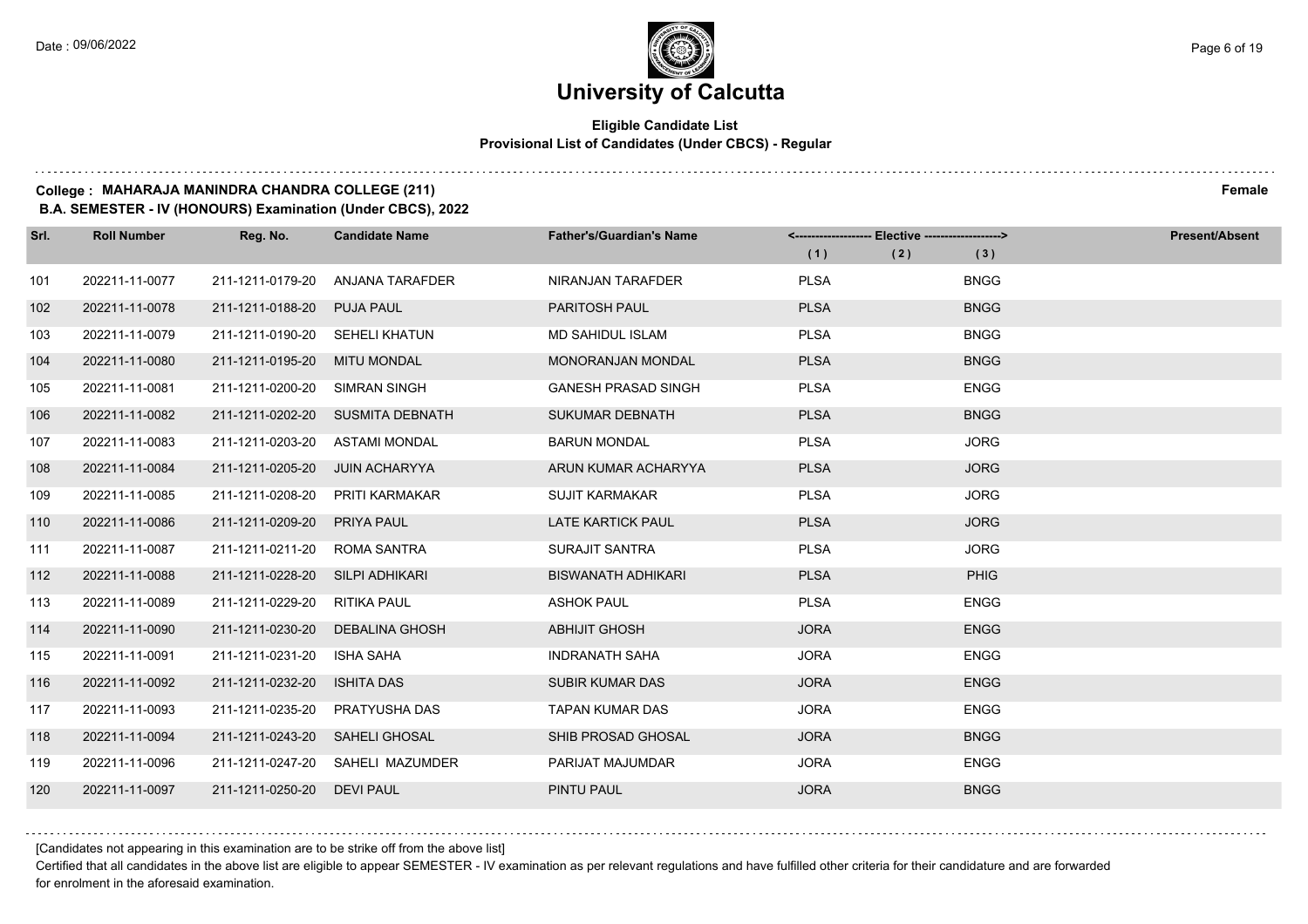## **Eligible Candidate List Provisional List of Candidates (Under CBCS) - Regular**

### **College : MAHARAJA MANINDRA CHANDRA COLLEGE (211) Female**

**B.A. SEMESTER - IV (HONOURS) Examination (Under CBCS), 2022**

| Srl. | <b>Roll Number</b> | Reg. No.                      | <b>Candidate Name</b>              | <b>Father's/Guardian's Name</b> |             | <------------------- Elective ------------------> |             | <b>Present/Absent</b> |
|------|--------------------|-------------------------------|------------------------------------|---------------------------------|-------------|---------------------------------------------------|-------------|-----------------------|
|      |                    |                               |                                    |                                 | (1)         | (2)                                               | (3)         |                       |
| 121  | 202211-11-0098     | 211-1211-0252-20              | <b>RITWIKA CHAKRABORTY</b>         | LT. RANAJIT CHAKRABORTY         | <b>JORA</b> |                                                   | <b>BNGG</b> |                       |
| 122  | 202211-11-0099     |                               | 211-1211-0255-20 SNEHA CHAKRABORTY | SANTANU CHAKRABORTY             | <b>JORA</b> |                                                   | <b>BNGG</b> |                       |
| 123  | 202211-11-0100     | 211-1211-0256-20 SOHELI DAS   |                                    | SAMBHU DAS                      | <b>JORA</b> |                                                   | <b>BNGG</b> |                       |
| 124  | 202211-11-0101     | 211-1211-0257-20 SOVHANA PAUL |                                    | <b>SUBHAS PAUL</b>              | <b>JORA</b> |                                                   | <b>BNGG</b> |                       |
| 125  | 202211-11-0102     | 211-1211-0260-20              | SWASTIKA SAHA                      | <b>MAHADEV SAHA</b>             | <b>JORA</b> |                                                   | <b>BNGG</b> |                       |
| 126  | 202211-11-0103     | 211-1211-0262-20              | <b>SUNITA MONDAL</b>               | SADHAN KUMAR MONDAL             | <b>JORA</b> |                                                   | <b>ECOG</b> |                       |
| 127  | 202211-11-0104     | 211-1211-0268-20              | <b>BARSHA DUTTA BANIK</b>          | SANKAR DUTTA BANIK              | <b>JORA</b> |                                                   | <b>ENGG</b> |                       |
| 128  | 202211-11-0105     | 211-1211-0272-20              | DIYA BOSE                          | <b>BINOY BOSE</b>               | <b>JORA</b> |                                                   | <b>ENGG</b> |                       |
| 129  | 202211-11-0106     | 211-1211-0275-20              | <b>PIYALI PAUL</b>                 | <b>ARJUN PAUL</b>               | <b>JORA</b> |                                                   | <b>ENGG</b> |                       |
| 130  | 202211-11-0107     | 211-1211-0277-20              | RUMELI DEBNATH                     | <b>TAPAS DEBNATH</b>            | <b>JORA</b> |                                                   | <b>ENGG</b> |                       |
| 131  | 202211-11-0108     | 211-1211-0282-20              | SUPARNA CHAKRABORTY                | AMIT CHAKRABORTY                | <b>JORA</b> |                                                   | <b>ENGG</b> |                       |
| 132  | 202211-11-0109     | 211-1211-0283-20 ANUSUYA SEN  |                                    | <b>MILON SEN</b>                | <b>JORA</b> | <b>ECOG</b>                                       | <b>ENGG</b> |                       |
| 133  | 202211-11-0110     | 211-1211-0284-20              | SOUMILI GHOSH                      | <b>SUMANTA GHOSH</b>            | <b>JORA</b> |                                                   | <b>ENGG</b> |                       |
| 134  | 202211-11-0111     | 211-1211-0285-20              | SRIPARNA RAHA                      | ANINDYA RAHA                    | <b>JORA</b> |                                                   | <b>ENGG</b> |                       |
| 135  | 202211-11-0112     | 211-1211-0287-20              | KANKANA SARKAR                     | LATE PUSPENDU SARKAR            | <b>JORA</b> |                                                   | <b>ECOG</b> |                       |
| 136  | 202211-11-0113     | 211-1211-0289-20              | MUSKAN KUMARI MISHRA               | RAJU SHANKAR MISHRA             | <b>HINA</b> |                                                   | <b>JORG</b> |                       |
| 137  | 202211-11-0114     | 211-1211-0290-20              | <b>RENU OJHA</b>                   | JOYDEEP OJHA                    | <b>HINA</b> |                                                   | <b>JORG</b> |                       |
| 138  | 202211-11-0115     | 211-1211-0291-20              | <b>SMRITY KUMARI ROY</b>           | <b>SANJAY KUMAR ROY</b>         | <b>HINA</b> |                                                   | <b>JORG</b> |                       |
| 139  | 202211-11-0116     | 211-1211-0292-20              | ARTI SHAW                          | <b>RAM CHANDRA SHAW</b>         | <b>HINA</b> |                                                   | <b>PHIG</b> |                       |
| 140  | 202211-11-0117     |                               | 211-1211-0293-20 SABANA PARVEEN    | <b>MD MUMTAZ</b>                | <b>HINA</b> |                                                   | PHIG        |                       |

[Candidates not appearing in this examination are to be strike off from the above list]

Certified that all candidates in the above list are eligible to appear SEMESTER - IV examination as per relevant regulations and have fulfilled other criteria for their candidature and are forwarded for enrolment in the aforesaid examination.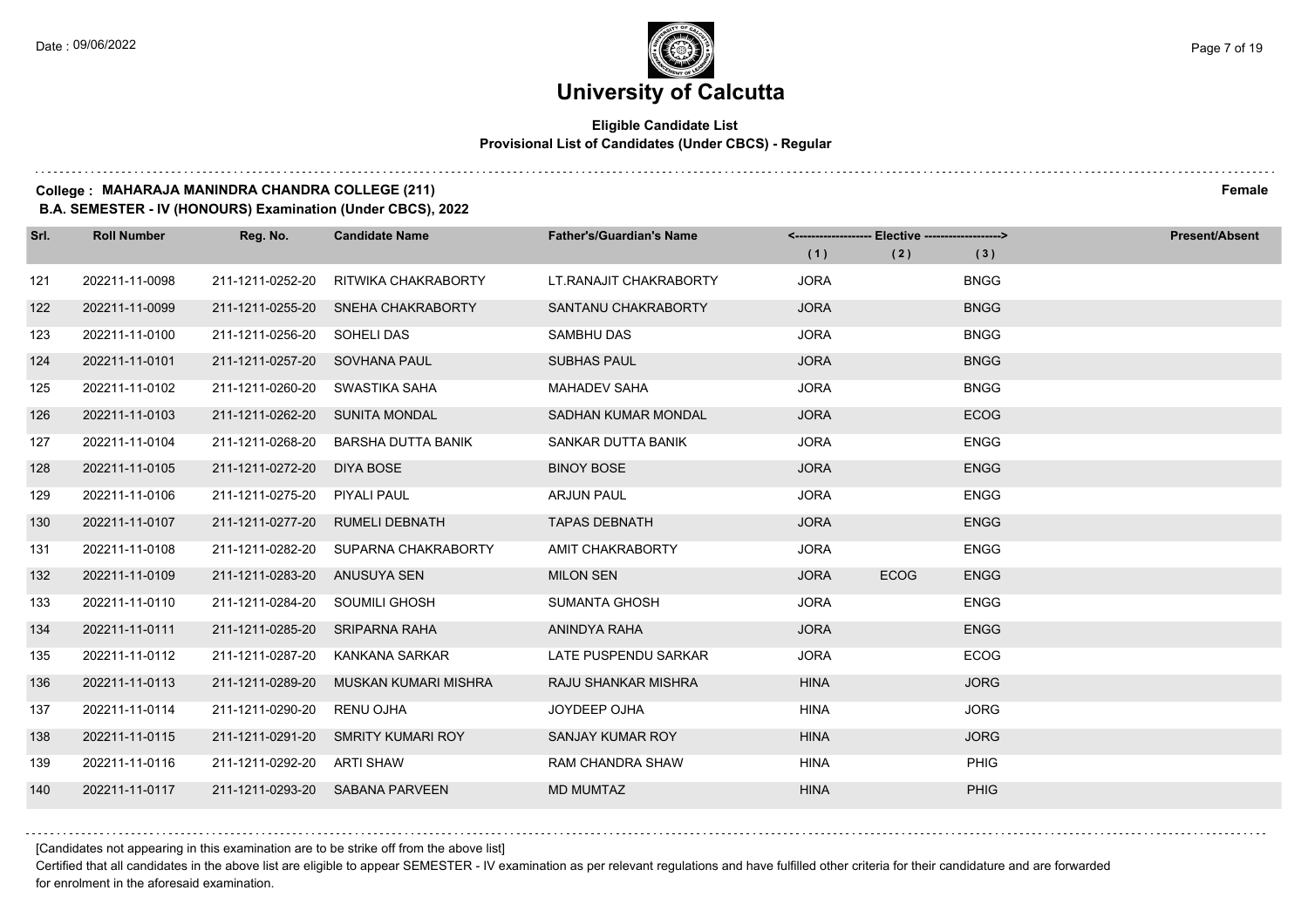## **Eligible Candidate List Provisional List of Candidates (Under CBCS) - Regular**

#### **College : MAHARAJA MANINDRA CHANDRA COLLEGE (211) Female**

**B.A. SEMESTER - IV (HONOURS) Examination (Under CBCS), 2022**

| Srl. | <b>Roll Number</b> | Reg. No.                        | <b>Candidate Name</b>                  | <b>Father's/Guardian's Name</b> |             | <------------------- Elective ------------------> |             | <b>Present/Absent</b> |
|------|--------------------|---------------------------------|----------------------------------------|---------------------------------|-------------|---------------------------------------------------|-------------|-----------------------|
|      |                    |                                 |                                        |                                 | (1)         | (2)                                               | (3)         |                       |
| 141  | 202211-11-0118     | 211-1211-0295-20                | ANJALI PRASAD                          | RADHESHYAM PRASAD               | <b>HINA</b> |                                                   | <b>HISG</b> |                       |
| 142  | 202211-11-0119     | 211-1211-0296-20                | ANJALI SINGH                           | <b>UTTAM SINGH</b>              | <b>HINA</b> |                                                   | <b>HISG</b> |                       |
| 143  | 202211-11-0121     | 211-1211-0299-20                | BHAWANA RAI                            | <b>ASHOK RAI</b>                | <b>HINA</b> |                                                   | <b>HISG</b> |                       |
| 144  | 202211-11-0122     | 211-1211-0303-20                | <b>NISHA MALLICK</b>                   | LATE PRAKASH MALLICK            | <b>HINA</b> |                                                   | <b>HISG</b> |                       |
| 145  | 202211-11-0123     | 211-1211-0304-20                | <b>PRACHI SINGH</b>                    | DIP NARAYAN SINGH               | <b>HINA</b> |                                                   | <b>HISG</b> |                       |
| 146  | 202211-11-0124     | 211-1211-0306-20                | <b>PRIYANKA ROY</b>                    | PRABHU ROY                      | <b>HINA</b> |                                                   | <b>HISG</b> |                       |
| 147  | 202211-11-0125     |                                 | 211-1211-0307-20 PURNIMA KUMARI PANDIT | <b>CHANDRESWAR PANDIT</b>       | <b>HINA</b> |                                                   | <b>HISG</b> |                       |
| 148  | 202211-11-0126     | 211-1211-0309-20                | <b>RUPA SHAW</b>                       | <b>MADAN SHAW</b>               | <b>HINA</b> | <b>PLSG</b>                                       | <b>HISG</b> |                       |
| 149  | 202211-11-0127     | 211-1211-0311-20                | SMRITI RAI                             | <b>SANJAY RAI</b>               | <b>HINA</b> |                                                   | <b>HISG</b> |                       |
| 150  | 202211-11-0128     | 211-1211-0312-20 SONI SAH       |                                        | <b>TARKESHWAR SAH</b>           | <b>HINA</b> | <b>PLSG</b>                                       | <b>HISG</b> |                       |
| 151  | 202211-11-0129     |                                 | 211-1211-0313-20 SUMAN KUMARI SINGH    | <b>CHANDRAMA SINGH</b>          | <b>HINA</b> |                                                   | <b>HISG</b> |                       |
| 152  | 202211-11-0130     | 211-1211-0314-20 SANGITA KUMARI |                                        | <b>HANSRAJ YADAV</b>            | <b>HINA</b> |                                                   | <b>JORG</b> |                       |
| 153  | 202211-11-0131     | 211-1211-0315-20                | KHUSHBU GUPTA                          | SURENDRA GUPTA                  | <b>HINA</b> |                                                   | <b>HISG</b> |                       |
| 154  | 202211-11-0132     | 211-1212-0002-20                | <b>MEGHA BISWAS</b>                    | <b>MANOJ BISWAS</b>             | <b>BNGA</b> |                                                   | <b>JORG</b> |                       |
| 155  | 202211-11-0133     | 211-1212-0008-20                | SNEHA MAJUMDER                         | <b>SAMIR MAJUMDER</b>           | <b>BNGA</b> |                                                   | <b>JORG</b> |                       |
| 156  | 202211-11-0134     | 211-1212-0012-20                | ANANYA SAFUI                           | <b>ARUN SAFUI</b>               | <b>BNGA</b> |                                                   | <b>PHIG</b> |                       |
| 157  | 202211-11-0135     | 211-1212-0014-20                | ANNAPURNA MONDAL                       | <b>SUKDEB MONDAL</b>            | <b>BNGA</b> |                                                   | PHIG        |                       |
| 158  | 202211-11-0136     | 211-1212-0016-20                | <b>BRISTI BAIDYA</b>                   | <b>DILIP BAIDYA</b>             | <b>BNGA</b> |                                                   | <b>PHIG</b> |                       |
| 159  | 202211-11-0137     | 211-1212-0018-20                | MITA NASKAR                            | <b>FULKUMAR NASKAR</b>          | <b>BNGA</b> |                                                   | PHIG        |                       |
| 160  | 202211-11-0138     | 211-1212-0020-20                | <b>PRITHA MONDAL</b>                   | <b>ASHOKE MONDAL</b>            | <b>BNGA</b> |                                                   | <b>JORG</b> |                       |

[Candidates not appearing in this examination are to be strike off from the above list]

Certified that all candidates in the above list are eligible to appear SEMESTER - IV examination as per relevant regulations and have fulfilled other criteria for their candidature and are forwarded for enrolment in the aforesaid examination.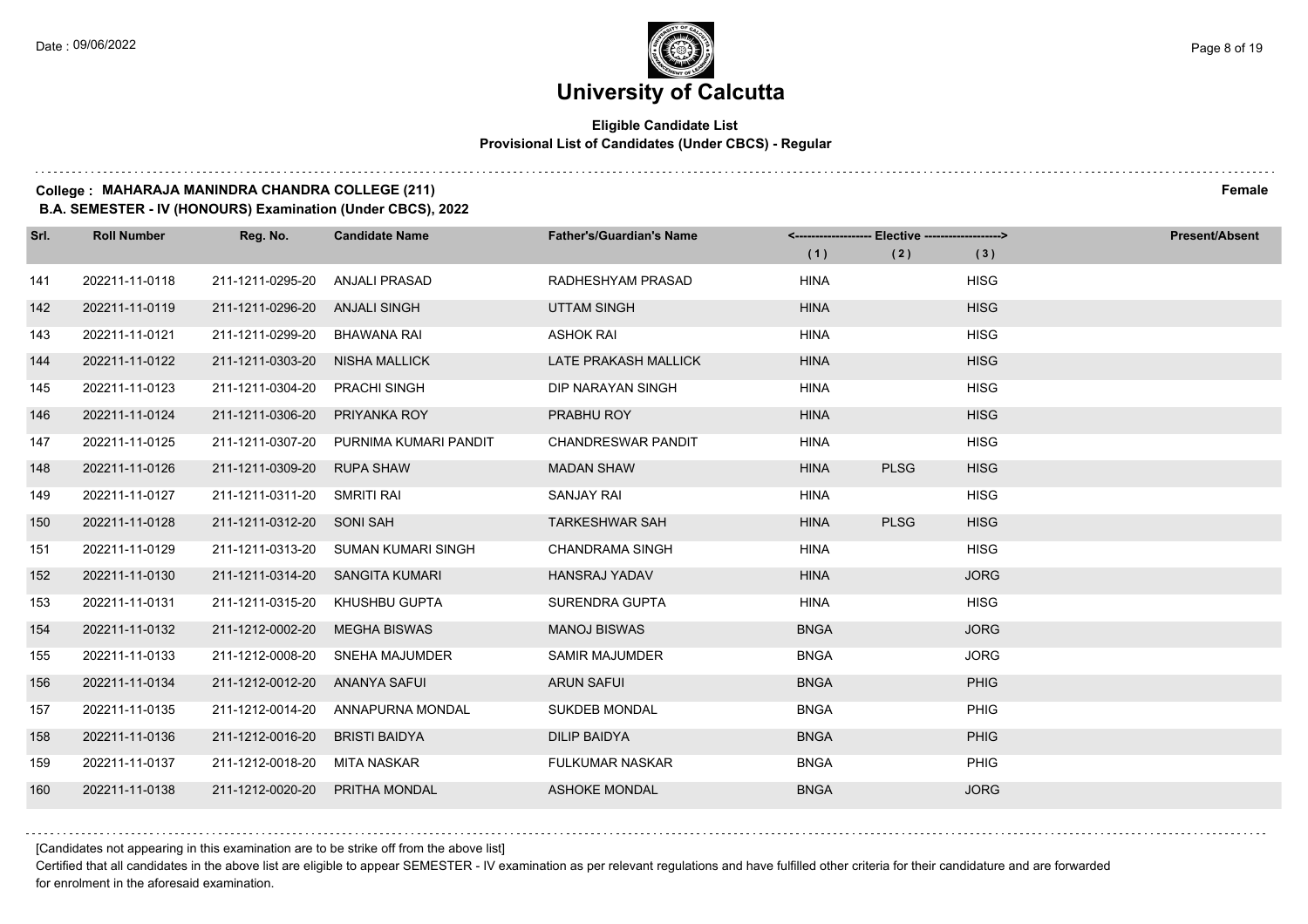$1.111$ 

## **University of Calcutta**

## **Eligible Candidate List Provisional List of Candidates (Under CBCS) - Regular**

#### **College : MAHARAJA MANINDRA CHANDRA COLLEGE (211) Female**

**B.A. SEMESTER - IV (HONOURS) Examination (Under CBCS), 2022**

| Srl. | <b>Roll Number</b> | Reg. No.         | <b>Candidate Name</b>           | <b>Father's/Guardian's Name</b> | <------------------- Elective ------------------> |     |             | <b>Present/Absent</b> |
|------|--------------------|------------------|---------------------------------|---------------------------------|---------------------------------------------------|-----|-------------|-----------------------|
|      |                    |                  |                                 |                                 | (1)                                               | (2) | (3)         |                       |
| 161  | 202211-11-0139     | 211-1212-0025-20 | SOMA BAG                        | <b>BAPI BAG</b>                 | <b>BNGA</b>                                       |     | <b>PHIG</b> |                       |
| 162  | 202211-11-0140     |                  | 211-1212-0027-20 SUPRIYA NASKAR | <b>TAPAS NASKAR</b>             | <b>BNGA</b>                                       |     | <b>PHIG</b> |                       |
| 163  | 202211-11-0141     | 211-1212-0029-20 | <b>MOUMITA MONDAL</b>           | <b>BABLU MONDAL</b>             | <b>BNGA</b>                                       |     | <b>HISG</b> |                       |
| 164  | 202211-11-0142     | 211-1212-0032-20 | <b>ROHINI MONDAL</b>            | <b>BHABENDU MONDAL</b>          | <b>BNGA</b>                                       |     | <b>HISG</b> |                       |
| 165  | 202211-11-0143     | 211-1212-0039-20 | ANSIMA SWARPAN                  | <b>SISIR SWARPAN</b>            | <b>BNGA</b>                                       |     | <b>HISG</b> |                       |
| 166  | 202211-11-0144     | 211-1212-0052-20 | NISITA SARKAR                   | <b>LATE NISITH SARKAR</b>       | <b>ENGA</b>                                       |     | <b>JORG</b> |                       |
| 167  | 202211-11-0145     | 211-1212-0053-20 | SHILPA MONDAL                   | <b>KRISHNA MONDAL</b>           | <b>ENGA</b>                                       |     | <b>JORG</b> |                       |
| 168  | 202211-11-0146     | 211-1212-0069-20 | KATHA MONDAL                    | PRAGATI MONDAL                  | <b>ENGA</b>                                       |     | <b>HISG</b> |                       |
| 169  | 202211-11-0147     | 211-1212-0070-20 | <b>RIYA MONDAL</b>              | <b>NITAI MONDAL</b>             | <b>ENGA</b>                                       |     | <b>HISG</b> |                       |
| 170  | 202211-11-0148     | 211-1212-0089-20 | SNIGDHA BISWAS                  | <b>SANTOSH BISWAS</b>           | <b>ENGA</b>                                       |     | <b>PHIG</b> |                       |
| 171  | 202211-11-0149     | 211-1212-0094-20 | DIPSHIKHA DAS                   | <b>JAYANTA DAS</b>              | <b>ENGA</b>                                       |     | <b>JORG</b> |                       |
| 172  | 202211-11-0150     | 211-1212-0097-20 | <b>MADHUMITA KOLI</b>           | <b>TAPAS KOLI</b>               | <b>HISA</b>                                       |     | <b>BNGG</b> |                       |
| 173  | 202211-11-0151     | 211-1212-0099-20 | <b>SATHI MONDAL</b>             | <b>SANJAY MONDAL</b>            | <b>HISA</b>                                       |     | <b>BNGG</b> |                       |
| 174  | 202211-11-0152     | 211-1212-0113-20 | <b>RUPA DAS</b>                 | <b>NITAI DAS</b>                | <b>HISA</b>                                       |     | <b>BNGG</b> |                       |
| 175  | 202211-11-0153     | 211-1212-0115-20 | SAYANTIKA MAJHI                 | PIJUSH MAJHI                    | <b>HISA</b>                                       |     | <b>BNGG</b> |                       |
| 176  | 202211-11-0154     | 211-1212-0123-20 | <b>DEBLINA KIRTANIA</b>         | <b>BHASKAR KIRTANIA</b>         | <b>HISA</b>                                       |     | <b>JORG</b> |                       |
| 177  | 202211-11-0155     | 211-1212-0124-20 | <b>DISHA GHARAMI</b>            | <b>DILIP GHARAMI</b>            | <b>HISA</b>                                       |     | <b>JORG</b> |                       |
| 178  | 202211-11-0156     | 211-1212-0129-20 | ANKITA SIKDER                   | AMAL KRISHNA SIKDER             | <b>HISA</b>                                       |     | PHIG        |                       |
| 179  | 202211-11-0157     | 211-1212-0131-20 | PUSPA RANA                      | <b>MONOJ RANA</b>               | <b>HISA</b>                                       |     | <b>PHIG</b> |                       |
| 180  | 202211-11-0158     | 211-1212-0137-20 | <b>MAMONI MALIK</b>             | <b>ROBIN MALIK</b>              | <b>HISA</b>                                       |     | <b>ENGG</b> |                       |

[Candidates not appearing in this examination are to be strike off from the above list]

Certified that all candidates in the above list are eligible to appear SEMESTER - IV examination as per relevant regulations and have fulfilled other criteria for their candidature and are forwarded for enrolment in the aforesaid examination.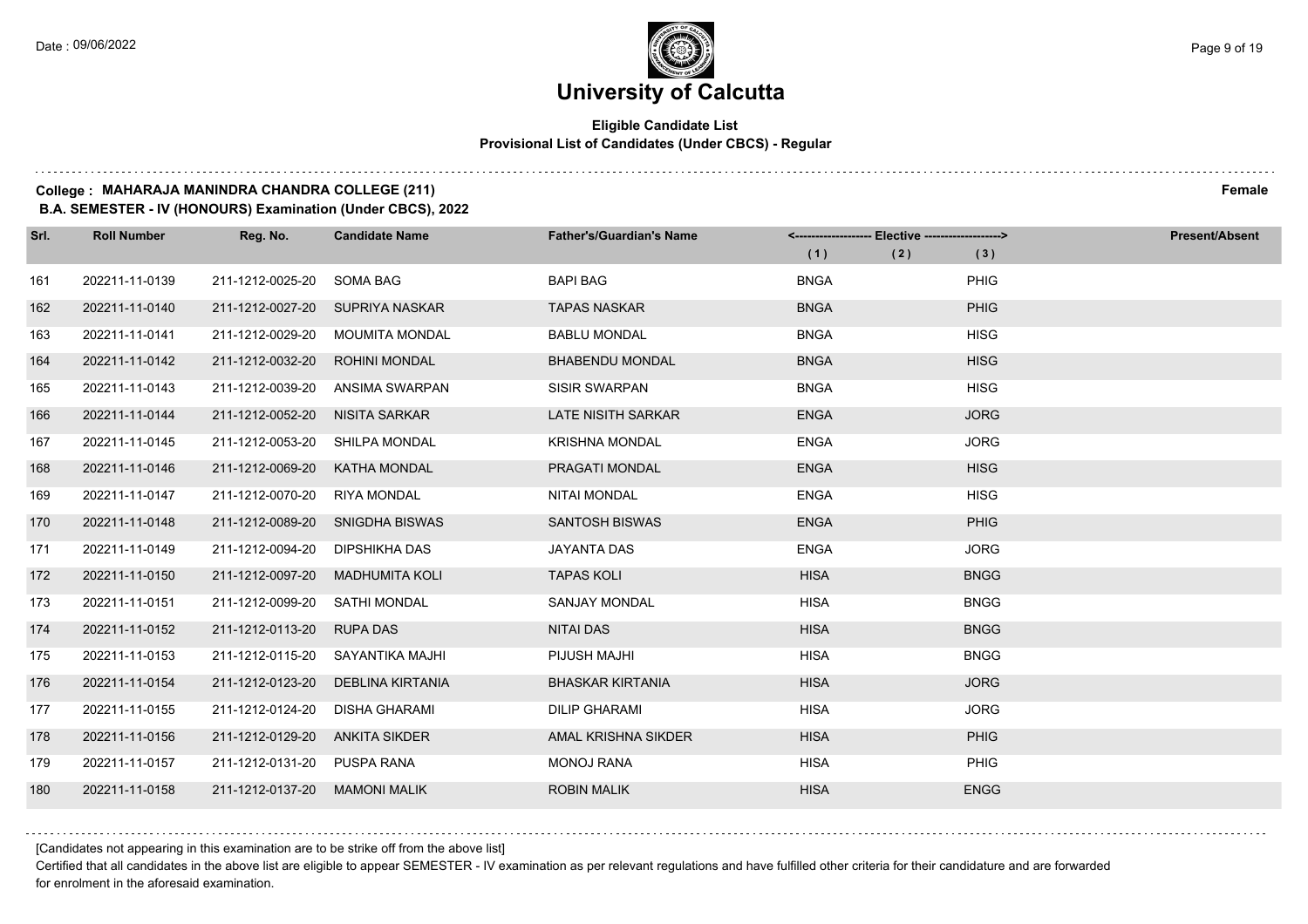$1.111$ 

## **University of Calcutta**

## **Eligible Candidate List Provisional List of Candidates (Under CBCS) - Regular**

#### **College : MAHARAJA MANINDRA CHANDRA COLLEGE (211) Female**

**B.A. SEMESTER - IV (HONOURS) Examination (Under CBCS), 2022**

| Srl. | <b>Roll Number</b> | Reg. No.                       | <b>Candidate Name</b>               | <b>Father's/Guardian's Name</b> |             | <-------------------- Elective ------------------> |             | <b>Present/Absent</b> |
|------|--------------------|--------------------------------|-------------------------------------|---------------------------------|-------------|----------------------------------------------------|-------------|-----------------------|
|      |                    |                                |                                     |                                 | (1)         | (2)                                                | (3)         |                       |
| 181  | 202211-11-0159     | 211-1212-0139-20               | ANNAPURNA PAIK                      | DINABANDHU PAIK                 | PHIA        |                                                    | <b>BNGG</b> |                       |
| 182  | 202211-11-0160     | 211-1212-0141-20               | <b>PRIYA MISTRY</b>                 | <b>JOYDEV MISTRY</b>            | <b>PHIA</b> | <b>HISG</b>                                        | <b>BNGG</b> |                       |
| 183  | 202211-11-0161     | 211-1212-0144-20 SUNITA DAS    |                                     | <b>SANKAR DAS</b>               | PHIA        |                                                    | <b>BNGG</b> |                       |
| 184  | 202211-11-0162     | 211-1212-0149-20               | ANKITA MONDAL                       | <b>BABLU MONDAL</b>             | <b>PHIA</b> |                                                    | <b>BNGG</b> |                       |
| 185  | 202211-11-0163     | 211-1212-0152-20               | DISHA DHALI                         | <b>SUSANTA DHALI</b>            | PHIA        |                                                    | <b>BNGG</b> |                       |
| 186  | 202211-11-0164     | 211-1212-0155-20               | JHUMKY MAJHI                        | <b>GAYA MAJHI</b>               | <b>PHIA</b> |                                                    | <b>BNGG</b> |                       |
| 187  | 202211-11-0165     | 211-1212-0169-20               | RAKHI BAIDYA                        | PRASENJIT BAIDYA                | PHIA        |                                                    | <b>HISG</b> |                       |
| 188  | 202211-11-0166     |                                | 211-1212-0185-20 JYOTIRMOYEE MARJIT | <b>BANYESWAR MARJIT</b>         | <b>PLSA</b> |                                                    | <b>BNGG</b> |                       |
| 189  | 202211-11-0167     | 211-1212-0187-20               | PRIYANKA HALDER                     | PRAHALAD HALDER                 | <b>PLSA</b> |                                                    | <b>BNGG</b> |                       |
| 190  | 202211-11-0168     | 211-1212-0189-20               | <b>RIMPA BISWAS</b>                 | <b>SUSHANTA BISWAS</b>          | <b>PLSA</b> |                                                    | <b>BNGG</b> |                       |
| 191  | 202211-11-0169     | 211-1212-0191-20               | SONALI DHAR                         | LATE DHRUBA DHAR                | <b>PLSA</b> |                                                    | <b>BNGG</b> |                       |
| 192  | 202211-11-0170     |                                | 211-1212-0192-20 SRABONI MISTRY     | <b>SANKAR MISTRY</b>            | <b>PLSA</b> |                                                    | <b>BNGG</b> |                       |
| 193  | 202211-11-0171     | 211-1212-0199-20               | MOUMITA HALDER                      | <b>MANASHA HALDER</b>           | <b>PLSA</b> |                                                    | <b>ENGG</b> |                       |
| 194  | 202211-11-0172     | 211-1212-0204-20               | <b>BINATA MONDAL</b>                | <b>SUJAN MONDAL</b>             | <b>PLSA</b> |                                                    | <b>JORG</b> |                       |
| 195  | 202211-11-0173     | 211-1212-0207-20               | <b>KEYA MONDAL</b>                  | <b>SUJAY MONDAL</b>             | <b>PLSA</b> |                                                    | <b>JORG</b> |                       |
| 196  | 202211-11-0174     | 211-1212-0213-20               | <b>SANGITA PRAMANICK</b>            | <b>SUSANTA PRAMANICK</b>        | <b>PLSA</b> |                                                    | <b>JORG</b> |                       |
| 197  | 202211-11-0175     | 211-1212-0214-20               | SONIA NASKAR                        | <b>SAMARESH NASKAR</b>          | <b>PLSA</b> |                                                    | <b>JORG</b> |                       |
| 198  | 202211-11-0176     | 211-1212-0215-20               | <b>SRIJA PRADHAN</b>                | <b>ASHOK PRADHAN</b>            | <b>PLSA</b> |                                                    | <b>JORG</b> |                       |
| 199  | 202211-11-0177     | 211-1212-0218-20               | DOLI ROY                            | <b>JAGODISH ROY</b>             | <b>PLSA</b> |                                                    | <b>BNGG</b> |                       |
| 200  | 202211-11-0178     | 211-1212-0220-20 ARPITA NASKAR |                                     | <b>ANANTA NASKAR</b>            | <b>PLSA</b> |                                                    | <b>BNGG</b> |                       |

[Candidates not appearing in this examination are to be strike off from the above list]

Certified that all candidates in the above list are eligible to appear SEMESTER - IV examination as per relevant regulations and have fulfilled other criteria for their candidature and are forwarded for enrolment in the aforesaid examination.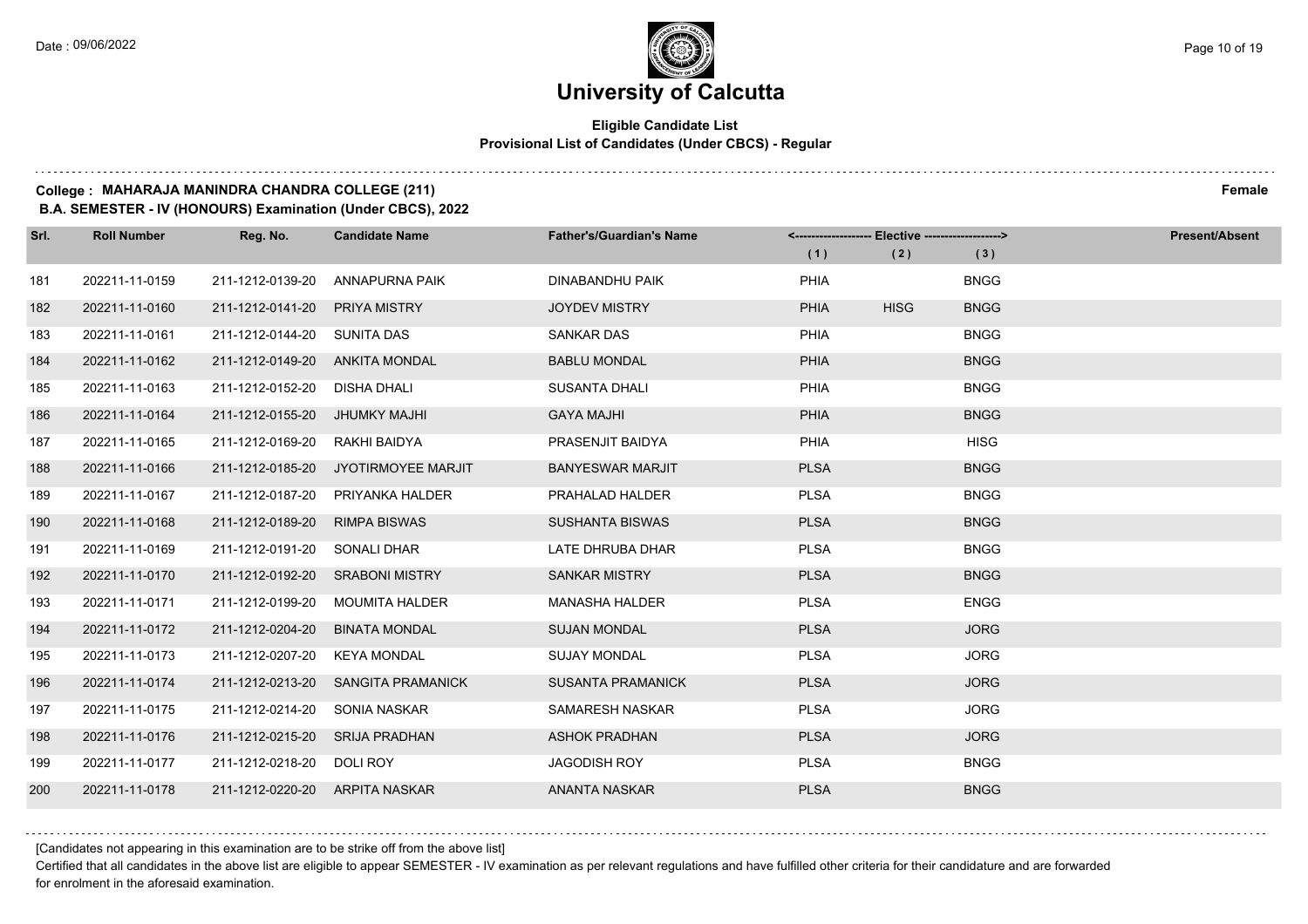## **Eligible Candidate List Provisional List of Candidates (Under CBCS) - Regular**

#### **College : MAHARAJA MANINDRA CHANDRA COLLEGE (211) Female**

**B.A. SEMESTER - IV (HONOURS) Examination (Under CBCS), 2022**

| Srl. | <b>Roll Number</b> | Reg. No.                       | <b>Candidate Name</b>            | <b>Father's/Guardian's Name</b> | <------------------- Elective ------------------> |     | <b>Present/Absent</b> |
|------|--------------------|--------------------------------|----------------------------------|---------------------------------|---------------------------------------------------|-----|-----------------------|
|      |                    |                                |                                  |                                 | (1)                                               | (2) | (3)                   |
| 201  | 202211-11-0179     | 211-1212-0233-20               | MAUPRIYA DAS                     | <b>SANAT DAS</b>                | <b>JORA</b>                                       |     | <b>ENGG</b>           |
| 202  | 202211-11-0180     | 211-1212-0239-20 ANJALI HALDAR |                                  | ANIMESH HALDAR                  | <b>JORA</b>                                       |     | <b>BNGG</b>           |
| 203  | 202211-11-0181     | 211-1212-0241-20 JOITA KOLEY   |                                  | <b>BISWANATH KOLEY</b>          | <b>JORA</b>                                       |     | <b>BNGG</b>           |
| 204  | 202211-11-0182     |                                | 211-1212-0245-20 SULAGNA MONDAL  | KALIDAS MONDAL                  | <b>JORA</b>                                       |     | <b>BNGG</b>           |
| 205  | 202211-11-0183     | 211-1212-0248-20               | SAYANTANI DAS                    | SURAJIT DAS                     | <b>JORA</b>                                       |     | <b>ENGG</b>           |
| 206  | 202211-11-0184     |                                | 211-1212-0258-20 SRILEKHA BISWAS | <b>CHANDAN BISWAS</b>           | <b>JORA</b>                                       |     | <b>BNGG</b>           |
| 207  | 202211-11-0185     | 211-1212-0265-20 ANKITA HALDER |                                  | ARUN KUMAR HALDER               | <b>JORA</b>                                       |     | <b>ENGG</b>           |
| 208  | 202211-11-0186     | 211-1212-0278-20 SANGITA DHARA |                                  | <b>MONORANJAN DHARA</b>         | <b>JORA</b>                                       |     | <b>ENGG</b>           |
| 209  | 202211-11-0187     | 211-1212-0280-20               | SNEHA SARKAR                     | SWARUP LAL SARKAR               | <b>JORA</b>                                       |     | <b>ENGG</b>           |
| 210  | 202211-11-0189     | 211-1212-0301-20               | NANDANI SONKAR                   | <b>GIRDHARI SONKAR</b>          | <b>HINA</b>                                       |     | <b>HISG</b>           |
| 211  | 202211-11-0190     | 211-1212-0305-20               | PRIYANKA DAS                     | <b>SHANKAR DAS</b>              | <b>HINA</b>                                       |     | <b>HISG</b>           |
| 212  | 202211-11-0191     | 211-1213-0138-20 ALISH SAREN   |                                  | <b>DILIP KUMAR SAREN</b>        | PHIA                                              |     | <b>BNGG</b>           |
| 213  | 202211-11-0192     | 211-1214-0010-20               | TRISHITA DAS                     | <b>ARUP DAS</b>                 | <b>BNGA</b>                                       |     | <b>JORG</b>           |
| 214  | 202211-11-0193     | 211-1214-0013-20 ANINDITA PAL  |                                  | <b>SWAPAN PAL</b>               | <b>BNGA</b>                                       |     | PHIG                  |
| 215  | 202211-11-0194     | 211-1214-0017-20               | DIYASRI BISWAS                   | <b>SANJOY BISWAS</b>            | <b>BNGA</b>                                       |     | <b>PLSG</b>           |
| 216  | 202211-11-0195     | 211-1214-0058-20               | AISHI MONDAL                     | <b>GOUTAM MONDAL</b>            | <b>ENGA</b>                                       |     | PHIG                  |
| 217  | 202211-11-0196     | 211-1214-0061-20               | SAHELI DAS                       | LATE RATHIN DAS                 | <b>ENGA</b>                                       |     | PHIG                  |
| 218  | 202211-11-0197     | 211-1214-0067-20               | AYANTIKA GHOSH                   | AMALENDU GHOSH                  | <b>ENGA</b>                                       |     | <b>HISG</b>           |
| 219  | 202211-11-0198     | 211-1214-0087-20               | JANVI KUMARI                     | <b>SURESH HAZAM</b>             | <b>ENGA</b>                                       |     | PHIG                  |
| 220  | 202211-11-0199     | 211-1214-0096-20 ANANYA GHOSH  |                                  | <b>TAPAS KUMAR GHOSH</b>        | <b>HISA</b>                                       |     | <b>BNGG</b>           |

[Candidates not appearing in this examination are to be strike off from the above list]

Certified that all candidates in the above list are eligible to appear SEMESTER - IV examination as per relevant regulations and have fulfilled other criteria for their candidature and are forwarded for enrolment in the aforesaid examination.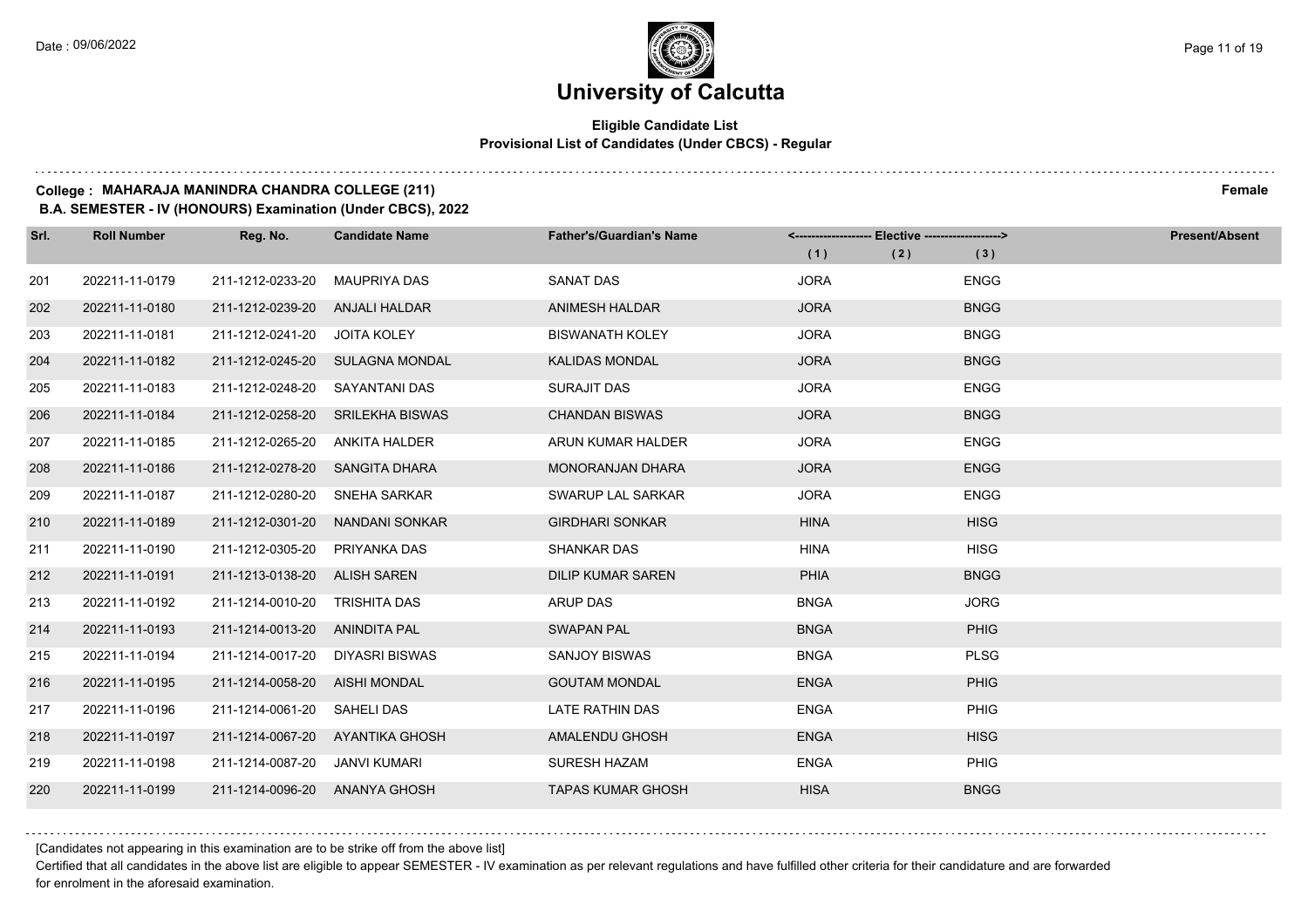## **Eligible Candidate List Provisional List of Candidates (Under CBCS) - Regular**

#### **College : MAHARAJA MANINDRA CHANDRA COLLEGE (211) Female**

**B.A. SEMESTER - IV (HONOURS) Examination (Under CBCS), 2022**

| Srl. | <b>Roll Number</b> | Reg. No.                       | <b>Candidate Name</b>            | <b>Father's/Guardian's Name</b> | <------------------- Elective ------------------> |             |             | <b>Present/Absent</b> |
|------|--------------------|--------------------------------|----------------------------------|---------------------------------|---------------------------------------------------|-------------|-------------|-----------------------|
|      |                    |                                |                                  |                                 | (1)                                               | (2)         | (3)         |                       |
| 221  | 202211-11-0200     | 211-1214-0136-20               | <b>ANJALI PAUL</b>               | NITISH CHANDRA PAUL             | <b>HISA</b>                                       |             | <b>BNGG</b> |                       |
| 222  | 202211-11-0201     | 211-1214-0221-20               | DAVIKA KARMAKAR                  | <b>DEBDAS KARMAKAR</b>          | <b>PLSA</b>                                       |             | <b>BNGG</b> |                       |
| 223  | 202211-11-0202     | 211-1214-0222-20               | RIKITA SADHUKHAN                 | RAMESH SADHUKHAN                | <b>PLSA</b>                                       |             | <b>BNGG</b> |                       |
| 224  | 202211-11-0203     | 211-1214-0240-20               | DIPANNITA DHARA                  | <b>TARAK DHARA</b>              | <b>JORA</b>                                       |             | <b>BNGG</b> |                       |
| 225  | 202211-11-0204     | 211-1214-0242-20               | <b>MOUSUMI GHOSH</b>             | SUBHASH GHOSH                   | <b>JORA</b>                                       |             | <b>BNGG</b> |                       |
| 226  | 202211-11-0205     | 211-1214-0271-20               | <b>DISHA MAHATO</b>              | <b>CHARAN MAHATO</b>            | <b>JORA</b>                                       |             | <b>ENGG</b> |                       |
| 227  | 202211-11-0206     | 211-1214-0274-20               | JOYEETA MALAKAR                  | <b>PRABIR MALAKAR</b>           | <b>JORA</b>                                       |             | <b>ENGG</b> |                       |
| 228  | 202211-11-0207     | 211-1214-0279-20               | SAYANTANI ROY                    | <b>TAPAN ROY</b>                | <b>JORA</b>                                       |             | <b>ENGG</b> |                       |
| 229  | 202211-11-0208     | 211-1214-0294-20               | ANJALI SHAW                      | <b>BIJAY SHAW</b>               | <b>HINA</b>                                       |             | <b>HISG</b> |                       |
| 230  | 202211-11-0209     | 211-1214-0302-20               | <b>NEHA TANTI</b>                | <b>AMAR TANTI</b>               | <b>HINA</b>                                       |             | <b>HISG</b> |                       |
| 231  | 202211-11-0210     | 211-1214-0308-20               | RINKI KAHAR                      | <b>RAMU KAHAR</b>               | <b>HINA</b>                                       |             | <b>HISG</b> |                       |
| 232  | 202211-11-0211     | 211-1215-0071-20 SAHELI PARBIN |                                  | <b>ASHADUL HAQUE</b>            | <b>ENGA</b>                                       |             | <b>HISG</b> |                       |
| 233  | 202211-11-0212     | 211-1215-0108-20               | <b>MAHUYA KHATUN</b>             | <b>ALAUDDIN MONDAL</b>          | <b>HISA</b>                                       |             | <b>BNGG</b> |                       |
| 234  | 202211-11-0213     | 211-1215-0109-20               | <b>NASREEN PARVEEN</b>           | SAMSUL ALI MONDAL               | <b>HISA</b>                                       |             | <b>BNGG</b> |                       |
| 235  | 202211-11-0214     | 211-1215-0110-20               | NAZMA KHATUN                     | NAZMUL HAQUE MONDAL             | <b>HISA</b>                                       | <b>PLSG</b> | <b>BNGG</b> |                       |
| 236  | 202211-11-0215     |                                | 211-1215-0114-20 SAGARIKA KHATUN | <b>MASIAR RAHAMAN</b>           | <b>HISA</b>                                       |             | <b>BNGG</b> |                       |
| 237  | 202211-11-0216     | 115-1211-0994-18               | ANUPREETA ROY CHOWDHURY          | <b>TAPAN ROY CHOWDHURY</b>      | <b>JORA</b>                                       |             | <b>ENGG</b> |                       |
| 238  | 202211-11-0217     | 211-1211-1065-20               | SRISTI CHAKRABORTY               | SUJIT KUMAR CHAKRABORTY         | <b>BNGA</b>                                       |             | <b>JORG</b> |                       |
| 239  | 202211-11-0218     | 211-1211-1069-20               | ANTARA PAL                       | PRATAP CHANDRA PAL              | <b>JORA</b>                                       |             | <b>ENGG</b> |                       |
| 240  | 202211-11-0219     |                                | 211-1211-1070-20 SRIPARNA KOLEY  | <b>SUVENDU KOLEY</b>            | <b>JORA</b>                                       |             | <b>ENGG</b> |                       |

[Candidates not appearing in this examination are to be strike off from the above list]

Certified that all candidates in the above list are eligible to appear SEMESTER - IV examination as per relevant regulations and have fulfilled other criteria for their candidature and are forwarded for enrolment in the aforesaid examination.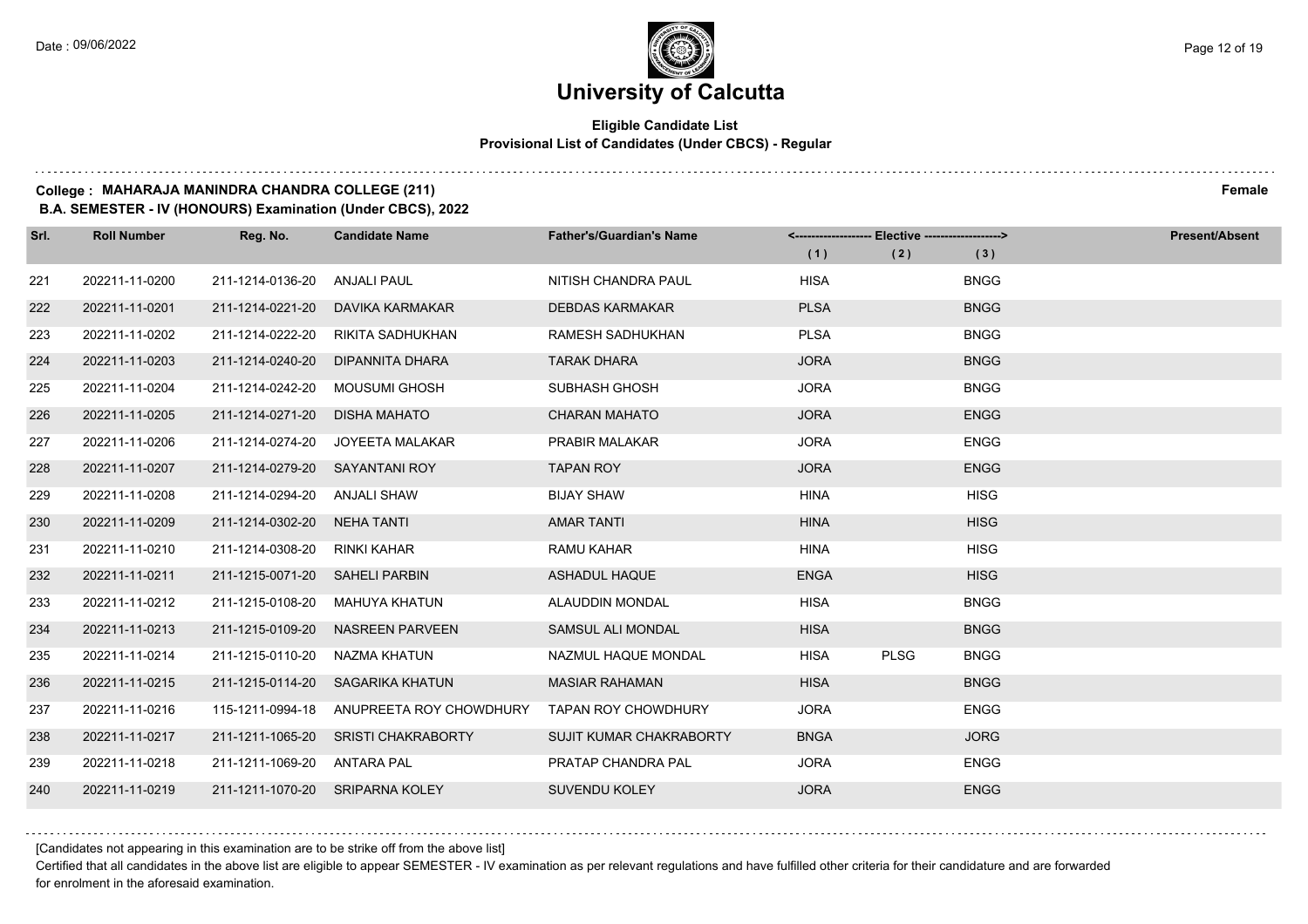## **Eligible Candidate List Provisional List of Candidates (Under CBCS) - Regular**

#### **College : MAHARAJA MANINDRA CHANDRA COLLEGE (211) Female**

**B.A. SEMESTER - IV (HONOURS) Examination (Under CBCS), 2022**

| Srl. | <b>Roll Number</b> | Reg. No.         | <b>Candidate Name</b> | <b>Father's/Guardian's Name</b> |             |     |             | <b>Present/Absent</b> |
|------|--------------------|------------------|-----------------------|---------------------------------|-------------|-----|-------------|-----------------------|
|      |                    |                  |                       |                                 | (1)         | (2) | (3)         |                       |
| 241  | 202211-11-0220     | 211-1211-1071-20 | PRAGYA VERMA          | PRAKASH NAND VERMA              | <b>HINA</b> |     | <b>HISG</b> |                       |
| 242  | 202211-11-0221     | 211-1211-1072-20 | SAJIDA KHATUN         | NUR ISLAM DAFADAR               | <b>HISA</b> |     | <b>BNGG</b> |                       |
| 243  | 202211-11-0222     | 211-1211-1075-20 | NISHA KUMARI YADAV    | BINOAD KUMAR YADAV              | <b>HINA</b> |     | <b>HISG</b> |                       |
| 244  | 202211-11-0223     | 211-1212-1122-20 | CHANDMONI MARJIT      | <b>KARTICK MARJIT</b>           | <b>HISA</b> |     | <b>BNGG</b> |                       |

[Candidates not appearing in this examination are to be strike off from the above list]

Certified that all candidates in the above list are eligible to appear SEMESTER - IV examination as per relevant regulations and have fulfilled other criteria for their candidature and are forwarded for enrolment in the aforesaid examination.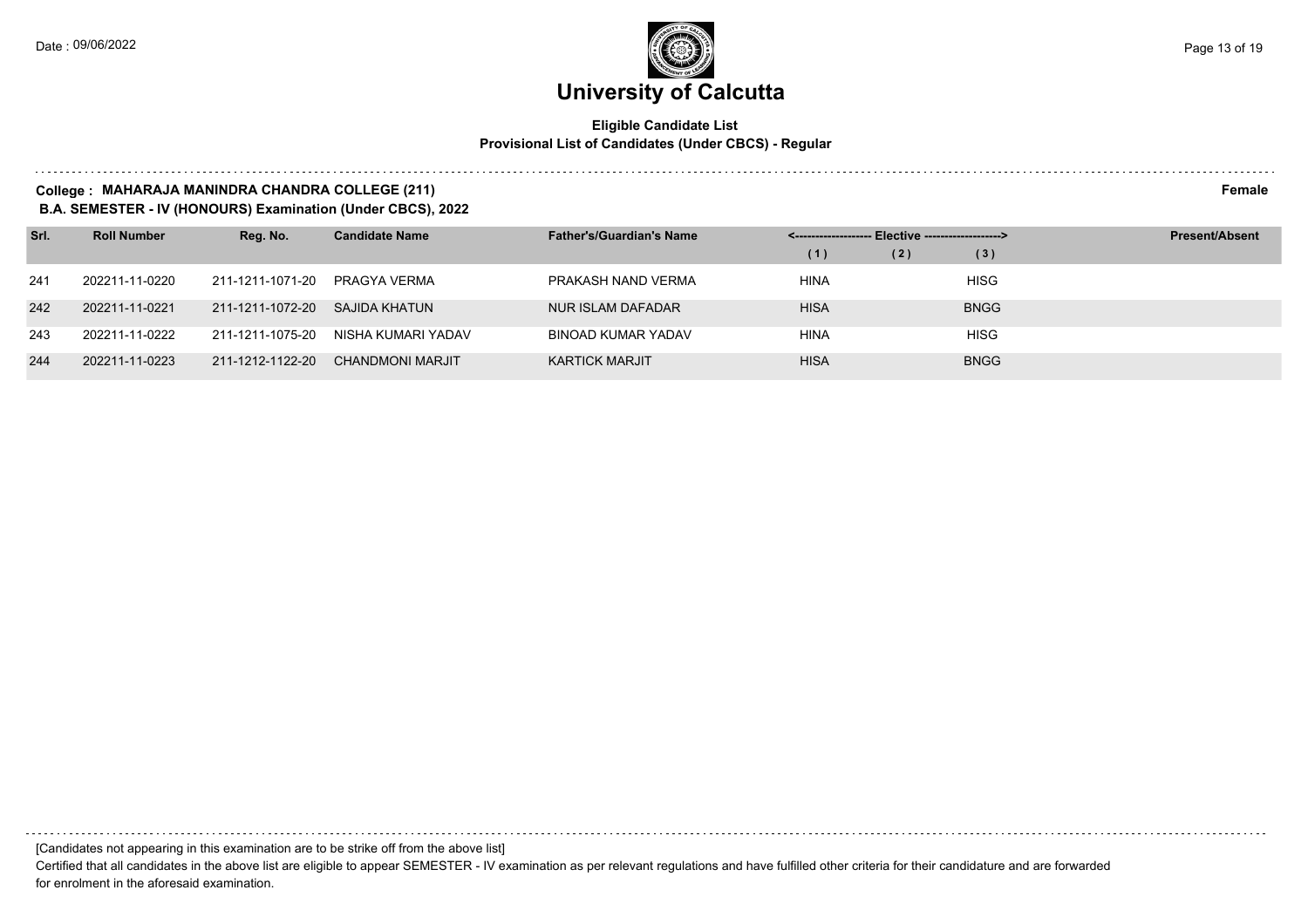## **Eligible Candidate List Provisional List of Candidates (Under CBCS) - Regular**

#### **College : MAHARAJA MANINDRA CHANDRA COLLEGE (211) Male**

**B.A. SEMESTER - IV (HONOURS) Examination (Under CBCS), 2022**

| Srl.           | <b>Roll Number</b> | Reg. No.                      | <b>Candidate Name</b>                | <b>Father's/Guardian's Name</b> |             | <-------------------- Elective -------------------> |             | <b>Present/Absent</b> |
|----------------|--------------------|-------------------------------|--------------------------------------|---------------------------------|-------------|-----------------------------------------------------|-------------|-----------------------|
|                |                    |                               |                                      |                                 | (1)         | (2)                                                 | (3)         |                       |
| $\mathbf{1}$   | 182211-21-0021     | 211-1111-0075-18              | AVIJIT BHAKTA                        | <b>SUDHIR BHAKTA</b>            | <b>ENGA</b> | <b>PLSG</b>                                         | <b>HISG</b> |                       |
| $\overline{2}$ | 182211-21-0033     |                               | 211-1112-0079-18 SANTANU MONDAL      | <b>TAPAN MONDAL</b>             | <b>ENGA</b> | <b>PLSG</b>                                         | <b>HISG</b> |                       |
| 3              | 182211-21-0040     | 211-1111-0089-18 RAZA TASLIM  |                                      | <b>MD TASLIM</b>                | <b>HISA</b> | <b>PLSG</b>                                         | <b>BNGG</b> |                       |
| 4              | 182211-21-0046     | 211-1111-0111-18              | DEBJIT ROY                           | NARAYAN ROY                     | <b>HISA</b> | <b>PLSG</b>                                         | <b>BNGG</b> |                       |
| 5              | 182211-21-0047     | 211-1111-0112-18              | SADDAM HUSSEN                        | AMIN HUSSEN                     | <b>HISA</b> | <b>PLSG</b>                                         | <b>HING</b> |                       |
| 6              | 182211-21-0093     |                               | 211-1111-0169-18 SAYANTA BISWAS      | <b>SUSHANTA BISWAS</b>          | <b>PLSA</b> | <b>PHIG</b>                                         | <b>BNGG</b> |                       |
| $\overline{7}$ | 182211-21-0096     |                               | 211-1111-0182-18 SHIVAM CHOURASIA    | RAJKUMAR CHOURASIA              | <b>PLSA</b> | <b>HISG</b>                                         | <b>HING</b> |                       |
| 8              | 182211-21-0107     | 211-1112-0195-18              | <b>DEEP MONDAL</b>                   | <b>BISWAJIT MONDAL</b>          | <b>PLSA</b> | <b>JORG</b>                                         | <b>ECOG</b> |                       |
| 9              | 192211-21-0020     | 211-1112-0060-19              | UTSAB MONDAL                         | Ujjal Kumar Mondal              | <b>ENGA</b> |                                                     | <b>JORG</b> |                       |
| 10             | 192211-21-0021     | 211-1112-0064-19              | <b>BHUBAN MONDAL</b>                 | <b>Bhakta Mondal</b>            | <b>ENGA</b> |                                                     | <b>HISG</b> |                       |
| 11             | 192211-21-0026     | 211-1111-0193-19 ROHIT TEWARI |                                      | HRIDYANAND TEWARI               | <b>HINA</b> | <b>PLSG</b>                                         | <b>HISG</b> |                       |
| 12             | 192211-21-0049     |                               | 211-1112-0219-19 TANMOY MONDAL       | <b>NIKHIL MONDAL</b>            | <b>HISA</b> |                                                     | <b>JORG</b> |                       |
| 13             | 192211-21-0078     | 211-1111-0144-19              | ABHIJIT PRODHAN                      | Anil Prodhan                    | <b>PLSA</b> | <b>JORG</b>                                         | <b>HISG</b> |                       |
| 14             | 202211-21-0001     |                               | 211-1111-0011-20 TUHIN BHATTACHARYYA | <b>MRITYUNJOY BHATTACHARYYA</b> | <b>BNGA</b> |                                                     | <b>JORG</b> |                       |
| 15             | 202211-21-0002     | 211-1111-0037-20 SURAJ MONDAL |                                      | SARBESWAR MONDAL                | <b>BNGA</b> |                                                     | <b>HISG</b> |                       |
| 16             | 202211-21-0003     | 211-1111-0043-20 SUBHADIP DEY |                                      | DEBESH CHANDRA DEY              | <b>BNGA</b> |                                                     | PHIG        |                       |
| 17             | 202211-21-0004     | 211-1111-0044-20              | TATHAGATA DAS                        | <b>TAPAN DAS</b>                | <b>BNGA</b> |                                                     | <b>PHIG</b> |                       |
| 18             | 202211-21-0005     | 211-1111-0045-20              | <b>KUNAL DAS</b>                     | <b>GOUTAM DAS</b>               | <b>BNGA</b> | <b>PLSG</b>                                         |             |                       |
| 19             | 202211-21-0006     | 211-1111-0048-20 AYAN GHOSH   |                                      | <b>DILIP KUMAR GHOSH</b>        | <b>ENGA</b> |                                                     | <b>HISG</b> |                       |
| 20             | 202211-21-0007     |                               | 211-1111-0051-20 MALAY SAMADDER      | MRINAL KANTI SAMADDER           | <b>ENGA</b> |                                                     | <b>JORG</b> |                       |

[Candidates not appearing in this examination are to be strike off from the above list]

Certified that all candidates in the above list are eligible to appear SEMESTER - IV examination as per relevant regulations and have fulfilled other criteria for their candidature and are forwarded for enrolment in the aforesaid examination.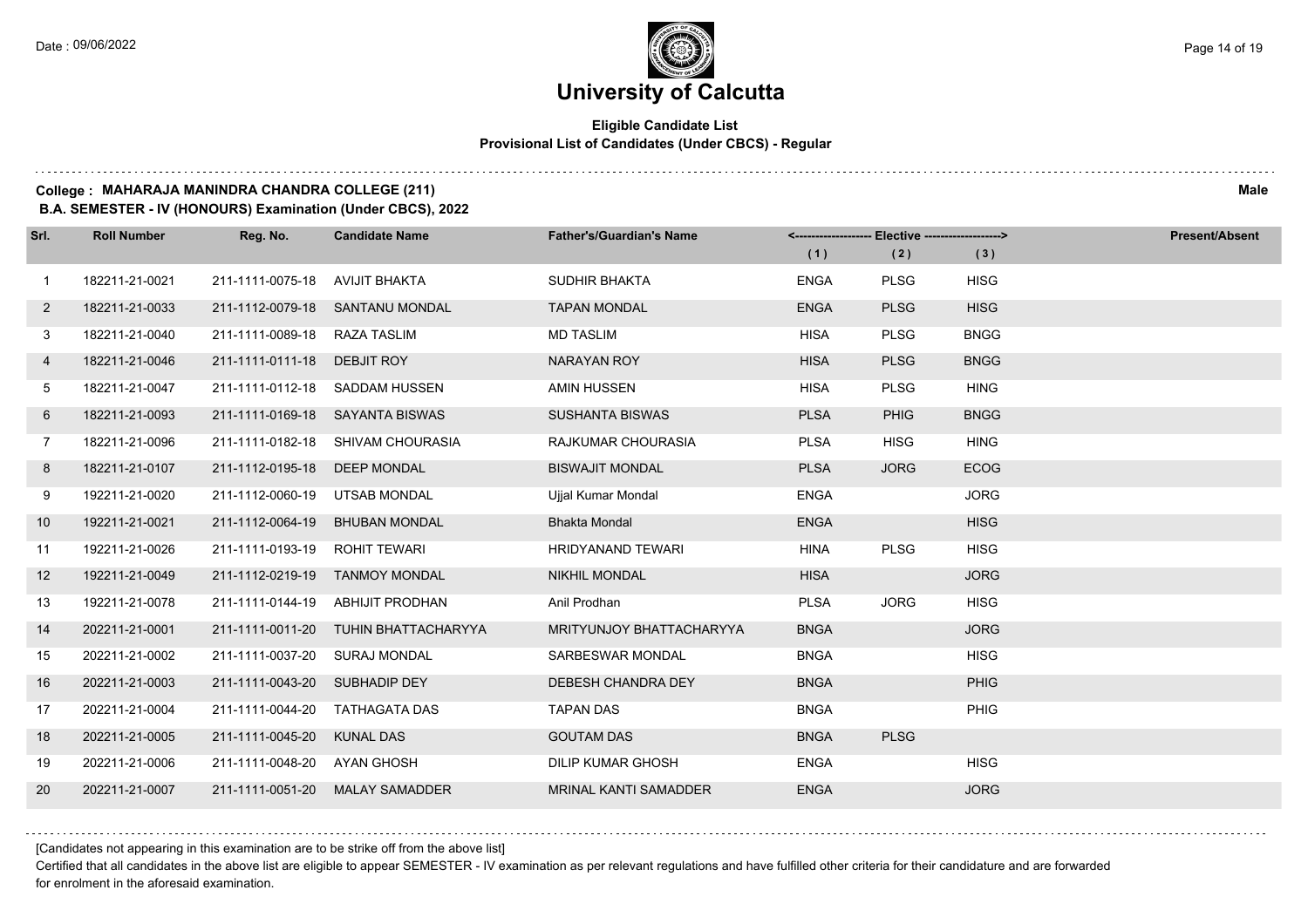## **Eligible Candidate List Provisional List of Candidates (Under CBCS) - Regular**

### **College : MAHARAJA MANINDRA CHANDRA COLLEGE (211) Male**

**B.A. SEMESTER - IV (HONOURS) Examination (Under CBCS), 2022**

| Srl. | <b>Roll Number</b> | Reg. No.                       | <b>Candidate Name</b>                  | <b>Father's/Guardian's Name</b> | <------------------- Elective ------------------> |             |             | <b>Present/Absent</b> |
|------|--------------------|--------------------------------|----------------------------------------|---------------------------------|---------------------------------------------------|-------------|-------------|-----------------------|
|      |                    |                                |                                        |                                 | (1)                                               | (2)         | (3)         |                       |
| 21   | 202211-21-0008     | 211-1111-0063-20               | SOHAM KUMAR MAITI                      | <b>GAUTAM KUMAR MAITI</b>       | <b>ENGA</b>                                       |             | <b>PHIG</b> |                       |
| 22   | 202211-21-0009     | 211-1111-0072-20 SAMEER ALI    |                                        | <b>SAHEB ALI</b>                | <b>ENGA</b>                                       |             | <b>HISG</b> |                       |
| 23   | 202211-21-0010     | 211-1111-0073-20 SOUVIK GHOSH  |                                        | KAUSHIK GHOSH                   | <b>ENGA</b>                                       |             | <b>HISG</b> |                       |
| 24   | 202211-21-0011     | 211-1111-0078-20               | <b>BITTU ROY</b>                       | <b>BIPLAB ROY</b>               | <b>ENGA</b>                                       |             | <b>JORG</b> |                       |
| 25   | 202211-21-0012     | 211-1111-0093-20               | <b>SUMAN PAUL</b>                      | <b>SANATAN PAUL</b>             | <b>ENGA</b>                                       |             | <b>JORG</b> |                       |
| 26   | 202211-21-0013     |                                | 211-1111-0100-20 SAPTARSHI BASU        | SOUMEN KUMAR BASU               | <b>HISA</b>                                       |             | <b>ENGG</b> |                       |
| 27   | 202211-21-0014     |                                | 211-1111-0102-20 ADITYA BHATTACHARJEE  | SUDIPTA BHATTACHARJEE           | <b>HISA</b>                                       |             | <b>BNGG</b> |                       |
| 28   | 202211-21-0015     | 211-1111-0104-20               | BIKRAM SADHUKHAN                       | <b>GANESH SADHUKHAN</b>         | <b>HISA</b>                                       |             | <b>BNGG</b> |                       |
| 29   | 202211-21-0016     | 211-1111-0105-20               | <b>BISWAJIT MONDAL</b>                 | <b>DILIP MONDAL</b>             | <b>HISA</b>                                       | <b>PLSG</b> | <b>BNGG</b> |                       |
| 30   | 202211-21-0017     | 211-1111-0111-20               | <b>PRATIK CHOWDHURY</b>                | PRADIP CHOWDHURY                | <b>HISA</b>                                       |             | <b>JORG</b> |                       |
| 31   | 202211-21-0018     | 211-1111-0119-20               | SUBHANKAR SARDAR                       | <b>SAMIR SARDAR</b>             | <b>HISA</b>                                       |             | <b>BNGG</b> |                       |
| 32   | 202211-21-0019     |                                | 211-1111-0121-20 SARTHAK CHAKRABORTY   | SUBRATA CHAKRABORTY             | <b>HISA</b>                                       |             | <b>ENGG</b> |                       |
| 33   | 202211-21-0020     | 211-1111-0126-20               | SOURAV PAUL                            | <b>SANJIB PAUL</b>              | <b>HISA</b>                                       |             | <b>JORG</b> |                       |
| 34   | 202211-21-0021     | 211-1111-0127-20 SUBHAJIT NATH |                                        | <b>DIBYENDU NATH</b>            | <b>HISA</b>                                       |             | <b>JORG</b> |                       |
| 35   | 202211-21-0022     | 211-1111-0133-20               | <b>SUMON ACHARJEE</b>                  | <b>CHANDAN ACHARJEE</b>         | <b>HISA</b>                                       |             | PHIG        |                       |
| 36   | 202211-21-0023     | 211-1111-0151-20               | <b>BISWANATH ADHIKARY</b>              | LATE JAGANNATH ADHIKARI         | <b>PHIA</b>                                       |             | <b>BNGG</b> |                       |
| 37   | 202211-21-0024     | 211-1111-0154-20               | <b>GOPAL GHOSH</b>                     | LATE MANORANJAN GHOSH           | <b>PHIA</b>                                       |             | <b>BNGG</b> |                       |
| 38   | 202211-21-0025     | 211-1111-0159-20               | <b>PRADIP GHOSH</b>                    | <b>JAGANNATH GHOSH</b>          | <b>PHIA</b>                                       |             | <b>BNGG</b> |                       |
| 39   | 202211-21-0026     | 211-1111-0161-20 AMAAN SEN     |                                        | <b>SUJIT SEN</b>                | PHIA                                              |             | <b>ENGG</b> |                       |
| 40   | 202211-21-0027     |                                | 211-1111-0162-20 SASWATA ROY CHOUDHURY | <b>SUBIR ROY CHOUDHURY</b>      | <b>PHIA</b>                                       |             | <b>ENGG</b> |                       |

[Candidates not appearing in this examination are to be strike off from the above list]

Certified that all candidates in the above list are eligible to appear SEMESTER - IV examination as per relevant regulations and have fulfilled other criteria for their candidature and are forwarded for enrolment in the aforesaid examination.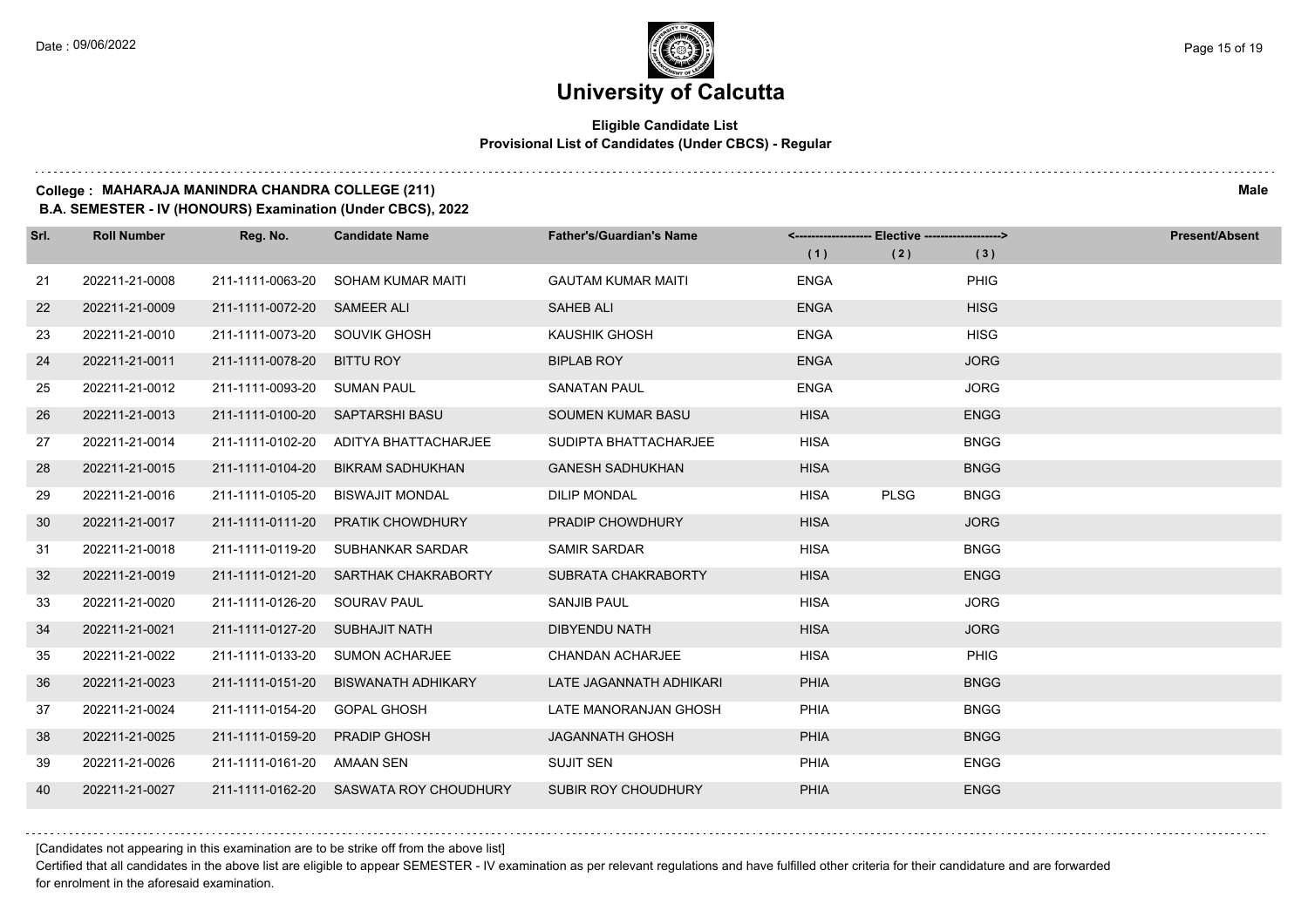## **Eligible Candidate List Provisional List of Candidates (Under CBCS) - Regular**

#### **College : MAHARAJA MANINDRA CHANDRA COLLEGE (211) Male**

**B.A. SEMESTER - IV (HONOURS) Examination (Under CBCS), 2022**

| Srl. | <b>Roll Number</b> | Reg. No.                       | <b>Candidate Name</b>             | <b>Father's/Guardian's Name</b> | <------------------- Elective ------------------> |     |             | <b>Present/Absent</b> |
|------|--------------------|--------------------------------|-----------------------------------|---------------------------------|---------------------------------------------------|-----|-------------|-----------------------|
|      |                    |                                |                                   |                                 | (1)                                               | (2) | (3)         |                       |
| 41   | 202211-21-0028     | 211-1111-0173-20               | <b>MAINAK MONDAL</b>              | LATE PROSENJIT MONDAL           | PHIA                                              |     | <b>BNGG</b> |                       |
| 42   | 202211-21-0029     | 211-1111-0180-20               | ANTAJUL ISLAM                     | <b>TAJUL ISLAM</b>              | <b>PLSA</b>                                       |     | <b>BNGG</b> |                       |
| 43   | 202211-21-0030     | 211-1111-0181-20 APU SAHA      |                                   | <b>MANTU RANJAN SAHA</b>        | <b>PLSA</b>                                       |     | <b>BNGG</b> |                       |
| 44   | 202211-21-0031     | 211-1111-0183-20               | DIPANJAN KUMAR PAIRAH             | <b>MAKHAN LAL PAIRAH</b>        | <b>PLSA</b>                                       |     | <b>BNGG</b> |                       |
| 45   | 202211-21-0032     | 211-1111-0194-20               | <b>INDRANIL PATRA</b>             | <b>RABIN PATRA</b>              | <b>PLSA</b>                                       |     | <b>ECOG</b> |                       |
| 46   | 202211-21-0033     | 211-1111-0196-20               | ARKAJAY BHATTACHARYA              | AJAY BHATTCHARYA                | <b>PLSA</b>                                       |     | <b>ENGG</b> |                       |
| 47   | 202211-21-0034     | 211-1111-0198-20               | KANAI RAJBANSHI                   | SHYAMSUNDAR RAJBANSHI           | <b>PLSA</b>                                       |     | <b>ENGG</b> |                       |
| 48   | 202211-21-0035     | 211-1111-0210-20               | <b>RAHUL NASKAR</b>               | <b>TINKU NASKAR</b>             | <b>PLSA</b>                                       |     | <b>JORG</b> |                       |
| 49   | 202211-21-0036     | 211-1111-0216-20               | <b>SUDIP BASAK</b>                | <b>NEPAL BASAK</b>              | <b>PLSA</b>                                       |     | <b>JORG</b> |                       |
| 50   | 202211-21-0037     | 211-1111-0217-20               | <b>BISHAL BARUI</b>               | <b>TILAK BARUI</b>              | <b>PLSA</b>                                       |     | <b>HISG</b> |                       |
| 51   | 202211-21-0038     |                                | 211-1111-0223-20 SHIBJYOTI SARKAR | <b>DIBYADYUTI SARKAR</b>        | <b>PLSA</b>                                       |     | <b>BNGG</b> |                       |
| 52   | 202211-21-0039     | 211-1111-0224-20 TUSHAR DAS    |                                   | <b>GOPAL DAS</b>                | <b>PLSA</b>                                       |     | <b>BNGG</b> |                       |
| 53   | 202211-21-0040     | 211-1111-0227-20               | SHREE KRISHNA SAHA                | <b>MANTU SAHA</b>               | <b>PLSA</b>                                       |     | <b>JORG</b> |                       |
| 54   | 202211-21-0041     | 211-1111-0234-20               | <b>MRINMOY BARMAN</b>             | <b>NIHAR BARMAN</b>             | <b>JORA</b>                                       |     | <b>ENGG</b> |                       |
| 55   | 202211-21-0042     | 211-1111-0236-20               | SAIKAT GUPTA                      | SANKAR PRASAD GUPTA             | <b>JORA</b>                                       |     | <b>ENGG</b> |                       |
| 56   | 202211-21-0043     | 211-1111-0237-20 SAYAN ROY     |                                   | <b>SAMAR ROY</b>                | <b>JORA</b>                                       |     | <b>ENGG</b> |                       |
| 57   | 202211-21-0044     | 211-1111-0238-20               | <b>SUBHAM SARKAR</b>              | <b>SUJIT SARKAR</b>             | <b>JORA</b>                                       |     | <b>PLSG</b> |                       |
| 58   | 202211-21-0045     | 211-1111-0263-20               | AKASH MONDAL                      | <b>ANUP MONDAL</b>              | <b>JORA</b>                                       |     | <b>ENGG</b> |                       |
| 59   | 202211-21-0046     | 211-1111-0266-20 ARIJEET GHOSH |                                   | PRASENJIT GHOSH                 | <b>JORA</b>                                       |     | <b>ENGG</b> |                       |
| 60   | 202211-21-0047     | 211-1111-0269-20               | <b>DEBADITYA GHOSAL</b>           | <b>GAUTAM GHOSAL</b>            | <b>JORA</b>                                       |     | <b>ENGG</b> |                       |

[Candidates not appearing in this examination are to be strike off from the above list]

Certified that all candidates in the above list are eligible to appear SEMESTER - IV examination as per relevant regulations and have fulfilled other criteria for their candidature and are forwarded for enrolment in the aforesaid examination.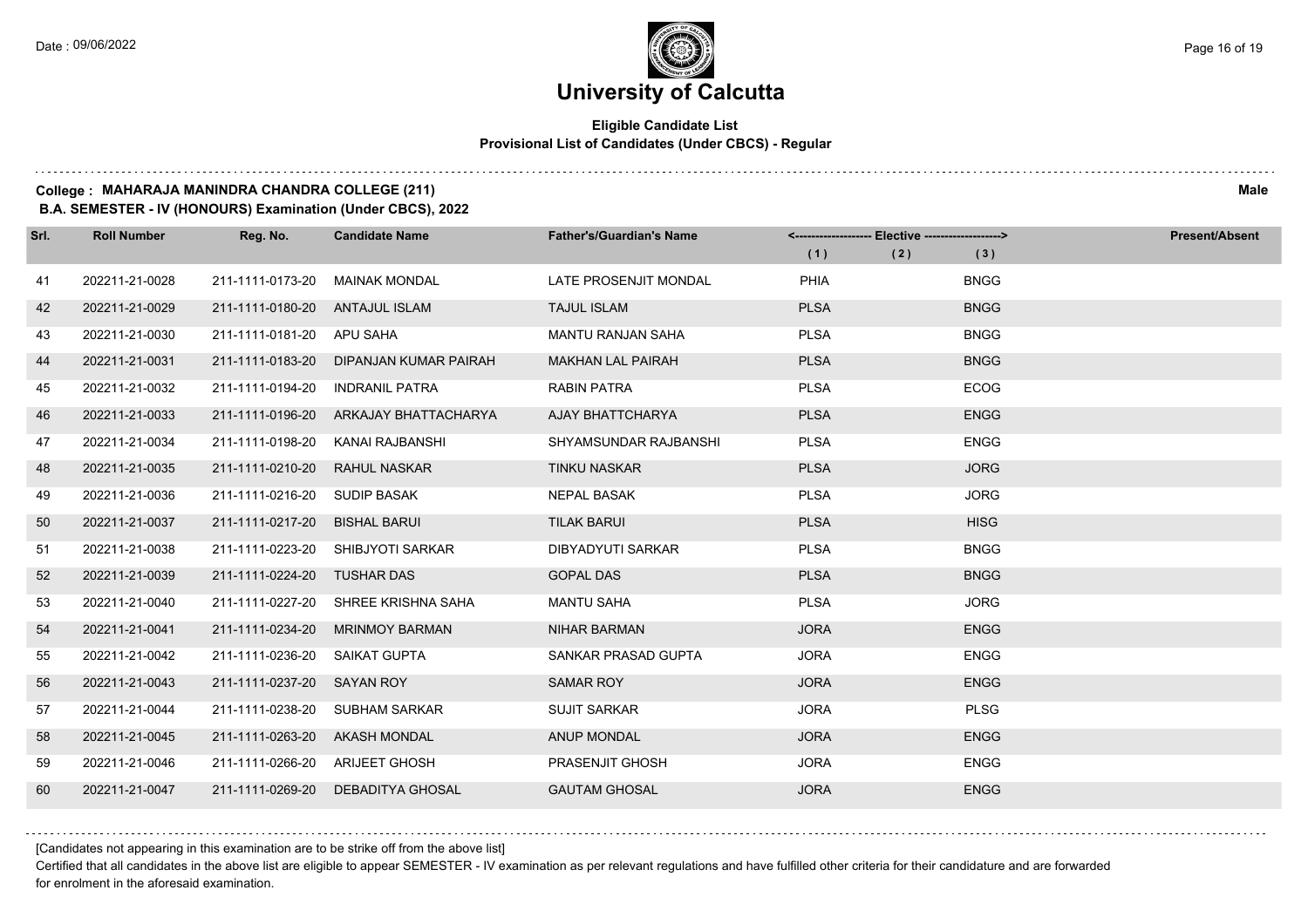a a a a

## **University of Calcutta**

### **Eligible Candidate List Provisional List of Candidates (Under CBCS) - Regular**

#### **College : MAHARAJA MANINDRA CHANDRA COLLEGE (211) Male**

**B.A. SEMESTER - IV (HONOURS) Examination (Under CBCS), 2022**

| Srl. | <b>Roll Number</b> | Reg. No.                      | <b>Candidate Name</b>                       | <b>Father's/Guardian's Name</b>             | <------------------- Elective ------------------> |             |             | <b>Present/Absent</b> |
|------|--------------------|-------------------------------|---------------------------------------------|---------------------------------------------|---------------------------------------------------|-------------|-------------|-----------------------|
|      |                    |                               |                                             |                                             | (1)                                               | (2)         | (3)         |                       |
| 61   | 202211-21-0048     | 211-1111-0270-20              | <b>DEBJIT ADHIKARY</b>                      | <b>SUBIR ADHIKARY</b>                       | <b>JORA</b>                                       |             | <b>ENGG</b> |                       |
| 62   | 202211-21-0049     | 211-1111-0276-20              | <b>RITINDRA NATH</b><br><b>MUKHOPADHYAY</b> | <b>RAMENDRA NATH</b><br><b>MUKHOPADHYAY</b> | <b>JORA</b>                                       |             | <b>ENGG</b> |                       |
| 63   | 202211-21-0050     | 211-1111-0281-20              | <b>SUMIT SAHA</b>                           | MANOJ SAHA                                  | <b>JORA</b>                                       |             | <b>ENGG</b> |                       |
| 64   | 202211-21-0052     | 211-1111-0288-20              | HRIKTAM MITRA                               | <b>KRISHNA GOPAL MITRA</b>                  | <b>JORA</b>                                       |             | <b>ENGG</b> |                       |
| 65   | 202211-21-0053     |                               | 211-1111-0298-20 ASHOK KUMAR SHAW           | <b>MANOJ KUMAR SHAW</b>                     | <b>HINA</b>                                       |             | <b>HISG</b> |                       |
| 66   | 202211-21-0054     | 211-1111-0310-20              | SANJAY KUMAR PRAJAPATI                      | DAYALU PRAJAPATI                            | <b>HINA</b>                                       |             | <b>HISG</b> |                       |
| 67   | 202211-21-0055     | 211-1112-0006-20              | <b>RINTU MISTRY</b>                         | <b>DILIP MISTRY</b>                         | <b>BNGA</b>                                       |             | <b>JORG</b> |                       |
| 68   | 202211-21-0056     | 211-1112-0033-20 SANGRAM SAHA |                                             | <b>TIMIR KUMAR SAHA</b>                     | <b>BNGA</b>                                       |             | <b>HISG</b> |                       |
| 69   | 202211-21-0057     | 211-1112-0036-20 SUMAN KAR    |                                             | <b>BISWAJIT KAR</b>                         | <b>BNGA</b>                                       |             | <b>HISG</b> |                       |
| 70   | 202211-21-0058     | 211-1112-0050-20              | <b>DEEP HALDER</b>                          | <b>DIPANKAR HALDER</b>                      | <b>ENGA</b>                                       |             | <b>JORG</b> |                       |
| 71   | 202211-21-0060     | 211-1112-0075-20 SUDIPTA ROY  |                                             | SUBIR KR ROY                                | <b>ENGA</b>                                       |             | <b>HISG</b> |                       |
| 72   | 202211-21-0061     | 211-1112-0081-20 SAYAK DAS    |                                             | <b>RATAN DAS</b>                            | <b>ENGA</b>                                       |             | <b>JORG</b> |                       |
| 73   | 202211-21-0062     | 211-1112-0083-20 SUBIR BISWAS |                                             | <b>SUKUMAR BISWAS</b>                       | <b>ENGA</b>                                       |             | <b>JORG</b> |                       |
| 74   | 202211-21-0063     | 211-1112-0084-20 SUJOY HALDER |                                             | <b>JATIN HALDER</b>                         | <b>ENGA</b>                                       |             | <b>JORG</b> |                       |
| 75   | 202211-21-0064     |                               | 211-1112-0088-20 SOURAJ HALDER              | <b>LATE BAPI HALDER</b>                     | <b>ENGA</b>                                       |             | PHIG        |                       |
| 76   | 202211-21-0065     | 211-1112-0095-20 SOUVIK DAS   |                                             | <b>KASHI NATH DAS</b>                       | <b>HISA</b>                                       | <b>ECOG</b> | <b>JORG</b> |                       |
| 77   | 202211-21-0066     | 211-1112-0107-20              | <b>HEMANTA PRAMANICK</b>                    | <b>SANTOSH PRAMANICK</b>                    | <b>HISA</b>                                       |             | <b>BNGG</b> |                       |
| 78   | 202211-21-0067     | 211-1112-0112-20              | <b>PRITAM ROY</b>                           | PANKAJ ROY                                  | <b>HISA</b>                                       |             | <b>BNGG</b> |                       |
| 79   | 202211-21-0069     | 211-1112-0143-20 SAYAN DAS    |                                             | RABINDRANATH DAS                            | PHIA                                              |             | <b>BNGG</b> |                       |
| 80   | 202211-21-0070     | 211-1112-0160-20              | RANA PATRA                                  | <b>ASTA PATRA</b>                           | <b>PHIA</b>                                       |             | <b>BNGG</b> |                       |

[Candidates not appearing in this examination are to be strike off from the above list]

Certified that all candidates in the above list are eligible to appear SEMESTER - IV examination as per relevant regulations and have fulfilled other criteria for their candidature and are forwarded for enrolment in the aforesaid examination.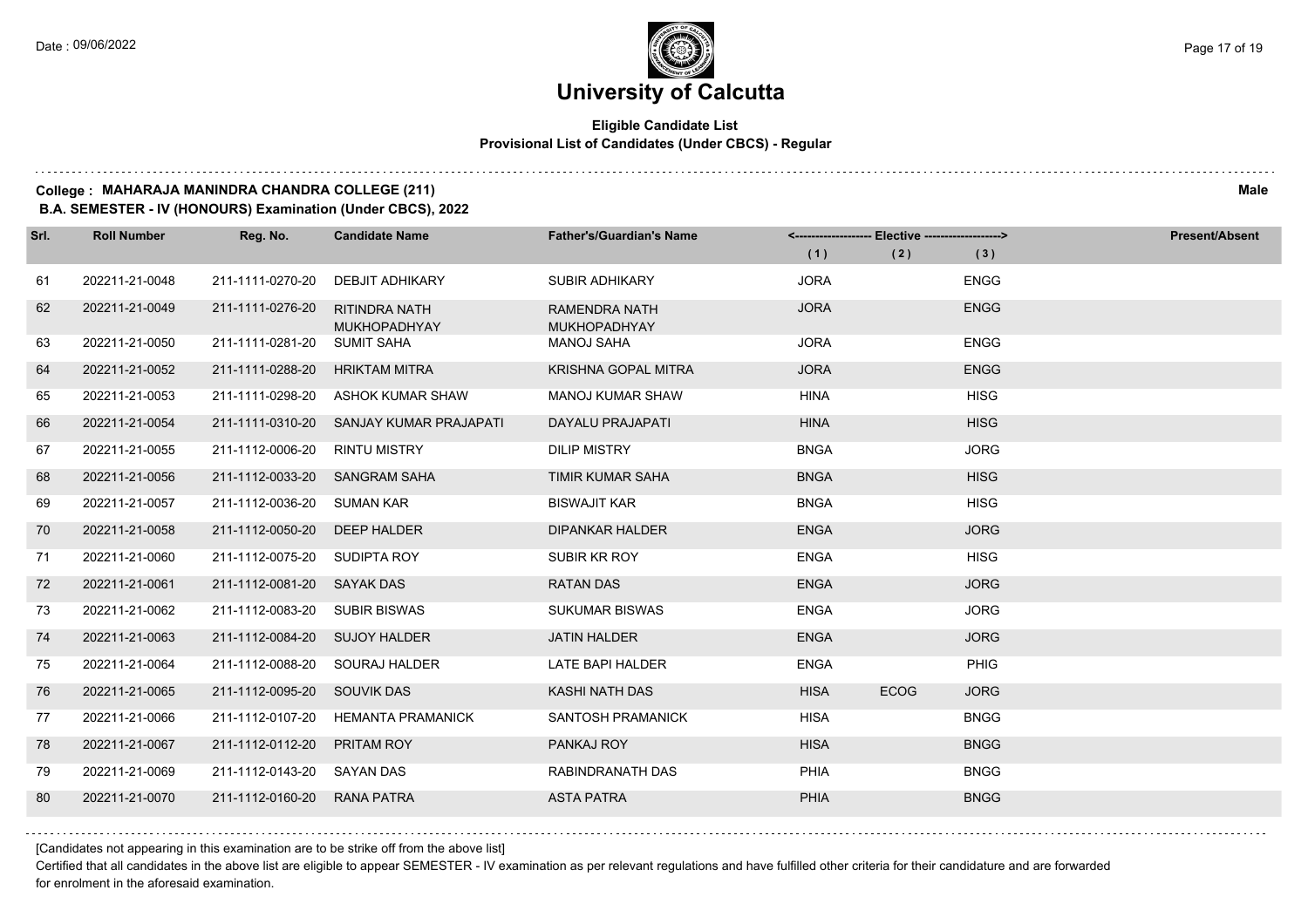$1.111$ 

## **University of Calcutta**

## **Eligible Candidate List Provisional List of Candidates (Under CBCS) - Regular**

### **College : MAHARAJA MANINDRA CHANDRA COLLEGE (211) Male**

**B.A. SEMESTER - IV (HONOURS) Examination (Under CBCS), 2022**

| Srl. | <b>Roll Number</b> | Reg. No.                      | <b>Candidate Name</b>            | <b>Father's/Guardian's Name</b> | <-------------------- Elective -------------------> |             |             | <b>Present/Absent</b> |
|------|--------------------|-------------------------------|----------------------------------|---------------------------------|-----------------------------------------------------|-------------|-------------|-----------------------|
|      |                    |                               |                                  |                                 | (1)                                                 | (2)         | (3)         |                       |
| 81   | 202211-21-0071     | 211-1112-0163-20              | AKASH RAJBANSHI                  | <b>RANJIT RAJBANSHI</b>         | <b>PHIA</b>                                         |             | <b>HISG</b> |                       |
| 82   | 202211-21-0072     | 211-1112-0164-20 ATANU KARATI |                                  | <b>AMAL KARATI</b>              | <b>PHIA</b>                                         |             | <b>HISG</b> |                       |
| 83   | 202211-21-0073     |                               | 211-1112-0178-20 ANIRBAN MONDAL  | <b>MAHESH MONDAL</b>            | <b>PLSA</b>                                         |             | <b>BNGG</b> |                       |
| 84   | 202211-21-0074     | 211-1112-0182-20              | <b>CHANDAN SAMADDAR</b>          | <b>JAGDISH SAMADDAR</b>         | <b>PLSA</b>                                         |             | <b>BNGG</b> |                       |
| 85   | 202211-21-0075     | 211-1112-0184-20              | <b>DIPESH MONDAL</b>             | <b>DILIP KUMAR MONDAL</b>       | <b>PLSA</b>                                         |             | <b>BNGG</b> |                       |
| 86   | 202211-21-0076     | 211-1112-0186-20              | KOUSHIK MONDAL                   | <b>KARTICK MONDAL</b>           | <b>PLSA</b>                                         |             | <b>BNGG</b> |                       |
| 87   | 202211-21-0077     | 211-1112-0193-20              | SUBRATA PODDER                   | <b>BABU PODDER</b>              | <b>PLSA</b>                                         |             | <b>BNGG</b> |                       |
| 88   | 202211-21-0078     | 211-1112-0201-20              | SUBHANKAR SANTRA                 | <b>RAM SANTRA</b>               | <b>PLSA</b>                                         |             | <b>ENGG</b> |                       |
| 89   | 202211-21-0079     | 211-1112-0206-20              | <b>KANKAR MONDAL</b>             | <b>DIPAK MONDAL</b>             | <b>PLSA</b>                                         |             | <b>JORG</b> |                       |
| 90   | 202211-21-0080     | 211-1112-0219-20              | SUMAN KUMAR SINHA                | SWAPAN KUMAR SINHA              | <b>PLSA</b>                                         |             | PHIG        |                       |
| 91   | 202211-21-0081     | 211-1112-0226-20              | KAUSIK RABIDAS                   | <b>BALLI RABIDAS</b>            | <b>PLSA</b>                                         | <b>PHIG</b> | <b>ENGG</b> |                       |
| 92   | 202211-21-0082     | 211-1112-0244-20 SOUMOJIT DAS |                                  | <b>SUBRATA DAS</b>              | <b>JORA</b>                                         |             | <b>ENGG</b> |                       |
| 93   | 202211-21-0083     | 211-1112-0249-20              | <b>BABAI PRADHAN</b>             | <b>RAM PRADHAN</b>              | <b>JORA</b>                                         |             | <b>BNGG</b> |                       |
| 94   | 202211-21-0085     | 211-1112-0254-20              | <b>SANDEEP DAS</b>               | <b>DEBASHIS DAS</b>             | <b>JORA</b>                                         |             | <b>BNGG</b> |                       |
| 95   | 202211-21-0086     |                               | 211-1112-0259-20 SUVENDU SARKAR  | <b>SAILENDU SARKAR</b>          | <b>JORA</b>                                         |             | <b>BNGG</b> |                       |
| 96   | 202211-21-0087     | 211-1112-0261-20              | TANMAY NAIYA                     | <b>SATYEN NAIYA</b>             | <b>JORA</b>                                         |             | <b>BNGG</b> |                       |
| 97   | 202211-21-0088     | 211-1112-0264-20              | ANIRBAN DAS                      | ASIT DAS                        | <b>JORA</b>                                         |             | <b>ENGG</b> |                       |
| 98   | 202211-21-0090     |                               | 211-1114-0040-20 SUBHAJEET NANDY | TINKU NANDY                     | <b>BNGA</b>                                         |             | <b>JORG</b> |                       |
| 99   | 202211-21-0091     |                               | 211-1114-0056-20 SWAGATAM PAUL   | <b>SUSHANTA PAUL</b>            | <b>ENGA</b>                                         |             | <b>JORG</b> |                       |
| 100  | 202211-21-0092     |                               | 211-1114-0177-20 SAMANNOY BASAK  | <b>SANKAR BASAK</b>             | <b>PLSA</b>                                         |             | <b>JORG</b> |                       |

[Candidates not appearing in this examination are to be strike off from the above list]

Certified that all candidates in the above list are eligible to appear SEMESTER - IV examination as per relevant regulations and have fulfilled other criteria for their candidature and are forwarded for enrolment in the aforesaid examination.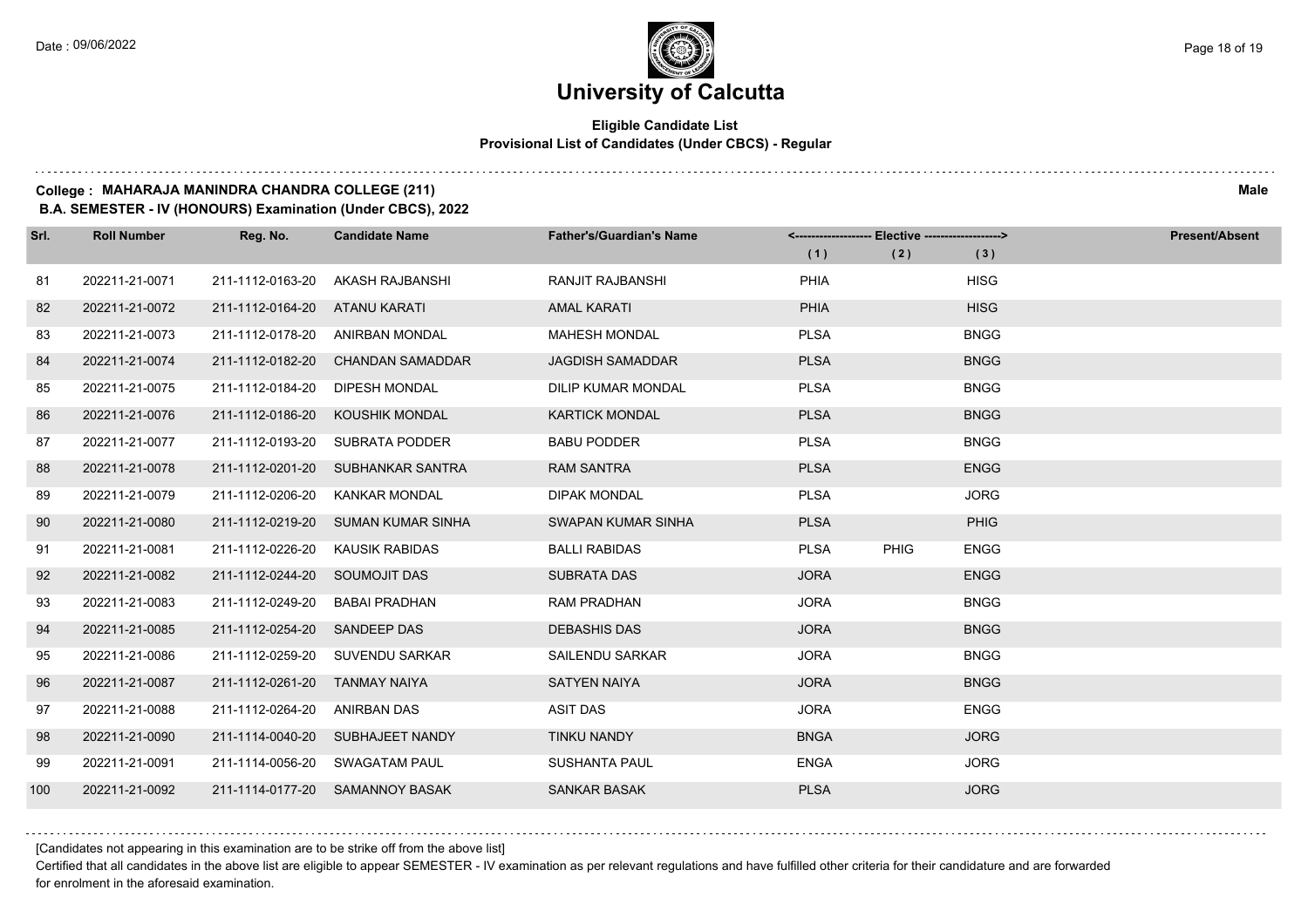## **Eligible Candidate List Provisional List of Candidates (Under CBCS) - Regular**

### **College : MAHARAJA MANINDRA CHANDRA COLLEGE (211) Male**

**B.A. SEMESTER - IV (HONOURS) Examination (Under CBCS), 2022**

| Srl. | <b>Roll Number</b> | Reg. No.         | <b>Candidate Name</b>    | <b>Father's/Guardian's Name</b> |             | <-------------------- Elective -------------------> | <b>Present/Absent</b> |
|------|--------------------|------------------|--------------------------|---------------------------------|-------------|-----------------------------------------------------|-----------------------|
|      |                    |                  |                          |                                 | (1)         | (2)                                                 | (3)                   |
| 101  | 202211-21-0093     | 211-1114-0197-20 | <b>BISWADEEP PALIT</b>   | PRASANTA KUMAR PALIT            | <b>PLSA</b> |                                                     | <b>ENGG</b>           |
| 102  | 202211-21-0094     | 211-1114-0212-20 | SAGNIK GHOSH             | <b>TAPAN GHOSH</b>              | <b>PLSA</b> |                                                     | <b>JORG</b>           |
| 103  | 202211-21-0095     | 211-1114-0225-20 | UJJAL GHOSH              | <b>SAROJ GHOSH</b>              | <b>PLSA</b> |                                                     | <b>HISG</b>           |
| 104  | 202211-21-0096     | 211-1115-0054-20 | SOMENATH BISWAS          | <b>BIMAL KUMAR BISWAS</b>       | <b>ENGA</b> |                                                     | <b>JORG</b>           |
| 105  | 202211-21-0097     | 211-1115-0086-20 | AFTAB HUSSAIN            | <b>ALI HUSSAIN</b>              | <b>ENGA</b> |                                                     | <b>PHIG</b>           |
| 106  | 202211-21-0098     | 211-1115-0120-20 | MD KABIRUL ABEDIN MIDDYA | MD JAYNAL ABEDIN MIDDYA         | <b>HISA</b> |                                                     | <b>ECOG</b>           |
| 107  | 202211-21-0099     | 211-1115-0251-20 | <b>FARDIN AMIN MOLLA</b> | NASIR AHMED                     | <b>JORA</b> |                                                     | <b>BNGG</b>           |
| 108  | 202211-21-0100     | 211-1115-0273-20 | <b>IRFAN HABIB</b>       | <b>MASIUR RAHAMAN</b>           | <b>JORA</b> |                                                     | <b>ENGG</b>           |
| 109  | 202211-21-0101     | 211-1111-1066-20 | <b>GOURAB SARKAR</b>     | <b>GAUTAM SARKAR</b>            | <b>ENGA</b> |                                                     | <b>PHIG</b>           |
| 110  | 202211-21-0103     | 211-1112-1067-20 | <b>PRITAM MONDAL</b>     | PRASANTA KR. MONDAL             | <b>HISA</b> |                                                     | <b>ENGG</b>           |
| 111  | 202211-21-0104     | 211-1112-1074-20 | PIYUSH SHAW              | AJIT KUMAR SHAW                 | <b>HINA</b> |                                                     | <b>HISG</b>           |
| 112  | 202211-21-0105     | 211-1115-1068-20 | <b>SABIR SARDAR</b>      | <b>SERAJUL SARDAR</b>           | <b>PHIA</b> |                                                     | <b>BNGG</b>           |
| 113  | 202211-21-0106     | 211-1112-1114-20 | KALYAN BAIDYA            | KIRAN BAIDYA                    | <b>BNGA</b> | <b>PLSG</b>                                         |                       |

[Candidates not appearing in this examination are to be strike off from the above list]

Certified that all candidates in the above list are eligible to appear SEMESTER - IV examination as per relevant regulations and have fulfilled other criteria for their candidature and are forwarded for enrolment in the aforesaid examination.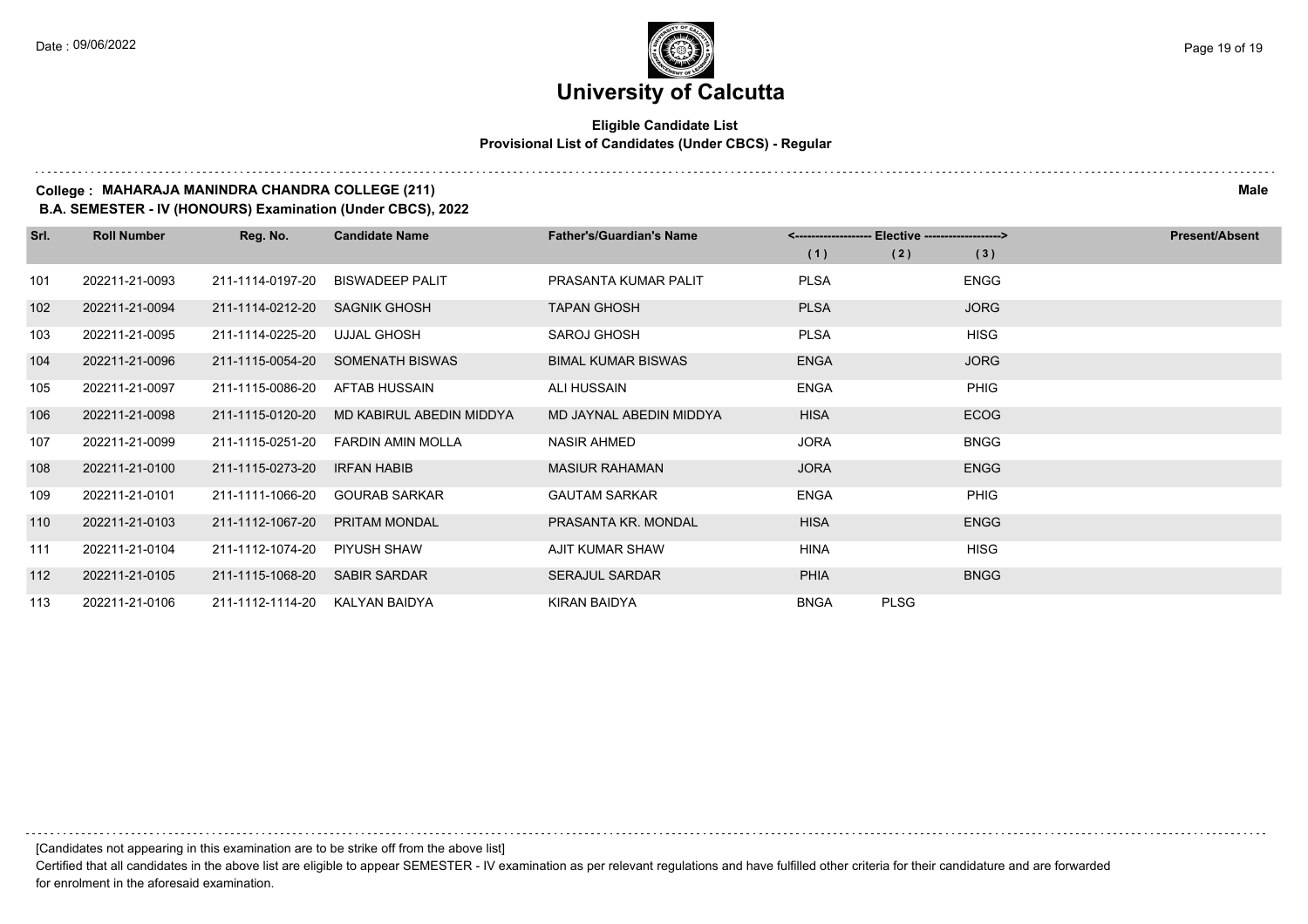## **Eligible Candidate List Provisional List of Candidates (Under CBCS) - Regular**

#### **College : MAHARAJA MANINDRA CHANDRA COLLEGE (211) Female**

**B.A. SEMESTER - IV (GENERAL) Examination (Under CBCS), 2022**

| Srl.           | <b>Roll Number</b> | Reg. No.                         | <b>Candidate Name</b>              | <b>Father's/Guardian's Name</b> | (1)         | <------------------- Elective ------------------><br>(2) | (3)         | <---- LCC2 ----><br>(1) | <b>Present/Absent</b> |
|----------------|--------------------|----------------------------------|------------------------------------|---------------------------------|-------------|----------------------------------------------------------|-------------|-------------------------|-----------------------|
| $\mathbf{1}$   | 182211-12-0014     |                                  | 211-1212-0676-18 SHAMPA MONDAL     | LAXMAN MONDAL                   | <b>BNGG</b> | <b>HISG</b>                                              |             | LCC <sub>2</sub>        |                       |
| $\overline{2}$ | 182211-12-0015     | 211-1212-0677-18 PRITI HELA      |                                    | <b>DILIP HELA</b>               | <b>BNGG</b> | <b>HISG</b>                                              |             | LCC <sub>2</sub>        |                       |
| 3              | 182211-12-0018     | 211-1212-0683-18 SOMA MONDAL     |                                    | <b>SUSHANTA MONDAL</b>          |             | <b>HISG</b>                                              | <b>PLSG</b> | LCC <sub>2</sub>        |                       |
| 4              | 182211-12-0019     | 211-1212-0685-18 SABANI SARDAR   |                                    | <b>SAMAR SARDAR</b>             | <b>BNGG</b> | <b>HISG</b>                                              |             | LCC <sub>2</sub>        |                       |
| 5              | 182211-12-0042     | 211-1212-0667-18 SONIA MONDAL    |                                    | PIJUUSKANTI MONDAL              |             | <b>JORG</b>                                              | <b>PLSG</b> | LCC <sub>2</sub>        |                       |
| 6              | 182211-12-0048     | 211-1212-0649-18 SATHI ROY       |                                    | <b>SHYAMAL ROY</b>              | <b>JORG</b> | <b>HISG</b>                                              |             | LCC <sub>2</sub>        |                       |
| $7^{\circ}$    | 182211-12-0052     | 211-1211-0995-18 SANGITA KUNDU   |                                    | <b>SHYAMAL KUNDU</b>            |             | <b>HISG</b>                                              | <b>BNGG</b> | LCC <sub>2</sub>        |                       |
| 8              | 182211-12-0053     | 211-1211-1004-18 PUJA BAURI      |                                    | <b>TRILOCHON BAURI</b>          | <b>PHIG</b> | <b>HISG</b>                                              |             | LCC <sub>2</sub>        |                       |
| 9              | 182211-12-0054     | 211-1212-0996-18 RIMI BISWAS     |                                    | <b>HIMANGSHU BISWAS</b>         | <b>PHIG</b> | <b>HISG</b>                                              |             | LCC <sub>2</sub>        |                       |
| 10             | 182211-12-0060     | 211-1211-0606-18 MOULI DAS       |                                    | <b>MANAS DAS</b>                |             | <b>ENGG</b>                                              | <b>HISG</b> | LCC <sub>2</sub>        |                       |
| 11             | 182211-12-0065     | 211-1211-0920-18 BITISA KHATUN   |                                    | <b>JULFIKAR MOLLA</b>           | <b>PLSG</b> | <b>HISG</b>                                              |             | LCC <sub>2</sub>        |                       |
| 12             | 182211-12-0083     | 211-1212-0684-18 PAYAL ROY       |                                    | <b>SUDHANSU ROY</b>             | <b>PLSG</b> | <b>HISG</b>                                              |             | LCC <sub>2</sub>        |                       |
| 13             | 182211-12-0087     |                                  | 211-1212-1022-18 SUKRITI RAJBANSHI | LATE JOYMANGAL RAJBANSHI        | <b>PLSG</b> | <b>HISG</b>                                              |             | LCC <sub>2</sub>        |                       |
| 14             | 182211-12-0092     | 211-1212-1035-18 JAYATI MANDAL   |                                    | <b>DIPAK MANDAL</b>             |             | <b>HISG</b>                                              | <b>BNGG</b> | LCC <sub>2</sub>        |                       |
| 15             | 182211-12-0094     | 211-1214-0637-18 NEHA DUTTA      |                                    | SWAPAN DUTTA                    | <b>PLSG</b> | <b>PHIG</b>                                              |             | LCC <sub>2</sub>        |                       |
| 16             | 182211-12-0099     | 211-1212-1095-18 PALLABI BAIRAGI |                                    | <b>PANKAJ BAIRAGI</b>           | <b>BNGG</b> |                                                          | <b>PHIG</b> | LCC <sub>2</sub>        |                       |
| 17             | 192211-12-0020     | 211-1212-0621-19                 | SANGITA SARDAR                     | Paritosh Sardar                 | <b>BNGG</b> | <b>PLSG</b>                                              |             | LCC <sub>2</sub>        |                       |
| 18             | 192211-12-0035     |                                  | 211-1211-0634-19 SOLANKI SARKAR    | <b>NIHAR SARKAR</b>             | <b>HISG</b> | <b>BNGG</b>                                              |             | LCC <sub>2</sub>        |                       |
| 19             | 192211-12-0039     |                                  | 211-1211-0644-19 MADHUMITA DEY     | MRITUNJAY DEY                   | <b>HISG</b> | <b>JORG</b>                                              |             | LCC <sub>2</sub>        |                       |
| 20             | 192211-12-0046     | 211-1211-0668-19 BONNY DAS       |                                    | <b>BISWANATH DAS</b>            | <b>HISG</b> | <b>BNGG</b>                                              |             | LCC <sub>2</sub>        |                       |

[Candidates not appearing in this examination are to be strike off from the above list]

Certified that all candidates in the above list are eligible to appear SEMESTER - IV examination as per relevant regulations and have fulfilled other criteria for their candidature and are forwarded for enrolment in the aforesaid examination.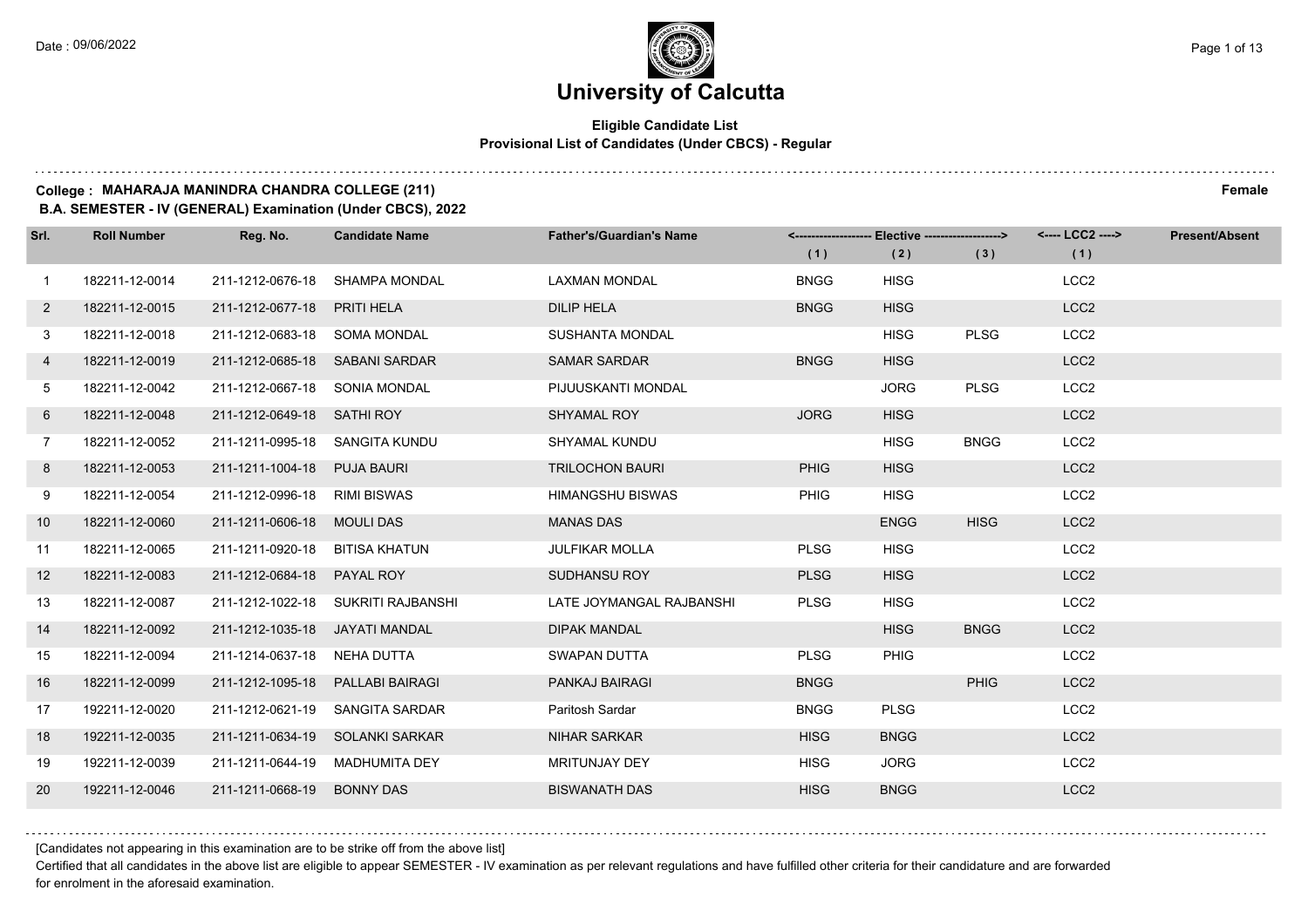## **Eligible Candidate List Provisional List of Candidates (Under CBCS) - Regular**

#### **College : MAHARAJA MANINDRA CHANDRA COLLEGE (211) Female**

**B.A. SEMESTER - IV (GENERAL) Examination (Under CBCS), 2022**

| Srl. | <b>Roll Number</b> | Reg. No.                       | <b>Candidate Name</b>           | <b>Father's/Guardian's Name</b> |             | <------------------- Elective ------------------> |             | <---- LCC2 ----> | <b>Present/Absent</b> |
|------|--------------------|--------------------------------|---------------------------------|---------------------------------|-------------|---------------------------------------------------|-------------|------------------|-----------------------|
|      |                    |                                |                                 |                                 | (1)         | (2)                                               | (3)         | (1)              |                       |
| 21   | 192211-12-0049     | 211-1211-0679-19               | SONAM DAS                       | <b>BABU DAS</b>                 |             | <b>PLSG</b>                                       | <b>ENGG</b> | LCC <sub>2</sub> |                       |
| 22   | 192211-12-0052     | 211-1211-0700-19               | <b>PAYEL KHELO</b>              | <b>HARAN KHELO</b>              | <b>HISG</b> | <b>BNGG</b>                                       |             | LCC <sub>2</sub> |                       |
| 23   | 192211-12-0060     |                                | 211-1211-0734-19 NAFISA KHATOON | <b>MD ZAHIR</b>                 | <b>HISG</b> | <b>HING</b>                                       |             | LCC <sub>2</sub> |                       |
| 24   | 192211-12-0061     |                                | 211-1211-0735-19 MUSARAT YASMIN | SHANAWAZ YASMIN                 | <b>HISG</b> | <b>HING</b>                                       |             | LCC <sub>2</sub> |                       |
| 25   | 192211-12-0065     |                                | 211-1212-0585-19 CHETANA SARDAR | <b>TAPAN SARDAR</b>             | <b>HISG</b> | <b>BNGG</b>                                       |             | LCC <sub>2</sub> |                       |
| 26   | 192211-12-0069     |                                | 211-1212-0597-19 SUMONA MONDAL  | <b>SANKAR MONDAL</b>            | <b>HISG</b> | <b>PLSG</b>                                       |             | LCC <sub>2</sub> |                       |
| 27   | 192211-12-0070     |                                | 211-1212-0604-19 SANGITA MONDAL | <b>ARJUN MONDAL</b>             | <b>HISG</b> | <b>PLSG</b>                                       |             | LCC <sub>2</sub> |                       |
| 28   | 192211-12-0074     | 211-1212-0622-19 NITU SARDAR   |                                 | <b>SWAPAN SARDAR</b>            | <b>HISG</b> | <b>PLSG</b>                                       |             | LCC <sub>2</sub> |                       |
| 29   | 192211-12-0076     | 211-1212-0630-19               | MEGHA DAS                       | <b>BISWANATH DAS</b>            | <b>HISG</b> | <b>PLSG</b>                                       |             | LCC <sub>2</sub> |                       |
| 30   | 192211-12-0083     | 211-1214-0562-19               | <b>GARGI DUTTA</b>              | DHIMAN DUTTA                    | <b>HISG</b> | <b>JORG</b>                                       |             | LCC <sub>2</sub> |                       |
| 31   | 192211-12-0086     | 211-1215-0645-19               | MAFUJA KHATUN                   | <b>KHAIRUL LASKAR</b>           | <b>HISG</b> | <b>PLSG</b>                                       |             | LCC <sub>2</sub> |                       |
| 32   | 192211-12-0091     | 211-1211-0573-19 FARHEEN BANO  |                                 | <b>MD RASHID ANSARI</b>         | <b>PLSG</b> | <b>JORG</b>                                       |             | LCC <sub>2</sub> |                       |
| 33   | 202211-12-0001     | 211-1211-0660-20               | BINITA KUMARI                   | <b>BINOD KUMAR SAHU</b>         | <b>HISG</b> | <b>ECOG</b>                                       |             | LCC <sub>2</sub> |                       |
| 34   | 202211-12-0002     | 211-1211-0661-20               | <b>CHANDRIMA BANERJEE</b>       | <b>SHANTANU BANERJEE</b>        | <b>JORG</b> | <b>ECOG</b>                                       |             | LCC <sub>2</sub> |                       |
| 35   | 202211-12-0003     | 211-1211-0662-20 DISHA RAHA    |                                 | <b>DEBANSHU RAHA</b>            | <b>HISG</b> | <b>ECOG</b>                                       |             | LCC <sub>2</sub> |                       |
| 36   | 202211-12-0004     | 211-1211-0663-20 KAJAL THAKUR  |                                 | <b>DINESH THAKUR</b>            |             | <b>ECOG</b>                                       | <b>JORG</b> | LCC <sub>2</sub> |                       |
| 37   | 202211-12-0005     | 211-1211-0668-20 DEBIKA MONDAL |                                 | <b>TAPAN MONDAL</b>             |             | <b>BNGG</b>                                       | <b>PHIG</b> | LCC <sub>2</sub> |                       |
| 38   | 202211-12-0006     | 211-1211-0672-20               | NIRANJANA SAMANTA               | CHITTARANJAN SAMANTA            | <b>HISG</b> | <b>BNGG</b>                                       |             | LCC <sub>2</sub> |                       |
| 39   | 202211-12-0007     | 211-1211-0673-20 REKHA KHATICK |                                 | PANNA KHATICK                   | <b>HISG</b> | <b>BNGG</b>                                       |             | LCC <sub>2</sub> |                       |
| 40   | 202211-12-0008     | 211-1211-0676-20 SUMI MONDAL   |                                 | <b>GOPAL CHANDRA MONDAL</b>     | <b>HISG</b> | <b>BNGG</b>                                       |             | LCC <sub>2</sub> |                       |

[Candidates not appearing in this examination are to be strike off from the above list]

Certified that all candidates in the above list are eligible to appear SEMESTER - IV examination as per relevant regulations and have fulfilled other criteria for their candidature and are forwarded for enrolment in the aforesaid examination.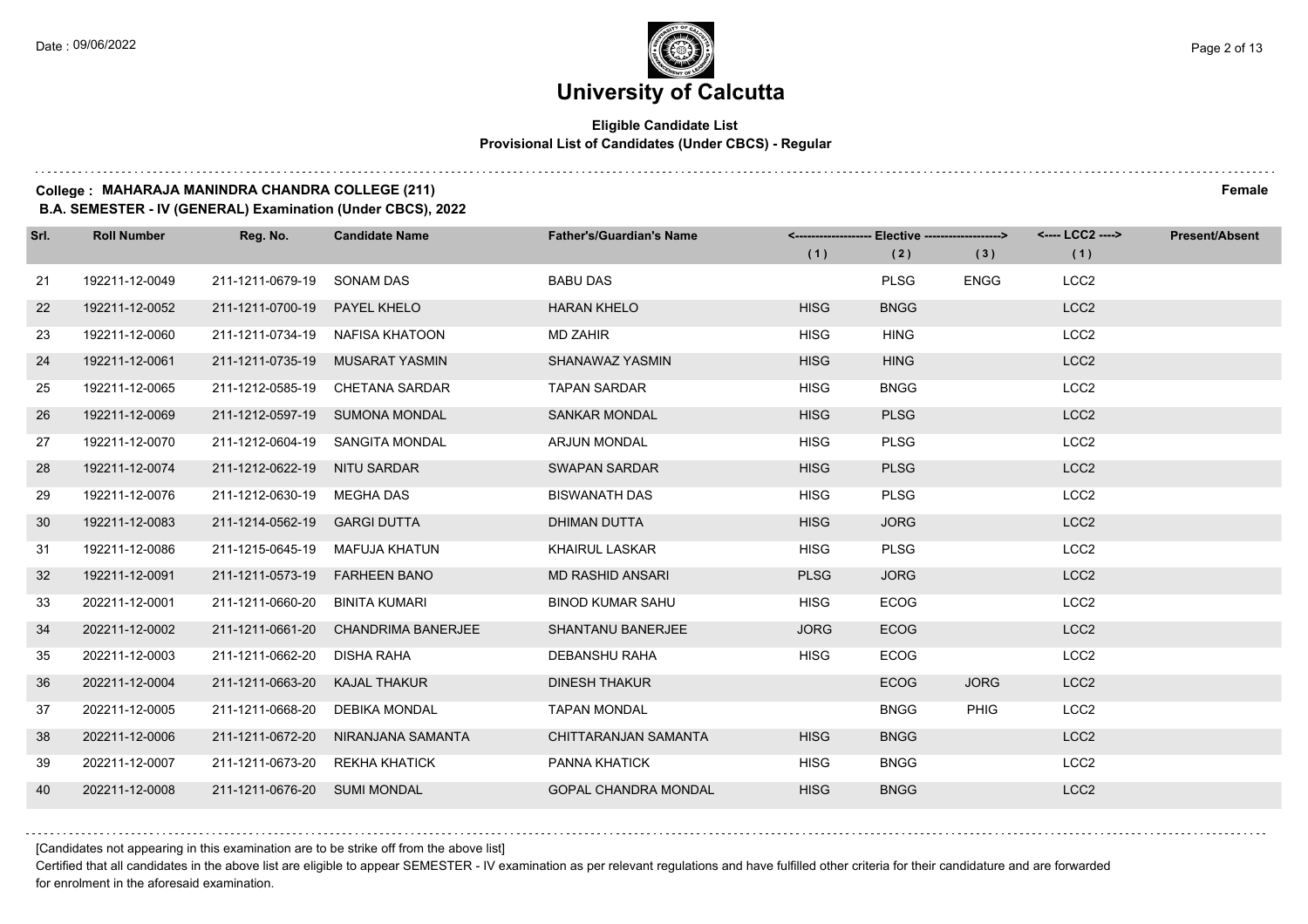## **Eligible Candidate List Provisional List of Candidates (Under CBCS) - Regular**

#### **College : MAHARAJA MANINDRA CHANDRA COLLEGE (211) Female**

**B.A. SEMESTER - IV (GENERAL) Examination (Under CBCS), 2022**

| Srl. | <b>Roll Number</b> | Reg. No.                       | <b>Candidate Name</b>             | <b>Father's/Guardian's Name</b> |             | <------------------- Elective -------------------> |             | <---- LCC2 ----> | <b>Present/Absent</b> |
|------|--------------------|--------------------------------|-----------------------------------|---------------------------------|-------------|----------------------------------------------------|-------------|------------------|-----------------------|
|      |                    |                                |                                   |                                 | (1)         | (2)                                                | (3)         | (1)              |                       |
| 41   | 202211-12-0009     | 211-1211-0678-20               | <b>SWAPNA SIKDER</b>              | <b>DIPAK SIKDER</b>             |             | <b>BNGG</b>                                        | <b>PHIG</b> | LCC <sub>2</sub> |                       |
| 42   | 202211-12-0010     | 211-1211-0679-20               | <b>ESHA BHADRA</b>                | <b>SUJIT BHADRA</b>             | <b>HISG</b> | <b>BNGG</b>                                        |             | LCC <sub>2</sub> |                       |
| 43   | 202211-12-0011     | 211-1211-0680-20 KUHELI MONDAL |                                   | <b>DEEPAK MONDAL</b>            | <b>HISG</b> | <b>ENGG</b>                                        |             | LCC <sub>2</sub> |                       |
| 44   | 202211-12-0012     | 211-1211-0681-20 PALLABI DAS   |                                   | PRADIP KUMAR DAS                | <b>HISG</b> | <b>BNGG</b>                                        |             | LCC <sub>2</sub> |                       |
| 45   | 202211-12-0014     | 211-1211-0684-20 SAHELI MONDAL |                                   | <b>DEEPAK MONDAL</b>            | <b>HISG</b> | <b>ENGG</b>                                        |             | LCC <sub>2</sub> |                       |
| 46   | 202211-12-0015     | 211-1211-0686-20               | <b>SRIJANI RAKSHIT</b>            | <b>DIBYENDU RAKSHIT</b>         | <b>HISG</b> | <b>ENGG</b>                                        |             | LCC <sub>2</sub> |                       |
| 47   | 202211-12-0016     |                                | 211-1211-0687-20 TARANNUM KHATOON | <b>MD SAHABOOB</b>              | <b>HISG</b> | <b>ENGG</b>                                        |             | LCC <sub>2</sub> |                       |
| 48   | 202211-12-0017     | 211-1211-0689-20 ANKITA GHOSH  |                                   | NILU GHOSH                      | <b>HISG</b> | <b>BNGG</b>                                        |             | LCC <sub>2</sub> |                       |
| 49   | 202211-12-0018     | 211-1211-0691-20               | BINATA BARUI                      | <b>VIVEKANANDA BARUI</b>        | <b>HISG</b> | <b>BNGG</b>                                        |             | LCC <sub>2</sub> |                       |
| 50   | 202211-12-0019     | 211-1211-0697-20               | <b>IRSHITA ROY</b>                | <b>BISWAJIT ROY</b>             | <b>HISG</b> | <b>BNGG</b>                                        |             | LCC <sub>2</sub> |                       |
| 51   | 202211-12-0020     | 211-1211-0702-20 PAPIYA MONDAL |                                   | LATE ASHOKE MONDAL              | <b>HISG</b> | <b>BNGG</b>                                        |             | LCC <sub>2</sub> |                       |
| 52   | 202211-12-0021     | 211-1211-0709-20 RIMA DAS      |                                   | <b>KARTICK DAS</b>              | <b>HISG</b> | <b>BNGG</b>                                        |             | LCC <sub>2</sub> |                       |
| 53   | 202211-12-0022     | 211-1211-0710-20 RIMA DAS      |                                   | <b>BIJOY DAS</b>                | <b>HISG</b> | <b>PLSG</b>                                        |             | LCC <sub>2</sub> |                       |
| 54   | 202211-12-0023     | 211-1211-0713-20 RIYA SHAW     |                                   | <b>LATE RUPESH SHAW</b>         | <b>HISG</b> | <b>BNGG</b>                                        |             | LCC <sub>2</sub> |                       |
| 55   | 202211-12-0024     | 211-1211-0715-20 ROJINA KHATUN |                                   | SABIR ALI                       | <b>HISG</b> | <b>BNGG</b>                                        |             | LCC <sub>2</sub> |                       |
| 56   | 202211-12-0025     |                                | 211-1211-0723-20 SUCHANA MONDAL   | <b>SUVENDU MONDAL</b>           | <b>HISG</b> | <b>BNGG</b>                                        |             | LCC <sub>2</sub> |                       |
| 57   | 202211-12-0026     | 211-1211-0728-20               | TAJMIRA KHATUN                    | <b>MD FAKIR ALI</b>             | <b>HISG</b> | <b>BNGG</b>                                        |             | LCC <sub>2</sub> |                       |
| 58   | 202211-12-0027     |                                | 211-1211-0730-20 TEETASREE PARUI  | <b>SAMIR PARUI</b>              | <b>HISG</b> | <b>BNGG</b>                                        |             | LCC <sub>2</sub> |                       |
| 59   | 202211-12-0028     |                                | 211-1211-0736-20 MAHWISH KHATUN   | MD ASLAM ALI ANSWARI            | HISG        | <b>ENGG</b>                                        |             | LCC <sub>2</sub> |                       |
| 60   | 202211-12-0029     | 211-1211-0739-20 SAGARIKA DAS  |                                   | <b>MINTU DAS</b>                | <b>HISG</b> | <b>ENGG</b>                                        |             | LCC <sub>2</sub> |                       |

[Candidates not appearing in this examination are to be strike off from the above list]

Certified that all candidates in the above list are eligible to appear SEMESTER - IV examination as per relevant regulations and have fulfilled other criteria for their candidature and are forwarded for enrolment in the aforesaid examination.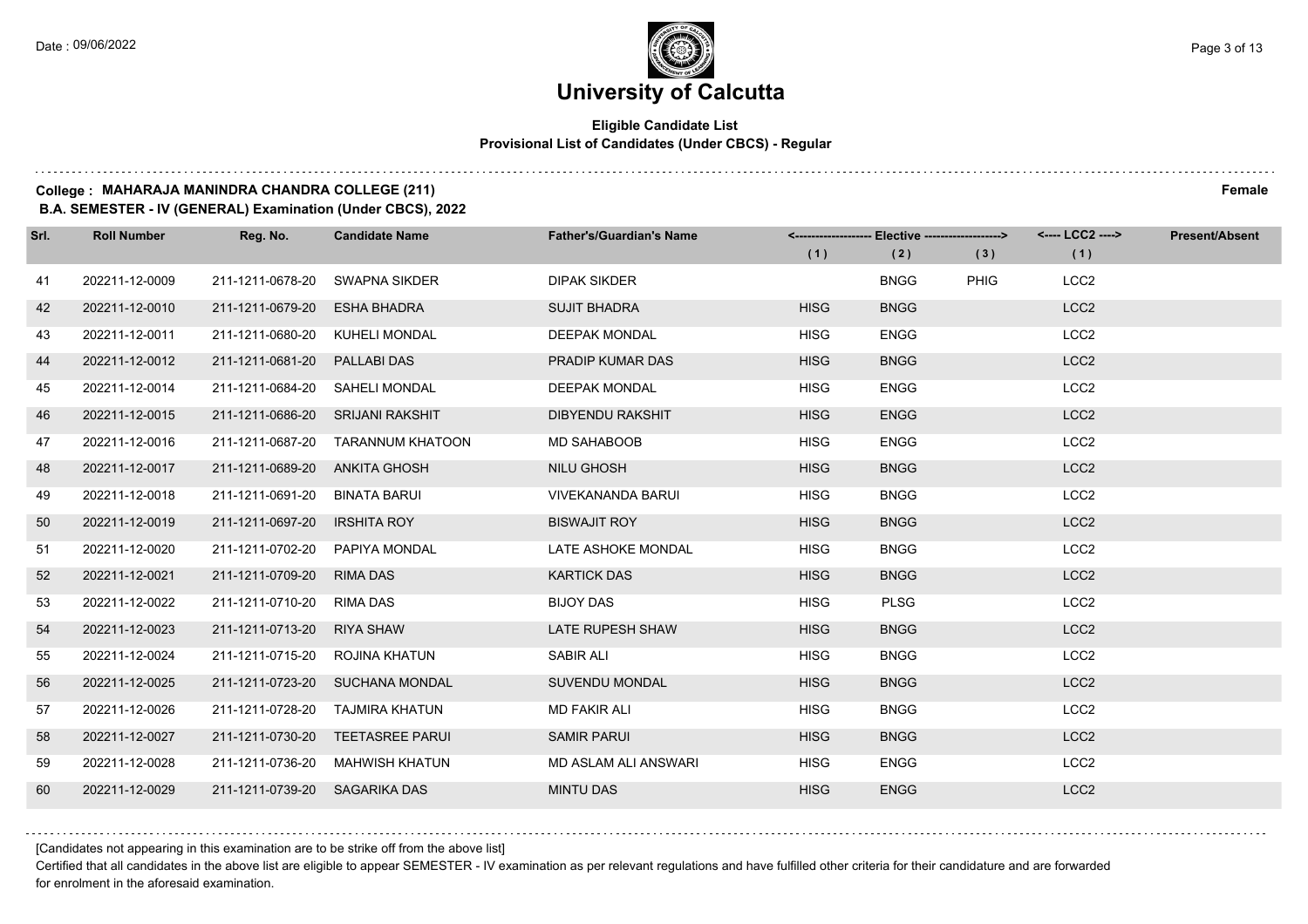## **Eligible Candidate List Provisional List of Candidates (Under CBCS) - Regular**

#### **College : MAHARAJA MANINDRA CHANDRA COLLEGE (211) Female**

**B.A. SEMESTER - IV (GENERAL) Examination (Under CBCS), 2022**

| Srl. | <b>Roll Number</b> | Reg. No.                        | <b>Candidate Name</b>               | <b>Father's/Guardian's Name</b> | (1)         | <-------------------- Elective ------------------><br>(2) | (3)         | <---- LCC2 ----><br>(1) | <b>Present/Absent</b> |
|------|--------------------|---------------------------------|-------------------------------------|---------------------------------|-------------|-----------------------------------------------------------|-------------|-------------------------|-----------------------|
| 61   | 202211-12-0030     | 211-1211-0746-20                | SUNEHA PRASAD                       | PUNITLAL PRASAD                 | <b>HISG</b> | <b>HING</b>                                               |             | LCC <sub>2</sub>        |                       |
| 62   | 202211-12-0031     | 211-1211-0747-20 URMI TUKADIYA  |                                     | <b>HANSRAJ TUKADIYA</b>         | <b>HISG</b> | <b>HING</b>                                               |             | LCC <sub>2</sub>        |                       |
| 63   | 202211-12-0032     | 211-1211-0753-20 KEYA DAS       |                                     | RABI DAS                        | <b>HISG</b> | <b>PLSG</b>                                               |             | LCC <sub>2</sub>        |                       |
| 64   | 202211-12-0033     |                                 | 211-1211-0754-20 KOYANA DIRGHANGI   | <b>GOUTAM DIRGHANGI</b>         | <b>HISG</b> | <b>PLSG</b>                                               |             | LCC <sub>2</sub>        |                       |
| 65   | 202211-12-0034     | 211-1211-0756-20                | NEHA BASAK                          | <b>DILIP BASAK</b>              | <b>HISG</b> |                                                           | <b>JORG</b> | LCC <sub>2</sub>        |                       |
| 66   | 202211-12-0036     | 211-1211-0759-20 SARMI PODDER   |                                     | SANJOY PODDER                   | <b>HISG</b> | <b>PLSG</b>                                               |             | LCC <sub>2</sub>        |                       |
| 67   | 202211-12-0037     | 211-1211-0760-20 SNEHA DUTTA    |                                     | <b>SUJIT DUTTA</b>              | <b>HISG</b> | <b>PLSG</b>                                               |             | LCC <sub>2</sub>        |                       |
| 68   | 202211-12-0038     | 211-1211-0762-20 TITLI KARMAKAR |                                     | <b>BOMKESH KARMAKAR</b>         | <b>HISG</b> | <b>JORG</b>                                               |             | LCC <sub>2</sub>        |                       |
| 69   | 202211-12-0039     | 211-1211-0763-20 TIYASHA DEY    |                                     | <b>BABLU DEY</b>                | <b>HISG</b> | <b>PLSG</b>                                               |             | LCC <sub>2</sub>        |                       |
| 70   | 202211-12-0040     | 211-1211-0764-20 ANUSHILA DAS   |                                     | AMAL KANTI DAS                  |             | <b>PLSG</b>                                               | <b>PHIG</b> | LCC <sub>2</sub>        |                       |
| 71   | 202211-12-0041     |                                 | 211-1211-0766-20 KHURSIDA KHATUN    | SOHIDUL ISLAM                   | <b>HISG</b> |                                                           | <b>PHIG</b> | LCC <sub>2</sub>        |                       |
| 72   | 202211-12-0042     |                                 | 211-1211-0768-20 MOUSUMI CHATTERJEE | <b>TARUN CHATTERJEE</b>         | <b>HISG</b> | <b>PLSG</b>                                               |             | LCC <sub>2</sub>        |                       |
| 73   | 202211-12-0043     | 211-1211-0773-20                | KARISHMA BALMIKI                    | <b>SURAJ BALMIKI</b>            |             | <b>ECOG</b>                                               | <b>JORG</b> | LCC <sub>2</sub>        |                       |
| 74   | 202211-12-0044     | 211-1211-0774-20                | PAYEL DHALI                         | <b>BISWAJIT DHALI</b>           | <b>PLSG</b> | <b>ECOG</b>                                               |             | LCC <sub>2</sub>        |                       |
| 75   | 202211-12-0045     | 211-1211-0784-20 KOYEL MONDAL   |                                     | <b>KALO BARAN MONDAL</b>        |             | <b>BNGG</b>                                               | <b>PHIG</b> | LCC <sub>2</sub>        |                       |
| 76   | 202211-12-0046     | 211-1211-0785-20 NIKITA SHAW    |                                     | <b>SURESH SHAW</b>              | <b>PLSG</b> | <b>BNGG</b>                                               |             | LCC <sub>2</sub>        |                       |
| 77   | 202211-12-0047     | 211-1211-0789-20                | PUJA GHOSH                          | PRADIP GHOSH                    | <b>PLSG</b> | <b>BNGG</b>                                               |             | LCC <sub>2</sub>        |                       |
| 78   | 202211-12-0048     | 211-1211-0794-20                | <b>RIYA DAS</b>                     | <b>MANTU DAS</b>                | <b>PLSG</b> | <b>BNGG</b>                                               |             | LCC <sub>2</sub>        |                       |
| 79   | 202211-12-0049     | 211-1211-0797-20 SNEHA SAHA     |                                     | <b>SUKUMAR SAHA</b>             | <b>PLSG</b> | <b>HISG</b>                                               |             | LCC <sub>2</sub>        |                       |
| 80   | 202211-12-0050     | 211-1211-0803-20 SUSMITA DAS    |                                     | <b>SUBRATA DAS</b>              |             | <b>BNGG</b>                                               | <b>PHIG</b> | LCC <sub>2</sub>        |                       |

[Candidates not appearing in this examination are to be strike off from the above list]

Certified that all candidates in the above list are eligible to appear SEMESTER - IV examination as per relevant regulations and have fulfilled other criteria for their candidature and are forwarded for enrolment in the aforesaid examination.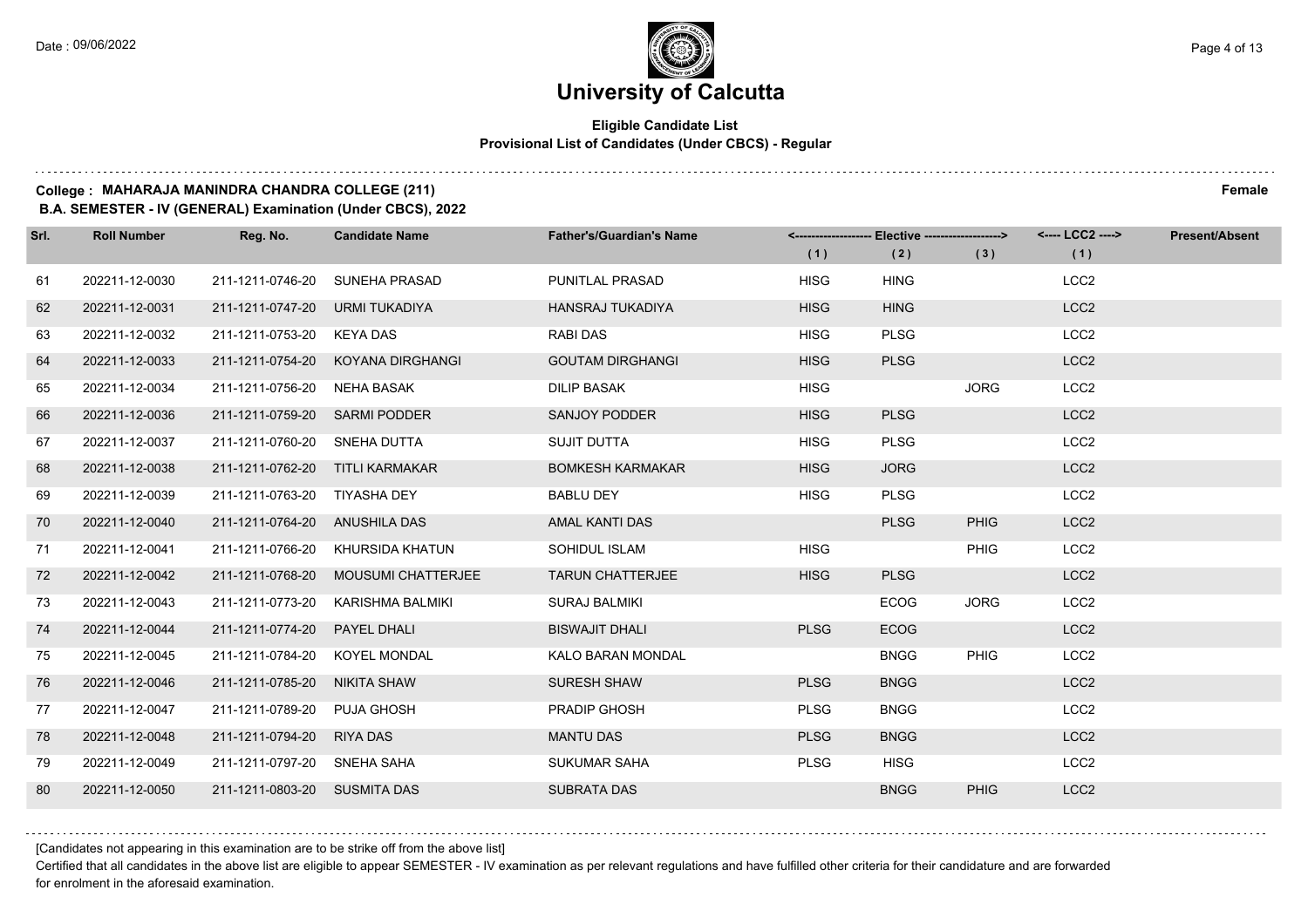## **Eligible Candidate List Provisional List of Candidates (Under CBCS) - Regular**

#### **College : MAHARAJA MANINDRA CHANDRA COLLEGE (211) Female**

**B.A. SEMESTER - IV (GENERAL) Examination (Under CBCS), 2022**

| Srl. | <b>Roll Number</b> | Reg. No.                       | <b>Candidate Name</b>                 | <b>Father's/Guardian's Name</b> |             | <------------------- Elective ------------------> |             | <---- LCC2 ----> | <b>Present/Absent</b> |
|------|--------------------|--------------------------------|---------------------------------------|---------------------------------|-------------|---------------------------------------------------|-------------|------------------|-----------------------|
|      |                    |                                |                                       |                                 | (1)         | (2)                                               | (3)         | (1)              |                       |
| 81   | 202211-12-0051     | 211-1211-0807-20               | TITLI NANDY                           | <b>TAPAN NANDY</b>              | <b>PLSG</b> | <b>BNGG</b>                                       |             | LCC <sub>2</sub> |                       |
| 82   | 202211-12-0052     | 211-1211-0808-20 ANKITA DAS    |                                       | <b>ASHIM KUMAR DAS</b>          | <b>PLSG</b> | <b>ENGG</b>                                       |             | LCC <sub>2</sub> |                       |
| 83   | 202211-12-0053     | 211-1211-0810-20 SHREEJETA DAS |                                       | SANJOY DAS                      | <b>JORG</b> | <b>ENGG</b>                                       |             | LCC <sub>2</sub> |                       |
| 84   | 202211-12-0054     |                                | 211-1211-0811-20 SNEHA BHATTACHARJEE  | SISIR BHATTACHARJEE             | <b>JORG</b> | <b>ENGG</b>                                       |             | LCC <sub>2</sub> |                       |
| 85   | 202211-12-0056     | 211-1211-0814-20 ARTY RAM      |                                       | <b>BAHADUR RAM</b>              | <b>PLSG</b> | <b>HING</b>                                       |             | LCC <sub>2</sub> |                       |
| 86   | 202211-12-0057     | 211-1211-0818-20               | <b>DISHANI DAS</b>                    | LATE SAMBHU DAS                 | <b>HISG</b> | <b>BNGG</b>                                       |             | LCC <sub>2</sub> |                       |
| 87   | 202211-12-0058     |                                | 211-1211-0821-20 SANCHITA BISWAS      | <b>SANTANU BISWAS</b>           | <b>HISG</b> |                                                   | <b>PHIG</b> | LCC <sub>2</sub> |                       |
| 88   | 202211-12-0059     | 211-1211-0823-20               | MAMPI DUTTA                           | LATE SIBU KUMAR DUTTA           |             | <b>BNGG</b>                                       | <b>PLSG</b> | LCC <sub>2</sub> |                       |
| 89   | 202211-12-0060     | 211-1211-0825-20               | PRIYA ADHIKARY                        | <b>JAYANTA ADHIKARY</b>         |             | <b>BNGG</b>                                       | <b>PLSG</b> | LCC <sub>2</sub> |                       |
| 90   | 202211-12-0061     |                                | 211-1211-0827-20 SHRADDHA KUMARI SHAW | <b>RAJESH KUMAR SHAW</b>        | <b>HISG</b> | <b>BNGG</b>                                       |             | LCC <sub>2</sub> |                       |
| 91   | 202211-12-0062     | 211-1211-0832-20 ARPITA SAHA   |                                       | ANANDA SAHA                     | <b>HISG</b> | <b>JORG</b>                                       |             | LCC <sub>2</sub> |                       |
| 92   | 202211-12-0063     | 211-1211-0834-20 SUSMITA KAR   |                                       | LATE SHYAMAL RANJAN KAR         | <b>JORG</b> | <b>PLSG</b>                                       |             | LCC <sub>2</sub> |                       |
| 93   | 202211-12-0064     | 211-1211-0835-20               | <b>SWEETY SARKAR</b>                  | <b>BARUN SARKAR</b>             | <b>HISG</b> | <b>JORG</b>                                       |             | LCC <sub>2</sub> |                       |
| 94   | 202211-12-0065     |                                | 211-1211-0836-20 USHASHREE BERA       | <b>NABA KUMAR BERA</b>          | <b>HISG</b> | <b>JORG</b>                                       |             | LCC <sub>2</sub> |                       |
| 95   | 202211-12-0066     | 211-1211-0837-20               | RIYA KAHAR                            | <b>RAJESH RAM KAHAR</b>         | <b>PLSG</b> | <b>JORG</b>                                       |             | LCC <sub>2</sub> |                       |
| 96   | 202211-12-0067     | 211-1211-0838-20               | <b>PAYEL PROSAD</b>                   | <b>JALANDHAR PROSAD</b>         | <b>PLSG</b> | <b>BNGG</b>                                       |             | LCC <sub>2</sub> |                       |
| 97   | 202211-12-0068     | 211-1211-0839-20               | PRIYANKA DESHMUKHYA                   | PABITRA BANDHU DESHMUKHYA       | <b>PLSG</b> | <b>HISG</b>                                       |             | LCC <sub>2</sub> |                       |
| 98   | 202211-12-0069     | 211-1211-0840-20               | <b>RAKHI MALLICK</b>                  | <b>RABI MALLICK</b>             | <b>PLSG</b> | <b>BNGG</b>                                       |             | LCC <sub>2</sub> |                       |
| 99   | 202211-12-0070     | 211-1211-0841-20 SUPARNA PAUL  |                                       | <b>SUBRATA PAUL</b>             | <b>PLSG</b> | <b>HISG</b>                                       |             | LCC <sub>2</sub> |                       |
| 100  | 202211-12-0071     | 211-1211-0842-20               | <b>ISHAKI SUR</b>                     | <b>KHOKAN SUR</b>               | <b>PLSG</b> | <b>ENGG</b>                                       |             | LCC <sub>2</sub> |                       |

[Candidates not appearing in this examination are to be strike off from the above list]

Certified that all candidates in the above list are eligible to appear SEMESTER - IV examination as per relevant regulations and have fulfilled other criteria for their candidature and are forwarded for enrolment in the aforesaid examination.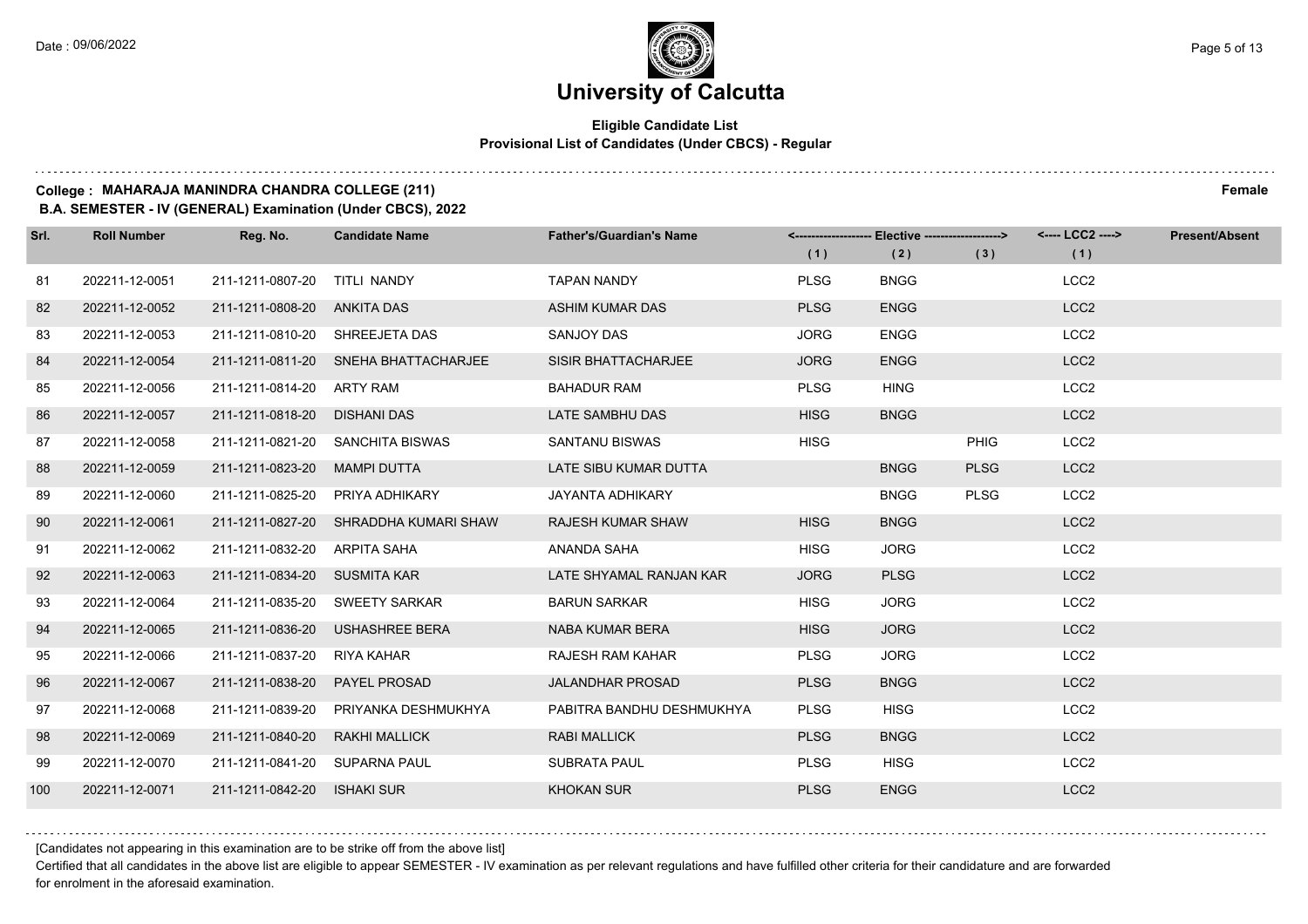## **Eligible Candidate List Provisional List of Candidates (Under CBCS) - Regular**

#### **College : MAHARAJA MANINDRA CHANDRA COLLEGE (211) Female**

**B.A. SEMESTER - IV (GENERAL) Examination (Under CBCS), 2022**

| Srl. | <b>Roll Number</b> | Reg. No.                       | <b>Candidate Name</b>            | <b>Father's/Guardian's Name</b> | (1)         | <-------------------- Elective -------------------><br>(2) | (3)         | <---- LCC2 ----><br>(1) | <b>Present/Absent</b> |
|------|--------------------|--------------------------------|----------------------------------|---------------------------------|-------------|------------------------------------------------------------|-------------|-------------------------|-----------------------|
| 101  | 202211-12-0072     | 211-1211-0846-20               | SHALINI SEN                      | <b>GOUTAM SEN</b>               | <b>PLSG</b> | <b>BNGG</b>                                                |             | LCC <sub>2</sub>        |                       |
| 102  | 202211-12-0073     |                                | 211-1212-0667-20 ARPITA MAJUMDER | <b>AJIT MAJUMDER</b>            | <b>HISG</b> | <b>BNGG</b>                                                |             | LCC <sub>2</sub>        |                       |
| 103  | 202211-12-0074     |                                | 211-1212-0675-20 SANDIPA MONDAL  | SIDDHYSWAR MONDAL               | <b>HISG</b> | <b>BNGG</b>                                                |             | LCC <sub>2</sub>        |                       |
| 104  | 202211-12-0075     | 211-1212-0677-20 SUNITA MONDAL |                                  | <b>BIMAL MONDAL</b>             | <b>HISG</b> | <b>BNGG</b>                                                |             | LCC <sub>2</sub>        |                       |
| 105  | 202211-12-0076     | 211-1212-0685-20               | SARMISTHA DAS                    | SHYAMAL DAS                     | <b>HISG</b> | <b>ENGG</b>                                                |             | LCC <sub>2</sub>        |                       |
| 106  | 202211-12-0077     | 211-1212-0690-20               | <b>ANUSHREE MONDAL</b>           | ABHIMANYU MONDAL                | <b>HISG</b> | <b>BNGG</b>                                                |             | LCC <sub>2</sub>        |                       |
| 107  | 202211-12-0078     | 211-1212-0692-20               | BIPASHA HAZRA                    | <b>BIKASH HAZRA</b>             | <b>HISG</b> | <b>BNGG</b>                                                |             | LCC <sub>2</sub>        |                       |
| 108  | 202211-12-0079     | 211-1212-0695-20               | <b>DIPA ADHIKARY</b>             | SANKAR ADHIKARY                 | <b>HISG</b> | <b>BNGG</b>                                                |             | LCC <sub>2</sub>        |                       |
| 109  | 202211-12-0080     | 211-1212-0696-20               | DIPA HALDER                      | <b>DULAL HALDER</b>             | <b>HISG</b> | <b>BNGG</b>                                                |             | LCC <sub>2</sub>        |                       |
| 110  | 202211-12-0081     | 211-1212-0701-20               | PAMPA MONDAL                     | CHITTA RANJAN MONDAL            | <b>HISG</b> | <b>BNGG</b>                                                |             | LCC <sub>2</sub>        |                       |
| 111  | 202211-12-0082     | 211-1212-0703-20 PAYEL ROY     |                                  | <b>MANOJ ROY</b>                | <b>HISG</b> | <b>BNGG</b>                                                |             | LCC <sub>2</sub>        |                       |
| 112  | 202211-12-0083     | 211-1212-0711-20 RIMPA MONDAL  |                                  | LATE AJIT MONDAL                | <b>HISG</b> | <b>BNGG</b>                                                |             | LCC <sub>2</sub>        |                       |
| 113  | 202211-12-0084     |                                | 211-1212-0727-20 SWEETA SARKAR   | <b>SHYAMAL SARKAR</b>           |             | <b>BNGG</b>                                                | <b>PLSG</b> | LCC <sub>2</sub>        |                       |
| 114  | 202211-12-0085     | 211-1212-0737-20 PINKI ROY     |                                  | UTTAM ROY                       |             | <b>ENGG</b>                                                | <b>PLSG</b> | LCC <sub>2</sub>        |                       |
| 115  | 202211-12-0087     | 211-1212-0750-20               | <b>BRISHTI SAMAJPATI</b>         | JAYANTA SAMAJPATI               | <b>HISG</b> | <b>PLSG</b>                                                |             | LCC <sub>2</sub>        |                       |
| 116  | 202211-12-0088     | 211-1212-0757-20               | <b>RIYA MONDAL</b>               | <b>TAPAN MONDAL</b>             | <b>HISG</b> | <b>PLSG</b>                                                |             | LCC <sub>2</sub>        |                       |
| 117  | 202211-12-0089     | 211-1212-0776-20               | <b>RIYA MONDAL</b>               | <b>MADHAB MONDAL</b>            | <b>PLSG</b> | <b>HISG</b>                                                |             | LCC <sub>2</sub>        |                       |
| 118  | 202211-12-0091     |                                | 211-1212-0782-20 JAYANTI MONDAL  | PARITOSH MONDAL                 | <b>PLSG</b> | <b>BNGG</b>                                                |             | LCC <sub>2</sub>        |                       |
| 119  | 202211-12-0092     | 211-1212-0787-20               | PAYAL BISWAS                     | <b>BIPUL BISWAS</b>             | <b>PLSG</b> | <b>BNGG</b>                                                |             | LCC <sub>2</sub>        |                       |
| 120  | 202211-12-0093     | 211-1212-0790-20 PUJA HALDER   |                                  | <b>DULAL HALDER</b>             | <b>PLSG</b> | <b>BNGG</b>                                                |             | LCC <sub>2</sub>        |                       |

[Candidates not appearing in this examination are to be strike off from the above list]

Certified that all candidates in the above list are eligible to appear SEMESTER - IV examination as per relevant regulations and have fulfilled other criteria for their candidature and are forwarded for enrolment in the aforesaid examination.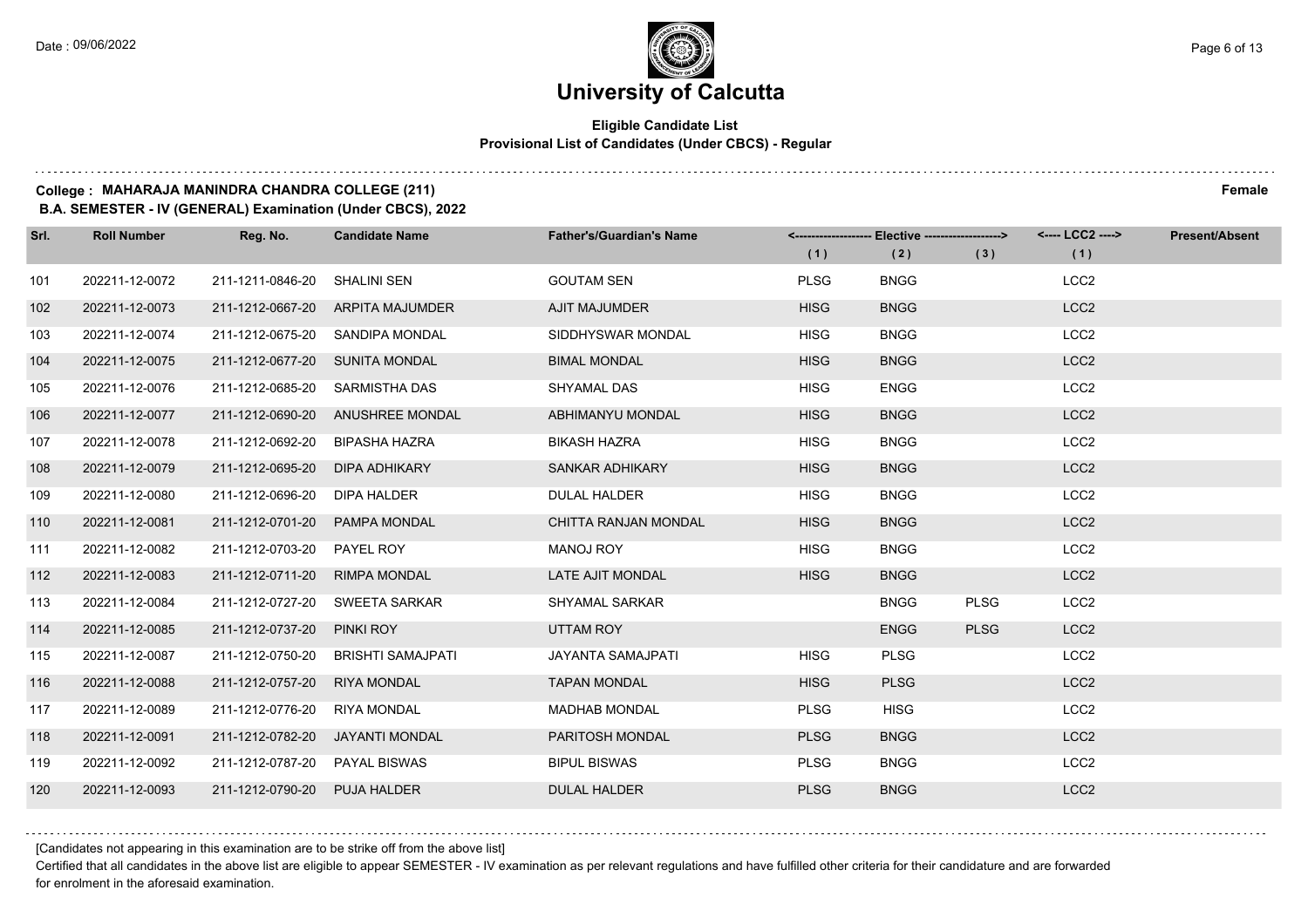## **Eligible Candidate List Provisional List of Candidates (Under CBCS) - Regular**

#### **College : MAHARAJA MANINDRA CHANDRA COLLEGE (211) Female**

**B.A. SEMESTER - IV (GENERAL) Examination (Under CBCS), 2022**

| Srl. | <b>Roll Number</b> | Reg. No.                       | <b>Candidate Name</b>             | <b>Father's/Guardian's Name</b> | (1)         | <------------------- Elective ------------------><br>(2) | (3)         | <---- LCC2 ----><br>(1) | <b>Present/Absent</b> |
|------|--------------------|--------------------------------|-----------------------------------|---------------------------------|-------------|----------------------------------------------------------|-------------|-------------------------|-----------------------|
| 121  | 202211-12-0094     | 211-1212-0796-20               | SANGITA SARKAR                    | SADANANDA SARKAR                | <b>PLSG</b> | <b>BNGG</b>                                              |             | LCC <sub>2</sub>        |                       |
| 122  | 202211-12-0095     | 211-1212-0801-20 SUDHA SARDAR  |                                   | <b>MOTHER SARDAR</b>            | <b>PLSG</b> | <b>BNGG</b>                                              |             | LCC <sub>2</sub>        |                       |
| 123  | 202211-12-0096     | 211-1212-0802-20 SUNITA MONDAL |                                   | <b>TIMIR MONDAL</b>             | <b>PLSG</b> | <b>BNGG</b>                                              |             | LCC <sub>2</sub>        |                       |
| 124  | 202211-12-0097     | 211-1212-0815-20 NEHA DAS      |                                   | <b>GOPAL DAS</b>                | <b>PLSG</b> | <b>HING</b>                                              |             | LCC <sub>2</sub>        |                       |
| 125  | 202211-12-0098     | 211-1212-0845-20               | <b>MONDERA MONDAL</b>             | SANNYASI MONDAL                 | <b>HISG</b> | <b>BNGG</b>                                              |             | LCC <sub>2</sub>        |                       |
| 126  | 202211-12-0099     | 211-1213-0706-20               | <b>PUJA SHOW</b>                  | <b>BAPI SHOW</b>                | <b>HISG</b> | <b>BNGG</b>                                              |             | LCC <sub>2</sub>        |                       |
| 127  | 202211-12-0101     | 211-1214-0688-20               | TRISANI PAIK                      | <b>TAPAN PAIK</b>               |             | <b>BNGG</b>                                              | <b>PHIG</b> | LCC <sub>2</sub>        |                       |
| 128  | 202211-12-0102     | 211-1214-0705-20               | PRIYA MONDAL                      | <b>RAGHUNATH MONDAL</b>         |             | <b>BNGG</b>                                              | <b>PLSG</b> | LCC <sub>2</sub>        |                       |
| 129  | 202211-12-0103     | 211-1214-0795-20               | RONITA GHOSH                      | RABINDRA NATH GHOSH             | <b>PLSG</b> | <b>BNGG</b>                                              |             | LCC <sub>2</sub>        |                       |
| 130  | 202211-12-0104     | 211-1215-0698-20               | <b>MARUFA KHATUN</b>              | AJAD ALI MONDAL                 | <b>HISG</b> | <b>BNGG</b>                                              |             | LCC <sub>2</sub>        |                       |
| 131  | 202211-12-0105     | 211-1215-0699-20               | <b>MEHNAAZ PARVEEN</b>            | <b>ASIF ALI</b>                 | <b>HISG</b> | <b>BNGG</b>                                              |             | LCC <sub>2</sub>        |                       |
| 132  | 202211-12-0106     | 211-1215-0779-20 AYESHA KHATUN |                                   | ALAUDDIN MONDAL                 | <b>PLSG</b> | <b>BNGG</b>                                              |             | LCC <sub>2</sub>        |                       |
| 133  | 202211-12-0107     | 211-1215-0781-20               | HALIMA KHATUN                     | NAZRUL ISLAM MONDAL             | <b>PLSG</b> | <b>BNGG</b>                                              |             | LCC <sub>2</sub>        |                       |
| 134  | 202211-12-0108     | 211-1211-1098-20               | <b>BRATATEE MUKHERJEE</b>         | <b>SUBIR MUKHERJEE</b>          | <b>HISG</b> | <b>ENGG</b>                                              |             | LCC <sub>2</sub>        |                       |
| 135  | 202211-12-0109     |                                | 211-1211-1101-20 ASHMITA THAKUR   | <b>SANKAR THAKUR</b>            | <b>HISG</b> | <b>HING</b>                                              |             | LCC <sub>2</sub>        |                       |
| 136  | 202211-12-0110     | 211-1212-1091-20               | <b>LAGNA HALDER</b>               | <b>BIPUL HALDER</b>             | <b>HISG</b> | <b>ENGG</b>                                              |             | LCC <sub>2</sub>        |                       |
| 137  | 202211-12-0111     | 211-1212-1095-20               | RIYA RAJBONSHI                    | <b>BISWAJIT RAJBONSHI</b>       | <b>PLSG</b> | <b>ECOG</b>                                              |             | LCC <sub>2</sub>        |                       |
| 138  | 202211-12-0112     | 211-1212-1097-20               | KEYA NASKAR                       | NANDALAL NASKAR                 |             | <b>BNGG</b>                                              | <b>PHIG</b> | LCC <sub>2</sub>        |                       |
| 139  | 202211-12-0113     | 211-1212-1100-20 SMRITI BANIK  |                                   | LITAN BANIK                     | <b>HISG</b> | <b>BNGG</b>                                              |             | LCC <sub>2</sub>        |                       |
| 140  | 202211-12-0114     |                                | 211-1214-1096-20 SAMPURNA MALAKAR | RAGHUNATH MALAKAR               | <b>PLSG</b> | <b>JORG</b>                                              |             | LCC <sub>2</sub>        |                       |

[Candidates not appearing in this examination are to be strike off from the above list]

Certified that all candidates in the above list are eligible to appear SEMESTER - IV examination as per relevant regulations and have fulfilled other criteria for their candidature and are forwarded for enrolment in the aforesaid examination.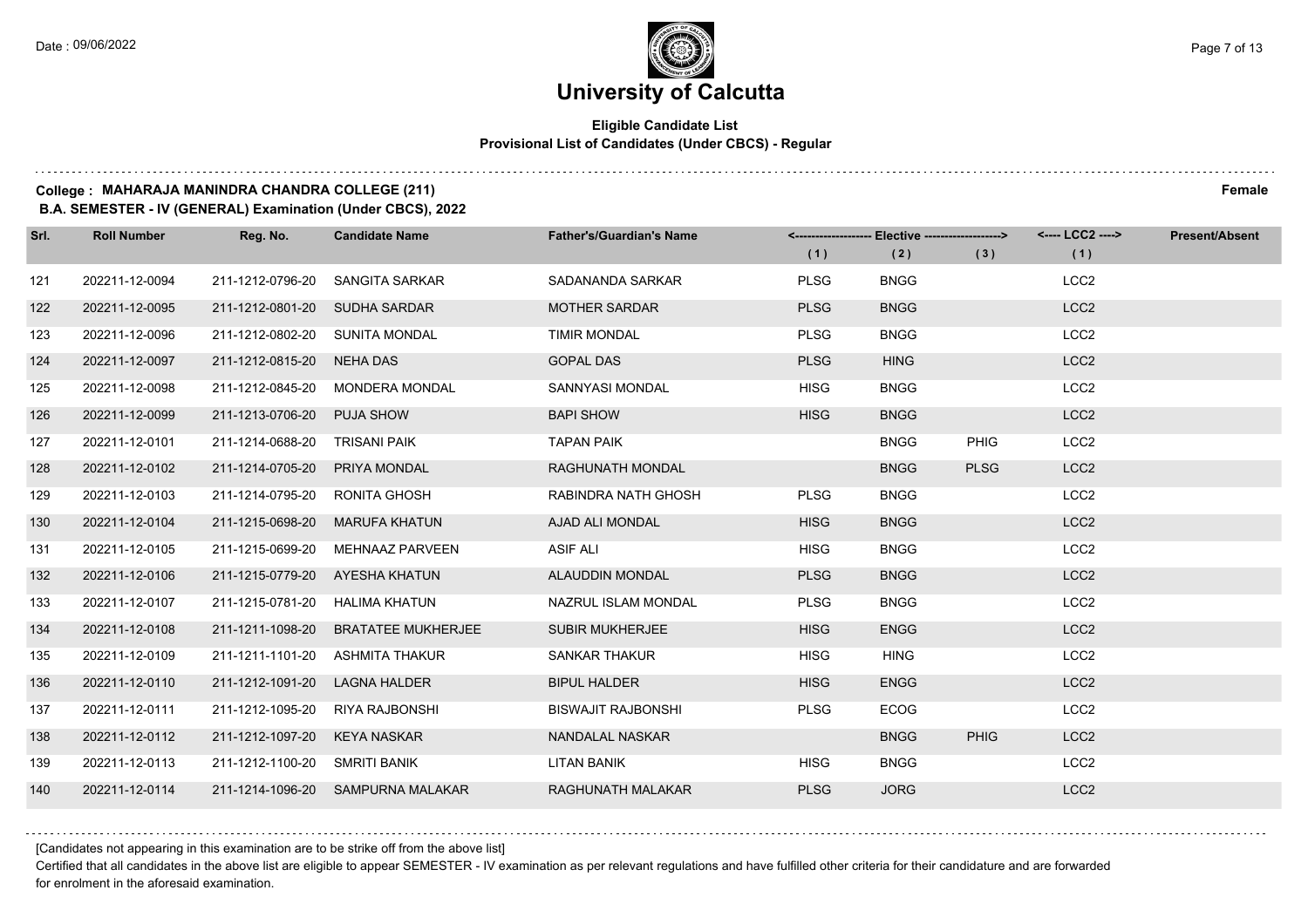$1.111$ 

# **University of Calcutta**

## **Eligible Candidate List Provisional List of Candidates (Under CBCS) - Regular**

### **College : MAHARAJA MANINDRA CHANDRA COLLEGE (211) Male**

**B.A. SEMESTER - IV (GENERAL) Examination (Under CBCS), 2022**

| Srl.         | <b>Roll Number</b> | Reg. No.                        | <b>Candidate Name</b>                  | <b>Father's/Guardian's Name</b> |             | <------------------- Elective ------------------> |             | <---- LCC2 ----> | <b>Present/Absent</b> |
|--------------|--------------------|---------------------------------|----------------------------------------|---------------------------------|-------------|---------------------------------------------------|-------------|------------------|-----------------------|
|              |                    |                                 |                                        |                                 | (1)         | (2)                                               | (3)         | (1)              |                       |
| 1            | 182211-22-0013     | 211-1112-0669-18                | <b>MANGAL BISWAS</b>                   | <b>THANDU BISWAS</b>            |             | <b>PHIG</b>                                       | <b>PLSG</b> | LCC <sub>2</sub> |                       |
| $\mathbf{2}$ | 182211-22-0016     | 211-1112-0672-18 SOUVIK NASKAR  |                                        | <b>SUBHENDU NASKAR</b>          | <b>BNGG</b> | <b>HISG</b>                                       |             | LCC <sub>2</sub> |                       |
| 3            | 182211-22-0017     | 211-1112-0673-18 SUMAN NASKAR   |                                        | <b>BIVASH NASKAR</b>            | <b>BNGG</b> | <b>HISG</b>                                       |             | LCC <sub>2</sub> |                       |
| 4            | 182211-22-0021     | 211-1112-0664-18                | <b>BAPI MAJUMDER</b>                   | LATE RANGOLAL MAJUMDER          |             | <b>HISG</b>                                       | <b>PLSG</b> | LCC <sub>2</sub> |                       |
| 5            | 182211-22-0022     | 211-1111-0596-18                | VISHAL KUMAR BHAGAT                    | <b>HIRA LAL BHAGAT</b>          | <b>HING</b> | <b>HISG</b>                                       |             | LCC <sub>2</sub> |                       |
| 6            | 182211-22-0035     |                                 | 211-1112-0678-18 SUBHANKAR RAM         | LATE DINESH RAM                 | <b>HISG</b> |                                                   | <b>PLSG</b> | LCC <sub>2</sub> |                       |
| $7^{\circ}$  | 182211-22-0042     | 211-1114-0998-18 TANMOY PANDIT  |                                        | <b>TAPAN PANDIT</b>             | <b>HISG</b> | <b>PHIG</b>                                       |             | LCC <sub>2</sub> |                       |
| 8            | 182211-22-0043     | 211-1115-0603-18 SK RIAZ FARHAN |                                        | MD MOSARAF HOSSAIN              | <b>HISG</b> | <b>BNGG</b>                                       |             | LCC <sub>2</sub> |                       |
| 9            | 182211-22-0048     | 211-1111-0607-18 KAUSHIK NANDI  |                                        | KALLOL NANDI                    | PHIG        | <b>PLSG</b>                                       |             | LCC <sub>2</sub> |                       |
| 10           | 182211-22-0049     |                                 | 211-1111-0630-18 ANOWARUDDIN MOLLA     | RAFIKUL MOLLA                   |             | <b>BNGG</b>                                       | <b>HISG</b> | LCC <sub>2</sub> |                       |
| 11           | 182211-22-0057     | 211-1111-0612-18 ANUP YADAV     |                                        | SHYAM LAL YADAV                 | <b>PLSG</b> | <b>HING</b>                                       |             | LCC <sub>2</sub> |                       |
| 12           | 182211-22-0058     | 211-1111-0614-18 JEET GHOSH     |                                        | NIDHU GHOSH                     | <b>PLSG</b> |                                                   | <b>HISG</b> | LCC <sub>2</sub> |                       |
| 13           | 182211-22-0070     | 211-1111-1008-18 TRINATH JANA   |                                        | PURNA CHANDRA JANA              | <b>PLSG</b> | <b>HISG</b>                                       |             | LCC <sub>2</sub> |                       |
| 14           | 182211-22-0076     | 211-1112-0917-18                | <b>BIKASH HALDAR</b>                   | <b>INDRAJIT HALDAR</b>          | <b>PLSG</b> | <b>HISG</b>                                       |             | LCC <sub>2</sub> |                       |
| 15           | 182211-22-0077     | 211-1112-0923-18 ARAJIT MONDAL  |                                        | <b>AMIT MONDAL</b>              | <b>PLSG</b> | <b>HISG</b>                                       |             | LCC <sub>2</sub> |                       |
| 16           | 182211-22-0078     |                                 | 211-1112-0989-18 PRATIK KUMAR JAISWARA | RAM KUMAR JAISWARA              | <b>PLSG</b> | <b>ENGG</b>                                       |             | LCC <sub>2</sub> |                       |
| 17           | 182211-22-0080     | 211-1112-1024-18                | <b>SUFAL BAYEN</b>                     | <b>ASHOKE BAYEN</b>             | <b>PLSG</b> | <b>HISG</b>                                       |             | LCC <sub>2</sub> |                       |
| 18           | 182211-22-0081     | 211-1112-1026-18                | <b>PRONAY KUMAR BISWAS</b>             | PROMOD KUMAR BISWAS             | <b>PLSG</b> | <b>HISG</b>                                       |             | LCC <sub>2</sub> |                       |
| 19           | 182211-22-0086     |                                 | 211-1112-1036-18 PRASANTA SARKAR       | SISHU SARKAR                    | <b>PLSG</b> | <b>HISG</b>                                       |             | LCC <sub>2</sub> |                       |
| 20           | 182314-22-0019     | 314-1111-0615-18 AYAN ADHIKARY  |                                        | <b>SAMAR ADHIKARY</b>           | <b>ECOG</b> | <b>PLSG</b>                                       |             | LCC <sub>2</sub> |                       |

[Candidates not appearing in this examination are to be strike off from the above list]

Certified that all candidates in the above list are eligible to appear SEMESTER - IV examination as per relevant regulations and have fulfilled other criteria for their candidature and are forwarded for enrolment in the aforesaid examination.

and a state of the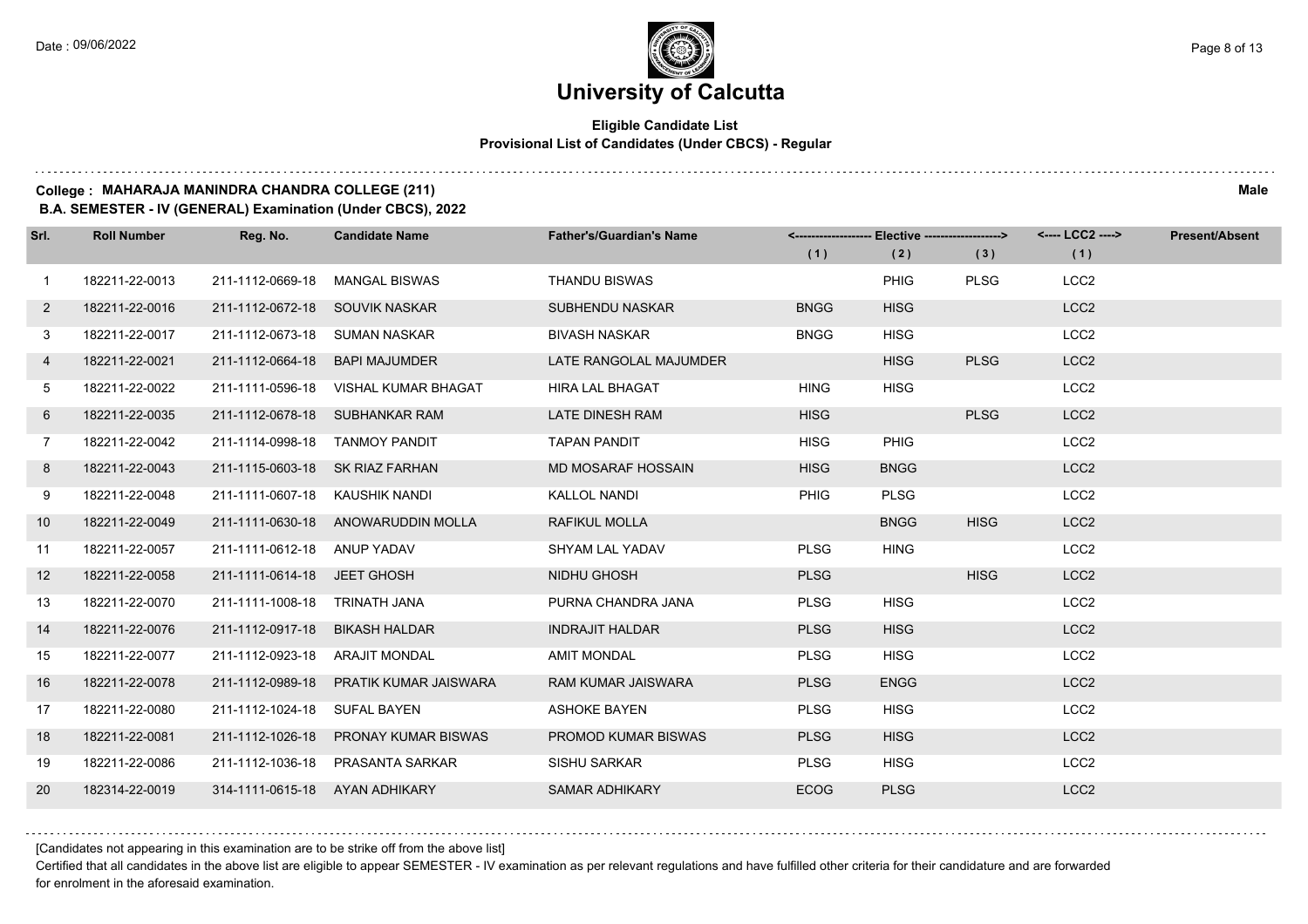## **Eligible Candidate List Provisional List of Candidates (Under CBCS) - Regular**

#### **College : MAHARAJA MANINDRA CHANDRA COLLEGE (211) Male**

**B.A. SEMESTER - IV (GENERAL) Examination (Under CBCS), 2022**

| Srl. | <b>Roll Number</b> | Reg. No.                       | <b>Candidate Name</b>               | <b>Father's/Guardian's Name</b> | (1)         | <------------------- Elective -------------------><br>(2) | (3)         | <---- LCC2 ----><br>(1) | <b>Present/Absent</b> |
|------|--------------------|--------------------------------|-------------------------------------|---------------------------------|-------------|-----------------------------------------------------------|-------------|-------------------------|-----------------------|
| 21   | 192211-22-0019     | 211-1112-0719-19 AVIJIT MISTRI |                                     | <b>SUKLAL MISTRI</b>            | <b>BNGG</b> | <b>PLSG</b>                                               |             | LCC <sub>2</sub>        |                       |
| 22   | 192211-22-0021     | 211-1114-0598-19 PRITAM PAUL   |                                     | <b>GANESH CHANDRA PAUL</b>      | <b>BNGG</b> | <b>PLSG</b>                                               |             | LCC <sub>2</sub>        |                       |
| 23   | 192211-22-0024     |                                | 211-1115-0713-19 MD ERFAN ALI PAIDA | MD EKLAD ALI PAIDA              | <b>BNGG</b> | <b>PLSG</b>                                               |             | LCC <sub>2</sub>        |                       |
| 24   | 192211-22-0040     | 211-1111-0691-19 ANKAN DUTTA   |                                     | NILADRI DUTTA                   | <b>HISG</b> | <b>PLSG</b>                                               |             | LCC <sub>2</sub>        |                       |
| 25   | 192211-22-0041     | 211-1111-0694-19 SOUMEN JANA   |                                     | Kartick Jana                    | <b>HISG</b> | <b>PLSG</b>                                               |             | LCC <sub>2</sub>        |                       |
| 26   | 192211-22-0049     | 211-1111-0724-19               | RAHUL DAS BEHARA                    | RABINATH DAS BEHARA             | <b>HISG</b> | <b>BNGG</b>                                               |             | LCC <sub>2</sub>        |                       |
| 27   | 192211-22-0054     |                                | 211-1111-0732-19 SUKHENDU MAITY     | <b>BAPI MAITY</b>               | <b>HISG</b> | <b>BNGG</b>                                               |             | LCC <sub>2</sub>        |                       |
| 28   | 192211-22-0059     | 211-1111-0740-19 PRITAM DAS    |                                     | <b>RANJIT DAS</b>               | <b>HISG</b> | <b>PLSG</b>                                               |             | LCC <sub>2</sub>        |                       |
| 29   | 192211-22-0063     | 211-1112-0577-19 SANU MONDAL   |                                     | <b>HIRON MONDAL</b>             | <b>HISG</b> | <b>BNGG</b>                                               |             | LCC <sub>2</sub>        |                       |
| 30   | 192211-22-0068     | 211-1112-0617-19 PIJUSH NASKAR |                                     | PRAVASH NASKAR                  | <b>HISG</b> | <b>BNGG</b>                                               |             | LCC <sub>2</sub>        |                       |
| -31  | 192211-22-0069     | 211-1112-0618-19 SOURAV DAS    |                                     | Late Samir Das                  | <b>HISG</b> | <b>BNGG</b>                                               |             | LCC <sub>2</sub>        |                       |
| 32   | 192211-22-0070     | 211-1112-0619-19 TRIDEV BARUI  |                                     | <b>TRINATH BARUI</b>            | <b>HISG</b> | <b>BNGG</b>                                               |             | LCC <sub>2</sub>        |                       |
| 33   | 192211-22-0072     | 211-1112-0624-19 AVIJIT HAZRA  |                                     | <b>LAKHAN HAZRA</b>             | <b>HISG</b> | <b>BNGG</b>                                               |             | LCC <sub>2</sub>        |                       |
| 34   | 192211-22-0073     | 211-1112-0627-19 SAGAR MONDAL  |                                     | <b>ASIT MONDAL</b>              | <b>HISG</b> | <b>BNGG</b>                                               |             | LCC <sub>2</sub>        |                       |
| 35   | 192211-22-0083     |                                | 211-1115-0612-19 SAHAJAN MOLLA      | AZAN ALI MOLLA                  | <b>HISG</b> | <b>BNGG</b>                                               |             | LCC <sub>2</sub>        |                       |
| 36   | 202211-22-0001     |                                | 211-1111-0683-20 PRIYAM TAPADAR     | PRABIR TAPADAR                  | <b>HISG</b> | <b>ENGG</b>                                               |             | LCC <sub>2</sub>        |                       |
| 37   | 202211-22-0002     | 211-1111-0694-20               | DHUSAR KANTI ROY                    | CHITTA RANJAN ROY               | <b>HISG</b> | <b>BNGG</b>                                               |             | LCC <sub>2</sub>        |                       |
| 38   | 202211-22-0003     | 211-1111-0700-20               | <b>MRITYUNJOY DAS</b>               | <b>BIJOY DAS</b>                | <b>HISG</b> | <b>PLSG</b>                                               |             | LCC <sub>2</sub>        |                       |
| 39   | 202211-22-0004     |                                | 211-1111-0704-20 PRATIV GANGULY     | PRADIP GANGULY                  | <b>HISG</b> | <b>BNGG</b>                                               |             | LCC <sub>2</sub>        |                       |
| 40   | 202211-22-0005     |                                | 211-1111-0716-20 SANDIPAN BANERJEE  | <b>SWAPAN BANERJEE</b>          |             | <b>BNGG</b>                                               | <b>PLSG</b> | LCC <sub>2</sub>        |                       |

[Candidates not appearing in this examination are to be strike off from the above list]

Certified that all candidates in the above list are eligible to appear SEMESTER - IV examination as per relevant regulations and have fulfilled other criteria for their candidature and are forwarded for enrolment in the aforesaid examination.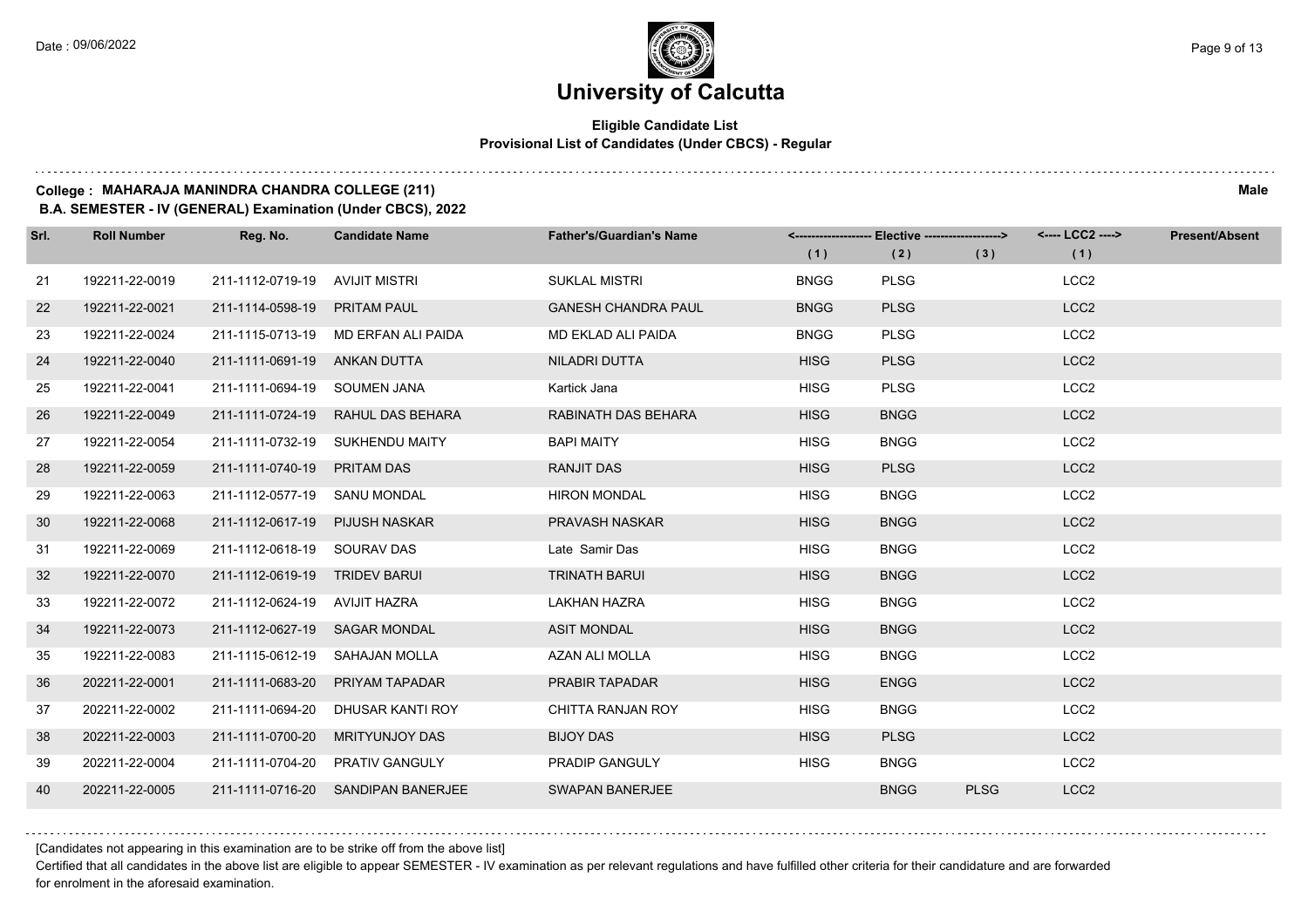## **Eligible Candidate List Provisional List of Candidates (Under CBCS) - Regular**

## 

## **College : MAHARAJA MANINDRA CHANDRA COLLEGE (211) Male**

**B.A. SEMESTER - IV (GENERAL) Examination (Under CBCS), 2022**

| Srl. | <b>Roll Number</b> | Reg. No.                       | <b>Candidate Name</b>            | <b>Father's/Guardian's Name</b> | (1)         | <-------------------- Elective -------------------><br>(2) | (3)         | <---- LCC2 ----><br>(1) | <b>Present/Absent</b> |
|------|--------------------|--------------------------------|----------------------------------|---------------------------------|-------------|------------------------------------------------------------|-------------|-------------------------|-----------------------|
|      |                    |                                |                                  |                                 |             |                                                            |             |                         |                       |
| 41   | 202211-22-0006     | 211-1111-0719-20               | SOUMYAJEET DEY                   | SUJEET DEY                      | <b>HISG</b> | <b>BNGG</b>                                                |             | LCC <sub>2</sub>        |                       |
| 42   | 202211-22-0007     |                                | 211-1111-0721-20 SOURAV SENAPATI | <b>SADHAN SENAPATI</b>          | <b>HISG</b> | <b>BNGG</b>                                                |             | LCC <sub>2</sub>        |                       |
| 43   | 202211-22-0008     |                                | 211-1111-0722-20 SUBHADEEP ROY   | <b>TARUN ROY</b>                | <b>HISG</b> | <b>BNGG</b>                                                |             | LCC <sub>2</sub>        |                       |
| 44   | 202211-22-0009     |                                | 211-1111-0725-20 SUSANTA BISWAS  | <b>SAMIR BISWAS</b>             | <b>HISG</b> | <b>BNGG</b>                                                |             | LCC <sub>2</sub>        |                       |
| 45   | 202211-22-0010     | 211-1111-0731-20 TUHIN ROY     |                                  | <b>JAYANTA ROY</b>              | <b>HISG</b> | <b>JORG</b>                                                |             | LCC <sub>2</sub>        |                       |
| 46   | 202211-22-0011     | 211-1111-0734-20 JEET SHAW     |                                  | <b>MUNNA SHAW</b>               | <b>HISG</b> | <b>ENGG</b>                                                |             | LCC <sub>2</sub>        |                       |
| 47   | 202211-22-0012     |                                | 211-1111-0740-20 SAYANTAN NANDI  | SWAPAN NANDI                    | <b>HISG</b> | <b>ENGG</b>                                                |             | LCC <sub>2</sub>        |                       |
| 48   | 202211-22-0013     | 211-1111-0742-20 NEELIMESH RAO |                                  | <b>BHASKAR RAO</b>              | <b>HISG</b> | <b>HING</b>                                                |             | LCC <sub>2</sub>        |                       |
| 49   | 202211-22-0015     | 211-1111-0744-20               | ROHIT AGRAHARI                   | <b>VIJAY KUMAR AGRAHARI</b>     | <b>HISG</b> | <b>HING</b>                                                |             | LCC <sub>2</sub>        |                       |
| 50   | 202211-22-0017     |                                | 211-1111-0748-20 YASH KUMAR SHAW | SAMBHU SHAW                     | <b>HISG</b> | <b>HING</b>                                                |             | LCC <sub>2</sub>        |                       |
| 51   | 202211-22-0018     | 211-1111-0749-20 AYUS SARKAR   |                                  | <b>DIPAK SARKAR</b>             | <b>HISG</b> | <b>PLSG</b>                                                |             | LCC <sub>2</sub>        |                       |
| 52   | 202211-22-0019     | 211-1111-0752-20               | JIT SARKAR                       | <b>SHYAMAL SARKAR</b>           |             | <b>PLSG</b>                                                | <b>JORG</b> | LCC <sub>2</sub>        |                       |
| 53   | 202211-22-0020     | 211-1111-0765-20               | DIPANKAR HALDAR                  | <b>BISWAJIT HALDAR</b>          | <b>HISG</b> | <b>PLSG</b>                                                |             | LCC <sub>2</sub>        |                       |
| 54   | 202211-22-0021     | 211-1111-0770-20               | <b>RIPAN SAHA</b>                | NARAYAN SAHA                    | <b>HISG</b> | <b>PLSG</b>                                                |             | LCC <sub>2</sub>        |                       |
| 55   | 202211-22-0022     | 211-1111-0771-20               | SUJAY KUMAR MANNA                | SHYAMAL MANNA                   | <b>HISG</b> | <b>PLSG</b>                                                |             | LCC <sub>2</sub>        |                       |
| 56   | 202211-22-0023     | 211-1111-0777-20               | <b>ROHIT MUKHERJEE</b>           | <b>MONOTOSH MUKHERJEE</b>       | <b>PLSG</b> | <b>ECOG</b>                                                |             | LCC <sub>2</sub>        |                       |
| 57   | 202211-22-0024     | 211-1111-0786-20               | <b>PAPAN DAS</b>                 | <b>GAURANGA DAS</b>             | <b>PLSG</b> | <b>BNGG</b>                                                |             | LCC <sub>2</sub>        |                       |
| 58   | 202211-22-0025     | 211-1111-0793-20               | RAJIB CHAKRABORTY                | <b>RAM CHAKRABORTY</b>          | <b>PLSG</b> | <b>BNGG</b>                                                |             | LCC <sub>2</sub>        |                       |
| 59   | 202211-22-0026     |                                | 211-1111-0804-20 SUVADEEP KUNDU  | DILIP KUNDU                     | <b>PLSG</b> |                                                            | <b>PHIG</b> | LCC <sub>2</sub>        |                       |
| 60   | 202211-22-0027     | 211-1111-0805-20 SUVANKAR DEY  |                                  | <b>BISWAJIT DEY</b>             | <b>PLSG</b> | <b>HISG</b>                                                |             | LCC <sub>2</sub>        |                       |

[Candidates not appearing in this examination are to be strike off from the above list]

Certified that all candidates in the above list are eligible to appear SEMESTER - IV examination as per relevant regulations and have fulfilled other criteria for their candidature and are forwarded for enrolment in the aforesaid examination.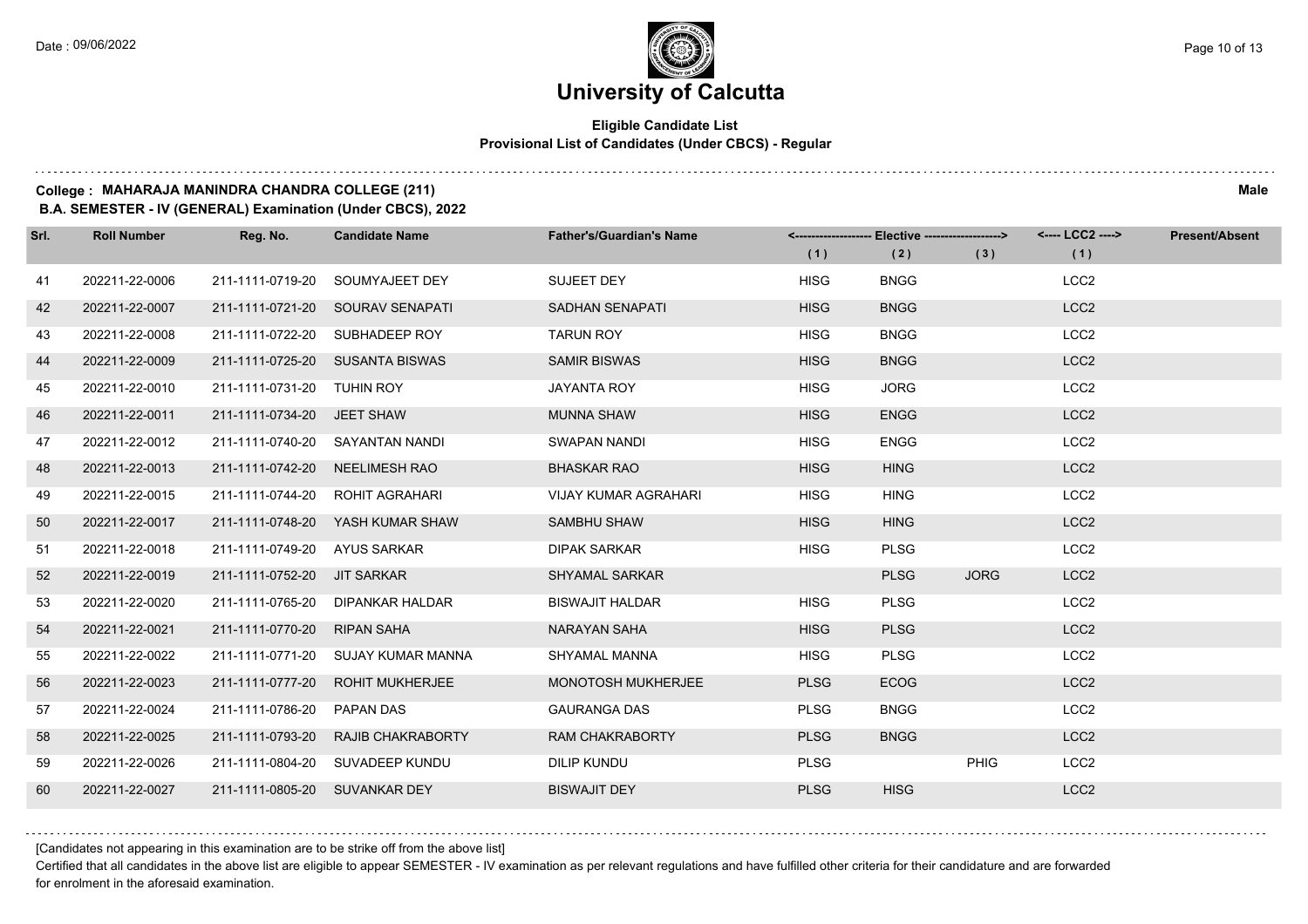$1.1.1.1$ 

## **University of Calcutta**

## **Eligible Candidate List Provisional List of Candidates (Under CBCS) - Regular**

| College: MAHARAJA MANINDRA CHANDRA COLLEGE (211) | Male |
|--------------------------------------------------|------|

**B.A. SEMESTER - IV (GENERAL) Examination (Under CBCS), 2022**

| Srl. | <b>Roll Number</b> | Reg. No.                       | <b>Candidate Name</b>                 | <b>Father's/Guardian's Name</b> | <------------------- Elective ------------------> |             |             | <---- LCC2 ----> | <b>Present/Absent</b> |
|------|--------------------|--------------------------------|---------------------------------------|---------------------------------|---------------------------------------------------|-------------|-------------|------------------|-----------------------|
|      |                    |                                |                                       |                                 | (1)                                               | (2)         | (3)         | (1)              |                       |
| 61   | 202211-22-0028     | 211-1111-0816-20               | SUDIPTA CHAKROBORTY                   | SUNIL KUMAR CHAKROBORTY         | <b>HISG</b>                                       | <b>BNGG</b> |             | LCC <sub>2</sub> |                       |
| 62   | 202211-22-0029     | 211-1111-0819-20               | <b>RAHUL BASAK</b>                    | <b>KAJAL BASAK</b>              | <b>HISG</b>                                       | <b>BNGG</b> |             | LCC <sub>2</sub> |                       |
| 63   | 202211-22-0030     | 211-1111-0820-20               | ROHIT DAS                             | <b>GOUTAM DAS</b>               | <b>HISG</b>                                       | <b>BNGG</b> |             | LCC <sub>2</sub> |                       |
| 64   | 202211-22-0031     |                                | 211-1111-0822-20 DIPANKAR CHAKRABORTY | LATE DILIP CHAKRABORTY          | <b>HISG</b>                                       | <b>BNGG</b> |             | LCC <sub>2</sub> |                       |
| 65   | 202211-22-0032     | 211-1111-0824-20               | OM BASAK                              | <b>MONAJ BASAK</b>              | <b>HISG</b>                                       | <b>BNGG</b> |             | LCC <sub>2</sub> |                       |
| 66   | 202211-22-0033     | 211-1111-0826-20               | <b>ROHAN DHAR</b>                     | <b>TARAK DHAR</b>               | <b>HISG</b>                                       | <b>BNGG</b> |             | LCC <sub>2</sub> |                       |
| 67   | 202211-22-0034     |                                | 211-1111-0828-20 SHUVOJIT GHOSH       | <b>MAHADEB GHOSH</b>            | <b>HISG</b>                                       | <b>BNGG</b> |             | LCC <sub>2</sub> |                       |
| 68   | 202211-22-0036     |                                | 211-1111-0830-20 SURAJ KARMAKAR       | <b>LATE PULIN KARMAKAR</b>      | <b>HISG</b>                                       | <b>BNGG</b> |             | LCC <sub>2</sub> |                       |
| 69   | 202211-22-0037     | 211-1111-0831-20               | ANKIT SHARMA                          | KRISHNA NANDAN SHARMA           | <b>HISG</b>                                       | <b>HING</b> |             | LCC <sub>2</sub> |                       |
| 70   | 202211-22-0038     | 211-1111-0833-20 SAYANTAN PAUL |                                       | SATYABRATA PAUL                 |                                                   | <b>JORG</b> | <b>PLSG</b> | LCC <sub>2</sub> |                       |
| 71   | 202211-22-0039     | 211-1111-0843-20 SOUVICK SINGH |                                       | LATE PAPPU SINGH                | <b>HISG</b>                                       | <b>BNGG</b> |             | LCC <sub>2</sub> |                       |
| 72   | 202211-22-0040     |                                | 211-1112-0664-20 SHAMBHUNATH BAYEN    | PRAKASH BAYEN                   | <b>HISG</b>                                       | <b>ECOG</b> |             | LCC <sub>2</sub> |                       |
| 73   | 202211-22-0041     | 211-1112-0665-20               | SHUVENDU PRAMANICK                    | <b>SANJIB PRAMANICK</b>         | <b>HISG</b>                                       | <b>ECOG</b> |             | LCC <sub>2</sub> |                       |
| 74   | 202211-22-0042     | 211-1112-0666-20               | ABHINABA MONDAL                       | <b>NIHAR MONDAL</b>             | <b>HISG</b>                                       | <b>BNGG</b> |             | LCC <sub>2</sub> |                       |
| 75   | 202211-22-0043     | 211-1112-0669-20               | DEBJIT SAHA                           | PINTU SAHA                      | <b>HISG</b>                                       | <b>BNGG</b> |             | LCC <sub>2</sub> |                       |
| 76   | 202211-22-0044     | 211-1112-0671-20               | <b>MONI MONDAL</b>                    | CHITTARANJAN MONDAL             | <b>HISG</b>                                       | <b>BNGG</b> |             | LCC <sub>2</sub> |                       |
| 77   | 202211-22-0045     | 211-1112-0674-20               | <b>RUPAK MONDAL</b>                   | <b>GOUTAM MONDAL</b>            | <b>HISG</b>                                       | <b>BNGG</b> |             | LCC <sub>2</sub> |                       |
| 78   | 202211-22-0046     | 211-1112-0693-20               | <b>BIRAJ KHAN</b>                     | <b>DULAL KHAN</b>               | <b>HISG</b>                                       | <b>BNGG</b> |             | LCC <sub>2</sub> |                       |
| 79   | 202211-22-0047     | 211-1112-0707-20               | RAHUL BANSFORE                        | <b>MOHAN BANSFORE</b>           | <b>HISG</b>                                       | <b>BNGG</b> |             | LCC <sub>2</sub> |                       |
| 80   | 202211-22-0048     | 211-1112-0708-20               | <b>RAJ DAS</b>                        | <b>RAJESH DAS</b>               | <b>HISG</b>                                       | <b>BNGG</b> |             | LCC <sub>2</sub> |                       |

[Candidates not appearing in this examination are to be strike off from the above list]

Certified that all candidates in the above list are eligible to appear SEMESTER - IV examination as per relevant regulations and have fulfilled other criteria for their candidature and are forwarded for enrolment in the aforesaid examination.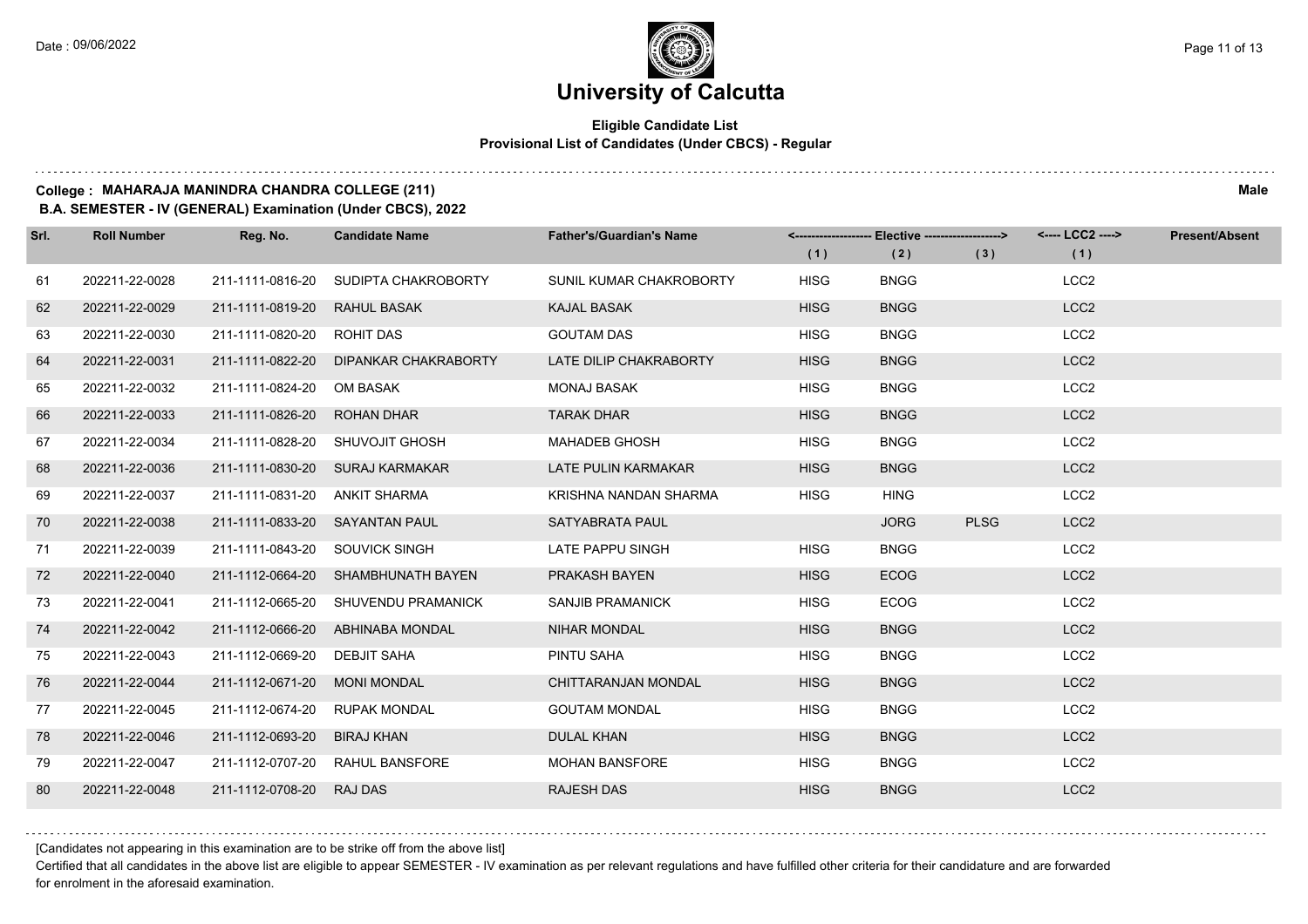## **Eligible Candidate List Provisional List of Candidates (Under CBCS) - Regular**

### **College : MAHARAJA MANINDRA CHANDRA COLLEGE (211) Male**

**B.A. SEMESTER - IV (GENERAL) Examination (Under CBCS), 2022**

| Srl. | <b>Roll Number</b> | Reg. No.                       | <b>Candidate Name</b>             | <b>Father's/Guardian's Name</b> | (1)         | <-------------------- Elective ------------------><br>(2) | (3)         | <---- LCC2 ----><br>(1) | <b>Present/Absent</b> |
|------|--------------------|--------------------------------|-----------------------------------|---------------------------------|-------------|-----------------------------------------------------------|-------------|-------------------------|-----------------------|
| 81   | 202211-22-0049     | 211-1112-0714-20               | ROHIT DAS                         | <b>BACHHU DAS</b>               | <b>HISG</b> | <b>BNGG</b>                                               |             | LCC <sub>2</sub>        |                       |
| 82   | 202211-22-0050     |                                | 211-1112-0718-20 SOUMEN SHIKARI   | RATNA KAR SHIKARI               | <b>HISG</b> | <b>BNGG</b>                                               |             | LCC <sub>2</sub>        |                       |
| 83   | 202211-22-0051     |                                | 211-1112-0720-20 SOURAV BAIRAGI   | <b>NIRMAL BAIRAGI</b>           | <b>HISG</b> | <b>BNGG</b>                                               |             | LCC <sub>2</sub>        |                       |
| 84   | 202211-22-0052     | 211-1112-0724-20 SUMAN MONDAL  |                                   | <b>MAHADEB MONDAL</b>           | <b>HISG</b> | <b>BNGG</b>                                               |             | LCC <sub>2</sub>        |                       |
| 85   | 202211-22-0053     | 211-1112-0729-20               | <b>TAPAS MARJIT</b>               | NABAKUMAR MARJIT                | <b>HISG</b> | <b>BNGG</b>                                               |             | LCC <sub>2</sub>        |                       |
| 86   | 202211-22-0054     | 211-1112-0732-20 SANKHA DAS    |                                   | <b>BROJONATH DAS</b>            | <b>HISG</b> | <b>PLSG</b>                                               |             | LCC <sub>2</sub>        |                       |
| 87   | 202211-22-0055     |                                | 211-1112-0733-20 SOUBHAGYA MONDAL | <b>SANKAR MONDAL</b>            | <b>HISG</b> | <b>PLSG</b>                                               |             | LCC <sub>2</sub>        |                       |
| 88   | 202211-22-0057     | 211-1112-0761-20 SUBHRAJIT DAS |                                   | <b>BISWAJIT DAS</b>             | <b>HISG</b> | <b>PLSG</b>                                               |             | LCC <sub>2</sub>        |                       |
| 89   | 202211-22-0058     | 211-1112-0772-20 AVHOY DAS     |                                   | MADHAB CHANDRA DAS              | <b>PLSG</b> | <b>ECOG</b>                                               |             | LCC <sub>2</sub>        |                       |
| 90   | 202211-22-0059     |                                | 211-1112-0775-20 PROLOY TALUKDAR  | <b>GOURANGA TALUKDAR</b>        | <b>PLSG</b> | <b>ECOG</b>                                               |             | LCC <sub>2</sub>        |                       |
| 91   | 202211-22-0060     | 211-1112-0791-20 RAHUL HALDER  |                                   | <b>CHITTA HALDER</b>            | <b>PLSG</b> | <b>BNGG</b>                                               |             | LCC <sub>2</sub>        |                       |
| 92   | 202211-22-0061     | 211-1112-0798-20 SOMNATH DAS   |                                   | <b>MANIK DAS</b>                | <b>PLSG</b> | <b>BNGG</b>                                               |             | LCC <sub>2</sub>        |                       |
| 93   | 202211-22-0062     | 211-1112-0800-20               | SUBHENDU MONDAL                   | <b>AMAR MONDAL</b>              | <b>PLSG</b> | <b>BNGG</b>                                               |             | LCC <sub>2</sub>        |                       |
| 94   | 202211-22-0063     |                                | 211-1112-0806-20 SWARBAJIT MONDAL | <b>MRINAL MONDAL</b>            | <b>PLSG</b> |                                                           | <b>PHIG</b> | LCC <sub>2</sub>        |                       |
| 95   | 202211-22-0064     |                                | 211-1112-0812-20 SUVAJIT MONDAL   | <b>TAPAS MONDAL</b>             | <b>PLSG</b> | <b>ENGG</b>                                               |             | LCC <sub>2</sub>        |                       |
| 96   | 202211-22-0065     | 211-1112-0844-20 SOMNATH DAS   |                                   | <b>SUKUMAR DAS</b>              | <b>HISG</b> | <b>PLSG</b>                                               |             | LCC <sub>2</sub>        |                       |
| 97   | 202211-22-0066     | 211-1113-0712-20               | <b>RITIK BESRA</b>                | <b>THAKUR BESRA</b>             | <b>HISG</b> | <b>BNGG</b>                                               |             | LCC <sub>2</sub>        |                       |
| 98   | 202211-22-0067     | 211-1113-0769-20               | <b>RAJESH MANDI</b>               | PARESH CHANDRA MANDI            |             | <b>BNGG</b>                                               | <b>PLSG</b> | LCC <sub>2</sub>        |                       |
| 99   | 202211-22-0068     |                                | 211-1113-0792-20 RAJESH MAHATO    | RAJKUMAR MAHATO                 | <b>PLSG</b> | <b>BNGG</b>                                               |             | LCC <sub>2</sub>        |                       |
| 100  | 202211-22-0069     |                                | 211-1114-0717-20 SOUGATA MODAK    | <b>GOUATAM MODAK</b>            | <b>HISG</b> | <b>BNGG</b>                                               |             | LCC <sub>2</sub>        |                       |

[Candidates not appearing in this examination are to be strike off from the above list]

Certified that all candidates in the above list are eligible to appear SEMESTER - IV examination as per relevant regulations and have fulfilled other criteria for their candidature and are forwarded for enrolment in the aforesaid examination.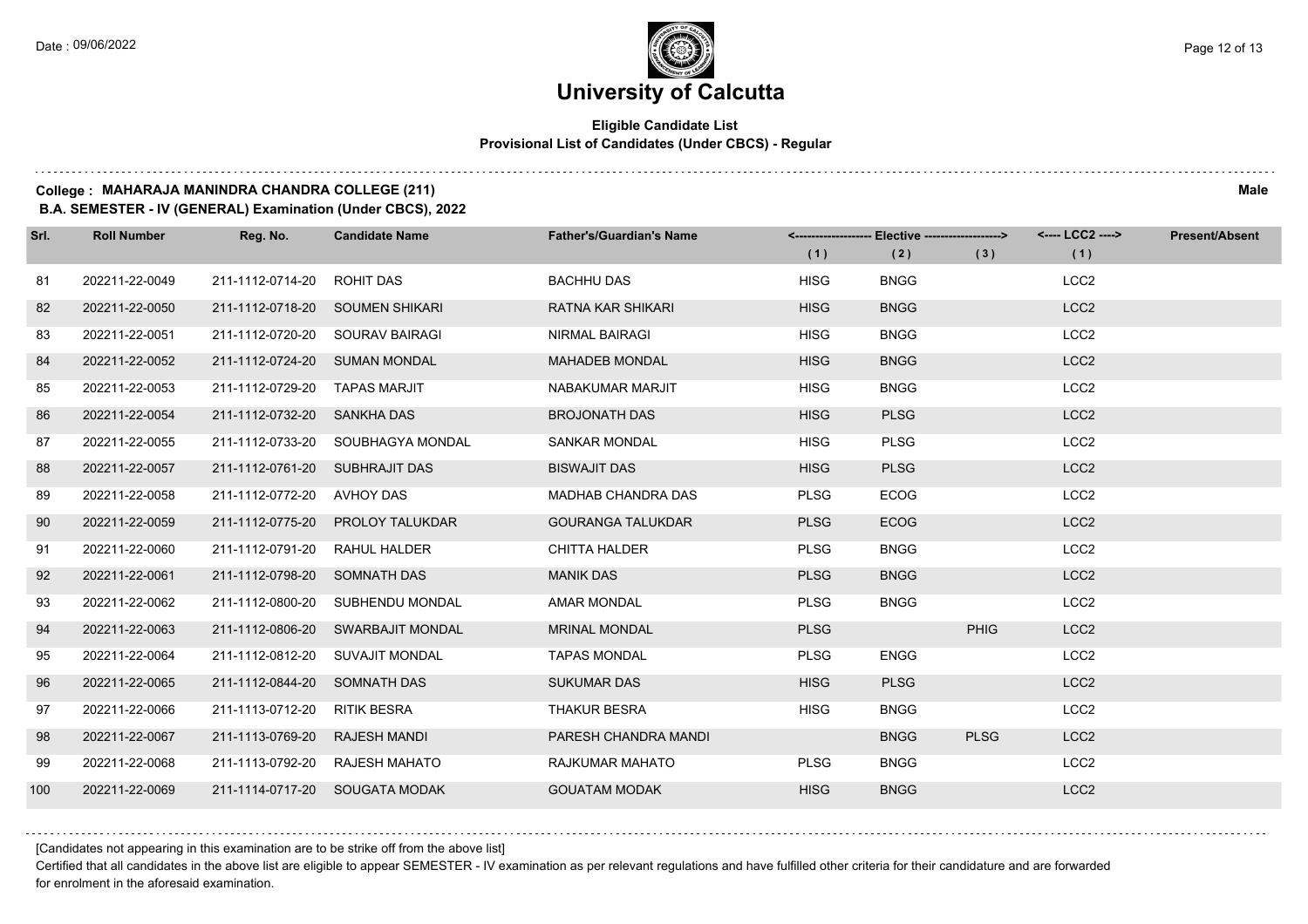## **Eligible Candidate List Provisional List of Candidates (Under CBCS) - Regular**

#### **College : MAHARAJA MANINDRA CHANDRA COLLEGE (211) Male**

**B.A. SEMESTER - IV (GENERAL) Examination (Under CBCS), 2022**

| Srl. | <b>Roll Number</b> | Reg. No.         | <b>Candidate Name</b>  | <b>Father's/Guardian's Name</b> |             | <-------------------- Elective -------------------> |             | <---- LCC2 ----> | <b>Present/Absent</b> |
|------|--------------------|------------------|------------------------|---------------------------------|-------------|-----------------------------------------------------|-------------|------------------|-----------------------|
|      |                    |                  |                        |                                 | (1)         | (2)                                                 | (3)         | (1)              |                       |
| 101  | 202211-22-0070     | 211-1114-0726-20 | SUVANKAR PAL           | <b>SANJAY PAL</b>               | <b>HISG</b> |                                                     | <b>PLSG</b> | LCC <sub>2</sub> |                       |
| 102  | 202211-22-0071     | 211-1114-0751-20 | DIPAYAN NANDI          | <b>SUBIR NANDI</b>              | <b>HISG</b> | <b>PLSG</b>                                         |             | LCC <sub>2</sub> |                       |
| 103  | 202211-22-0072     | 211-1114-0767-20 | <b>MANOJ PAL</b>       | <b>MOHANTA PAL</b>              | <b>HISG</b> | <b>PLSG</b>                                         |             | LCC <sub>2</sub> |                       |
| 104  | 202211-22-0073     | 211-1114-0783-20 | KOUSTAV GHOSH          | <b>BISWAJIT GHOSH</b>           | <b>PLSG</b> | <b>BNGG</b>                                         |             | LCC <sub>2</sub> |                       |
| 105  | 202211-22-0074     | 211-1114-0799-20 | SOURAV SUR             | SOMNATH SUR                     | <b>PLSG</b> | <b>BNGG</b>                                         |             | LCC <sub>2</sub> |                       |
| 106  | 202211-22-0075     | 211-1114-0809-20 | <b>SAMUEL DHARA</b>    | <b>SUMIT DHARA</b>              | <b>PLSG</b> | <b>ENGG</b>                                         |             | LCC <sub>2</sub> |                       |
| 107  | 202211-22-0076     | 211-1114-0817-20 | PALLAB DAS             | KRISHNA CHANDRA DAS             | <b>HISG</b> | <b>BNGG</b>                                         |             | LCC <sub>2</sub> |                       |
| 108  | 202211-22-0077     | 211-1115-0670-20 | MD AFTAB UDDIN         | <b>MD ARMAN ALI</b>             | <b>HISG</b> | <b>BNGG</b>                                         |             | LCC <sub>2</sub> |                       |
| 109  | 202211-22-0079     | 211-1115-0780-20 | <b>HABIUL SEKH</b>     | <b>MD GAFFAR SEKH</b>           | <b>PLSG</b> | <b>BNGG</b>                                         |             | LCC <sub>2</sub> |                       |
| 110  | 202211-22-0081     | 211-1115-0297-18 | <b>MUSARAF HOSSAIN</b> | <b>MOSLEM ALI</b>               | <b>HISG</b> | <b>BNGG</b>                                         |             | LCC <sub>2</sub> |                       |
| 111  | 202211-22-0082     | 211-1111-1092-20 | PRATAP KUMAR PRAMANIK  | PRADIP KUMAR PRAMANIK           | <b>HISG</b> | <b>ENGG</b>                                         |             | LCC <sub>2</sub> |                       |
| 112  | 202211-22-0083     | 211-1111-1093-20 | <b>ANIMESH RAO</b>     | <b>BHASKAR RAO</b>              | <b>HISG</b> | <b>HING</b>                                         |             | LCC <sub>2</sub> |                       |
| 113  | 202211-22-0084     | 211-1111-1099-20 | JOY ACHARYA            | NARENDRA ACHARYA                | <b>ECOG</b> | <b>BNGG</b>                                         |             | LCC <sub>2</sub> |                       |
| 114  | 202211-22-0085     | 211-1114-1094-20 | DEBOJIT PAUL           | <b>DEBASISH PAUL</b>            | <b>HISG</b> | <b>JORG</b>                                         |             | LCC <sub>2</sub> |                       |

[Candidates not appearing in this examination are to be strike off from the above list]

Certified that all candidates in the above list are eligible to appear SEMESTER - IV examination as per relevant regulations and have fulfilled other criteria for their candidature and are forwarded for enrolment in the aforesaid examination.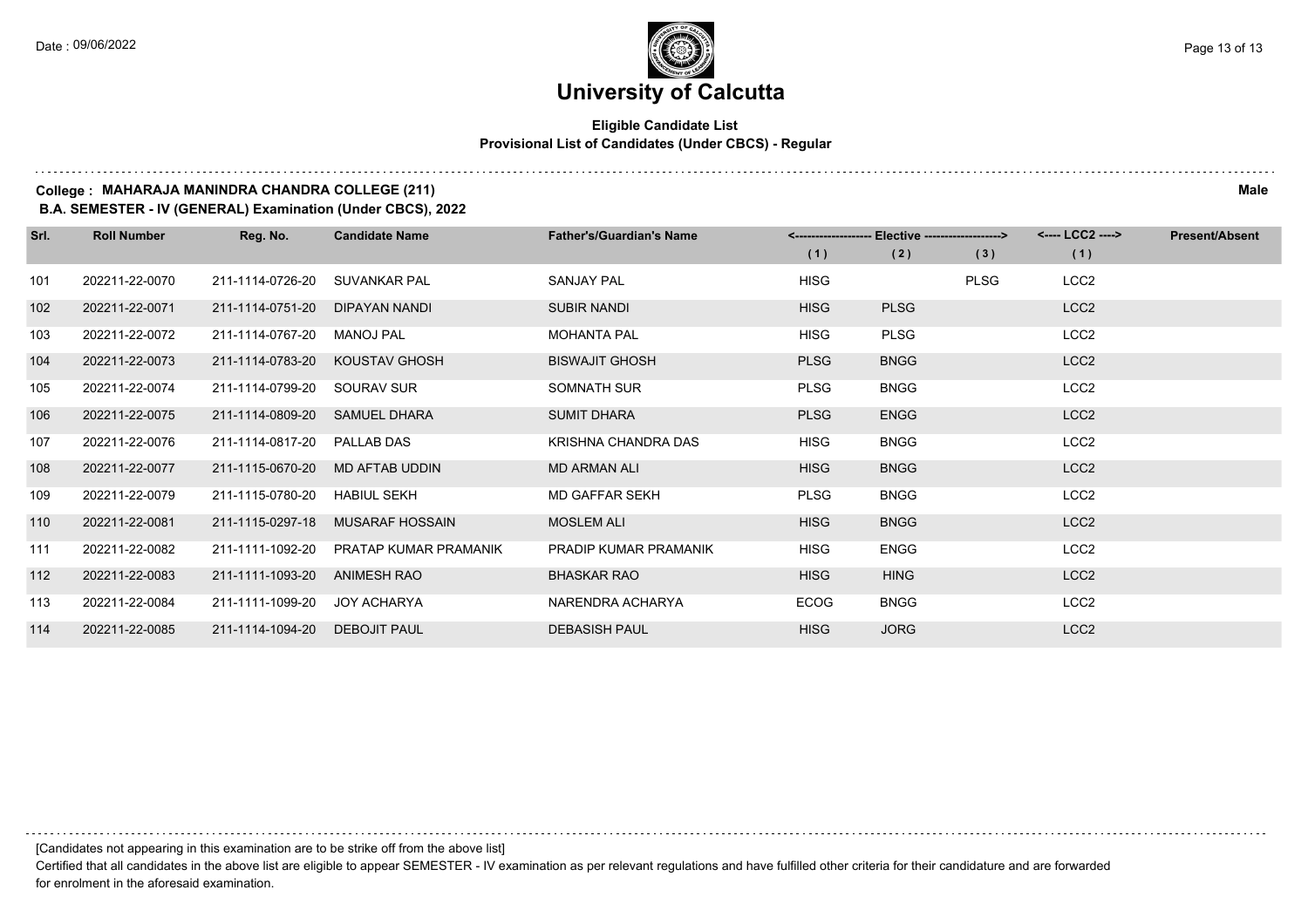### **Eligible Candidate List Provisional List of Candidates (Under CBCS) - Backlog**

#### **College : MAHARAJA MANINDRA CHANDRA COLLEGE (211) Female B.A. SEMESTER - IV (HONOURS) Examination (Under CBCS), 2022**

| Srl.              | <b>Roll Number</b> | Reg. No.                        | <b>Candidate Name</b>                 | <b>Father's/Guardian's Name</b> |                    |     |     | <---- LCC2 ----> | <b>Present/Absent</b> |
|-------------------|--------------------|---------------------------------|---------------------------------------|---------------------------------|--------------------|-----|-----|------------------|-----------------------|
|                   |                    |                                 |                                       |                                 | (1)                | (2) | (3) | (1)              |                       |
|                   | 182211-11-0031     |                                 | 211-1212-0036-18 SUCHORITA MONDAL     | <b>ASHOKE MONDAL</b>            | <b>PLSG</b>        |     |     |                  |                       |
|                   |                    |                                 |                                       |                                 | GE4                |     |     |                  |                       |
|                   | 2 182211-11-0036   | 211-1212-0042-18 DIPA BISWAS    |                                       | <b>GOPAL BISWAS</b>             | <b>PLSG</b><br>GE4 |     |     |                  |                       |
| 3                 | 182211-11-0070     | 211-1211-0237-18 BABITA KUMARI  |                                       | <b>SURENDRA ROY</b>             | <b>HINA</b>        |     |     |                  |                       |
|                   |                    |                                 |                                       |                                 | CC10, CC8, CC9     |     |     |                  |                       |
|                   |                    |                                 |                                       |                                 | SEC-B2             |     |     |                  |                       |
|                   | 4 182211-11-0082   |                                 | 211-1211-0250-18 KM AAKANKSHA JAISWAL | <b>ANIL KUMAR</b>               | <b>PHIG</b>        |     |     |                  |                       |
|                   |                    |                                 |                                       |                                 | GE4                |     |     |                  |                       |
| 5                 | 182211-11-0085     | 211-1212-0235-18 PAYEL RAJAK    |                                       | <b>SUBHAS RAJAK</b>             | <b>HISG</b>        |     |     |                  |                       |
|                   |                    |                                 |                                       |                                 | GE4                |     |     |                  |                       |
| 6                 | 182211-11-0134     | 211-1211-0131-18 SMRITI MANNA   |                                       | <b>BIMAL MANNA</b>              | <b>HISG</b>        |     |     |                  |                       |
|                   |                    |                                 |                                       |                                 | GE4                |     |     |                  |                       |
|                   | 7 182211-11-0142   | 211-1211-0145-18 MOHANA ROY     |                                       | <b>AJIT ROY</b>                 | PHIA               |     |     |                  |                       |
|                   |                    |                                 |                                       |                                 | CC10, CC8, CC9,    |     |     |                  |                       |
|                   |                    |                                 |                                       |                                 | SEC-B2             |     |     |                  |                       |
|                   | 8 182211-11-0144   | 211-1211-0149-18 SINTHIA SARKER |                                       | <b>SUSHIL SARKAR</b>            | <b>HISG</b>        |     |     |                  |                       |
|                   |                    |                                 |                                       |                                 | GE4                |     |     |                  |                       |
| 9                 | 182211-11-0172     | 211-1212-0191-18 SUJATA RANJIT  |                                       | <b>SAMIR RANJIT</b>             | <b>PLSA</b>        |     |     |                  |                       |
|                   |                    |                                 |                                       |                                 | CC10, CC8, CC9     |     |     |                  |                       |
|                   |                    |                                 |                                       |                                 | SEC-B1             |     |     |                  |                       |
| 10 <sup>1</sup>   | 182211-11-0173     | 211-1212-0196-18 JAYSHREE BAG   |                                       | <b>JAYANTA BAG</b>              | <b>HISG</b>        |     |     |                  |                       |
|                   |                    |                                 |                                       |                                 | GE4 (TU)           |     |     |                  |                       |
| 11                | 192211-11-0043     |                                 | 211-1211-0070-19 DISHA PRAMANIK       | Gobinda Pramanik                | <b>ENGA</b>        |     |     |                  |                       |
|                   |                    |                                 |                                       |                                 | SEC-B1             |     |     |                  |                       |
| $12 \overline{ }$ | 192211-11-0049     | 211-1211-0244-19 SAKCHI CHHETRI |                                       | <b>BIJOY CHHETRI</b>            | <b>ENGA</b>        |     |     |                  |                       |
|                   |                    |                                 |                                       |                                 | SEC-B2             |     |     |                  |                       |
| 13                | 192211-11-0056     | 211-1212-0065-19 MITHU MONDAL   |                                       | <b>JIBAN MONDAL</b>             | <b>ENGA</b>        |     |     |                  |                       |
|                   |                    |                                 |                                       |                                 | SEC-B1             |     |     |                  |                       |

[Candidates not appearing in this examination are to be strike off from the above list]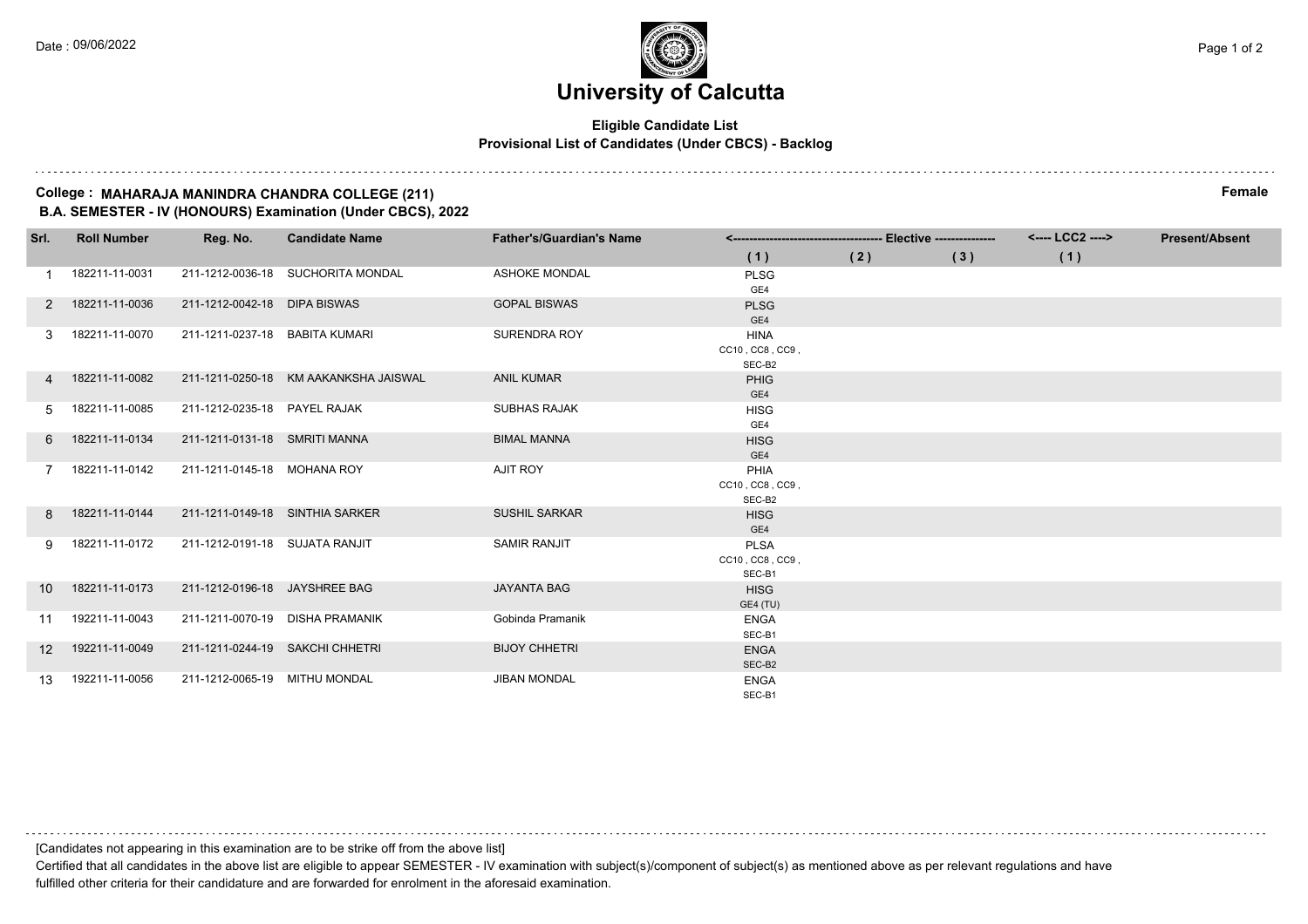### **Eligible Candidate List Provisional List of Candidates (Under CBCS) - Backlog**

#### **College : MAHARAJA MANINDRA CHANDRA COLLEGE (211) Male B.A. SEMESTER - IV (HONOURS) Examination (Under CBCS), 2022**

| Srl.          | <b>Roll Number</b> | Reg. No.                      | <b>Candidate Name</b> | <b>Father's/Guardian's Name</b> |                 |     |     | <---- LCC2 ----> | <b>Present/Absent</b> |
|---------------|--------------------|-------------------------------|-----------------------|---------------------------------|-----------------|-----|-----|------------------|-----------------------|
|               |                    |                               |                       |                                 | (1)             | (2) | (3) | (1)              |                       |
|               | 182211-21-0004     | 211-1111-0016-18 SOURAV SAHA  |                       | NARAYAN SAHA                    | <b>PHIG</b>     |     |     |                  |                       |
|               |                    |                               |                       |                                 | GE4             |     |     |                  |                       |
| $\mathcal{P}$ | 182211-21-0009     | 211-1112-0043-18              | JAGANNATH SARKAR      | <b>BASUDEB SARKAR</b>           | <b>PLSG</b>     |     |     |                  |                       |
|               |                    |                               |                       |                                 | GE4             |     |     |                  |                       |
|               | 182211-21-0055     | 211-1112-0101-18 RAHUL SARDAR |                       | <b>JITEN SARDAR</b>             | <b>HISA</b>     |     |     |                  |                       |
|               |                    |                               |                       |                                 | CC10, CC8, CC9, |     |     |                  |                       |
|               |                    |                               |                       |                                 | SEC-B1          |     |     |                  |                       |
| 4             | 192211-21-0017     | 211-1111-0245-19 SUMIT GHOSH  |                       | MALAY GHOSH                     | <b>ENGA</b>     |     |     |                  |                       |
|               |                    |                               |                       |                                 | CC10, CC9 (TU), |     |     |                  |                       |
|               |                    |                               |                       |                                 | SEC-B1          |     |     |                  |                       |

[Candidates not appearing in this examination are to be strike off from the above list] Certified that all candidates in the above list are eligible to appear SEMESTER - IV examination with subject(s)/component of subject(s) as mentioned above as per relevant regulations and have fulfilled other criteria for their candidature and are forwarded for enrolment in the aforesaid examination.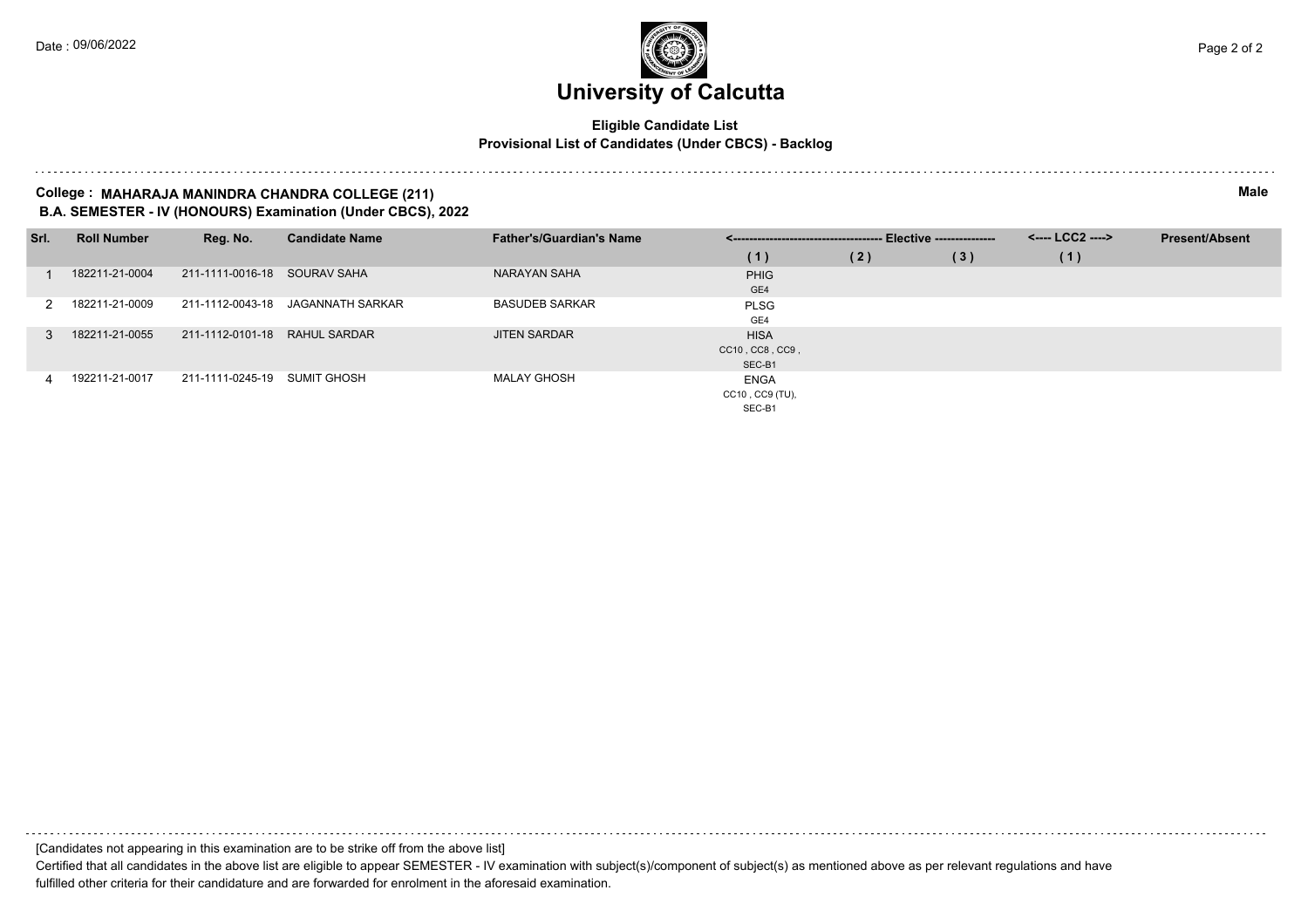### **Eligible Candidate List Provisional List of Candidates (Under CBCS) - Backlog**

#### **College : MAHARAJA MANINDRA CHANDRA COLLEGE (211) Female B.A. SEMESTER - IV (GENERAL) Examination (Under CBCS), 2022**

| Srl.            | <b>Roll Number</b> | Reg. No.                       | <b>Candidate Name</b>               | <b>Father's/Guardian's Name</b> |                        |                            |     | <---- LCC2 ----> | <b>Present/Absent</b> |
|-----------------|--------------------|--------------------------------|-------------------------------------|---------------------------------|------------------------|----------------------------|-----|------------------|-----------------------|
|                 |                    |                                |                                     |                                 | (1)                    | (2)                        | (3) | (1)              |                       |
|                 | 182211-12-0001     |                                | 211-1211-0591-18 SONIYA PRAMANICK   | SOUMENDRA NATH PRAMANICK        | <b>HISG</b>            |                            |     |                  |                       |
|                 |                    |                                |                                     |                                 | CC4                    |                            |     |                  |                       |
| 2               | 182211-12-0004     | 211-1211-0629-18 POOJA GHOSH   |                                     | PRITAM GHOSH                    | <b>PHIG</b>            |                            |     |                  |                       |
| 3               | 182211-12-0011     |                                | 211-1212-0657-18 SMRITIKA RAJBANSHI | BHAJAN RAJBANSHI                | CC4<br><b>PLSG</b>     |                            |     |                  |                       |
|                 |                    |                                |                                     |                                 | CC4                    |                            |     |                  |                       |
|                 | 182211-12-0032     |                                | 211-1211-0615-18 SHATABDI SARKAR    | <b>SWAPAN SARKAR</b>            | <b>HISG</b>            | <b>JORG</b>                |     |                  |                       |
|                 |                    |                                |                                     |                                 | CC4                    | CC4, SEC-B1                |     |                  |                       |
| 5.              | 182211-12-0049     |                                | 211-1214-0691-18 PARBATI SARKAR     | <b>BISWANATH SARKAR</b>         | <b>HISG</b>            | <b>JORG</b>                |     |                  |                       |
|                 |                    |                                |                                     |                                 | CC4(TU)                | CC4(TU)                    |     |                  |                       |
| 6.              | 182211-12-0055     |                                | 211-1212-1019-18 MITHU RANI MONDAL  | <b>GOUR MONDAL</b>              | <b>PHIG</b>            | <b>PLSG</b><br>CC4, SEC-B1 |     |                  |                       |
| 7               | 182211-12-0061     | 211-1211-0619-18 SHREYASI DAS  |                                     | SUSANTA DAS                     | CC4<br><b>ENGG</b>     |                            |     |                  |                       |
|                 |                    |                                |                                     |                                 | CC4                    |                            |     |                  |                       |
| 8               | 182211-12-0062     | 211-1211-0625-18 PRITY SHAW    |                                     | <b>RAJ KUMAR SHAW</b>           | <b>HING</b>            | <b>PLSG</b>                |     |                  |                       |
|                 |                    |                                |                                     |                                 | CC4                    | CC4, SEC-B1                |     |                  |                       |
| 9               | 182211-12-0067     | 211-1211-0983-18 DOLI DAS      |                                     | <b>BISWAJIT DAS</b>             | PHIG                   | PLSG                       |     |                  |                       |
|                 |                    |                                |                                     |                                 | CC4                    | CC4                        |     |                  |                       |
| 10 I            | 182211-12-0071     | 211-1211-0997-18 MEGHA BASAK   |                                     | <b>BISWANATH BASAK</b>          | <b>PLSG</b>            |                            |     |                  |                       |
|                 | 11  182211-12-0078 | 211-1211-1017-18 RUMPA DAS     |                                     | MAHANANDA DAS                   | CC4(TU)<br><b>HISG</b> | PHIG                       |     |                  |                       |
|                 |                    |                                |                                     |                                 | $CC4$ (TH)             | CC4                        |     |                  |                       |
| 12 <sup>2</sup> | 182211-12-0079     | 211-1211-1018-18 SANKARI MADHU |                                     | SHYAMAL MADHU                   | <b>PLSG</b>            |                            |     |                  |                       |
|                 |                    |                                |                                     |                                 | CC4(TU)                |                            |     |                  |                       |
| 13              | 182211-12-0085     | 211-1212-1020-18 SOHINI DAS    |                                     | <b>DIPAK DAS</b>                | <b>HISG</b>            | PLSG                       |     |                  |                       |
|                 |                    |                                |                                     |                                 | $CC4$ (TH)             | CC4, SEC-B1                |     |                  |                       |
| 14              | 182211-12-0089     |                                | 211-1212-1030-18 SUDESHNA MONDAL    | <b>SANKAR MONDAL</b>            | <b>PLSG</b><br>CC4(TU) |                            |     |                  |                       |
| 15              | 182211-12-0090     | 211-1212-1031-18 JAITA MONDAL  |                                     | <b>SUKHEN MONDAL</b>            | <b>HISG</b>            | PLSG                       |     |                  |                       |
|                 |                    |                                |                                     |                                 | $CC4$ (TH)             | CC4                        |     |                  |                       |
| 16              | 182211-12-0091     |                                | 211-1212-1034-18 CHANDNI MONDAL     | <b>ASISH MONDAL</b>             | <b>PLSG</b>            |                            |     |                  |                       |
|                 |                    |                                |                                     |                                 | CC4(TU)                |                            |     |                  |                       |
|                 | 17  182211-12-0093 |                                | 211-1212-1037-18 CHAITALI MONDAL    | PINTU MONDAL                    | <b>HISG</b>            | PLSG                       |     |                  |                       |
|                 |                    |                                |                                     |                                 | $CC4$ (TH)             | CC4, SEC-B1                |     |                  |                       |
| 18              | 182211-12-0104     |                                | 211-1211-1092-18 GARGI CHAKRABORTY  | <b>GOKUL CHAKRABORTY</b>        | <b>ENGG</b><br>CC4     |                            |     |                  |                       |
|                 |                    |                                |                                     |                                 |                        |                            |     |                  |                       |

[Candidates not appearing in this examination are to be strike off from the above list]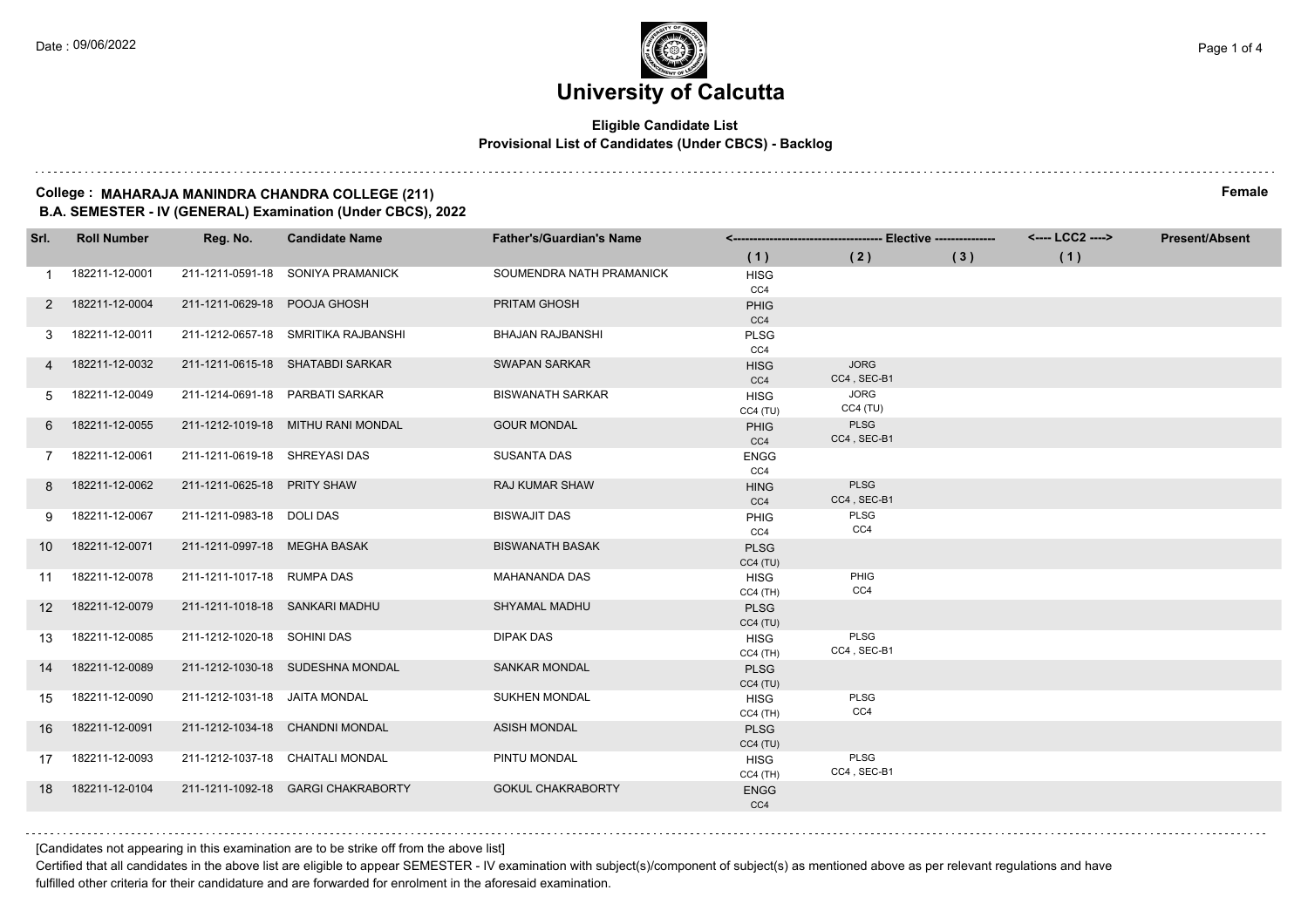### **Eligible Candidate List Provisional List of Candidates (Under CBCS) - Backlog**

#### **College : MAHARAJA MANINDRA CHANDRA COLLEGE (211) Female B.A. SEMESTER - IV (GENERAL) Examination (Under CBCS), 2022**

| Srl.            | <b>Roll Number</b> | Reg. No.                    | <b>Candidate Name</b> | <b>Father's/Guardian's Name</b> |                           |                           |     | <b>Present/Absent</b> |  |
|-----------------|--------------------|-----------------------------|-----------------------|---------------------------------|---------------------------|---------------------------|-----|-----------------------|--|
|                 |                    |                             |                       |                                 | (1)                       | (2)                       | (3) | (1)                   |  |
| 19              | 192211-12-0003     | 211-1211-0590-19 PUJA NATH  |                       | <b>SUKDEB NATH</b>              |                           | <b>PLSG</b><br>$CC4$ (TU) |     | ENGL                  |  |
| 20 <sup>1</sup> | 192211-12-0025     | 211-1211-0741-19 SHWETA DAS |                       | SUSHANTA KUMAR DAS              | <b>ENGG</b><br>CC4        |                           |     |                       |  |
| 21              | 192211-12-0027     | 211-1211-0575-19            | PRIYANKA GHOSH        | <b>JAYDEB GHOSH</b>             | <b>HISG</b><br>$CC4$ (TH) |                           |     |                       |  |
| 22              | 192211-12-0029     | 211-1211-0578-19            | PRIYA ROUTH           | <b>TAPAS ROUTH</b>              | <b>ENGG</b><br>CC4(TU)    |                           |     |                       |  |
| 23              | 192211-12-0079     | 211-1212-0681-19            | SHRADDHA SARDAR       | <b>KARTICK SARDAR</b>           | <b>PLSG</b><br>CC4(TU)    |                           |     |                       |  |

[Candidates not appearing in this examination are to be strike off from the above list]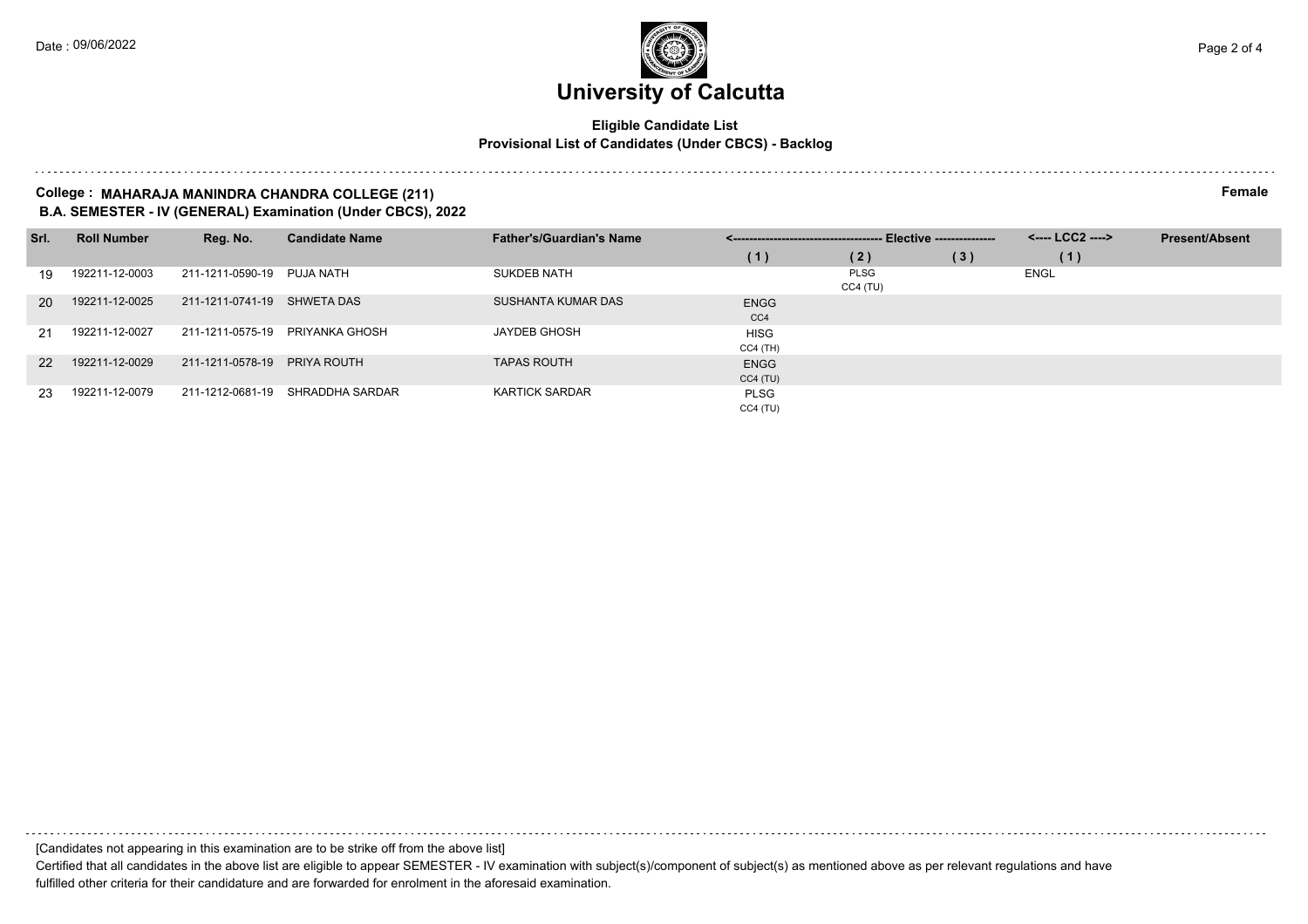### **Eligible Candidate List Provisional List of Candidates (Under CBCS) - Backlog**

#### **College : MAHARAJA MANINDRA CHANDRA COLLEGE (211) Male B.A. SEMESTER - IV (GENERAL) Examination (Under CBCS), 2022**

| Srl.        | <b>Roll Number</b> | Reg. No.                        | <b>Candidate Name</b>               | <b>Father's/Guardian's Name</b> |                        |                            |                                 | <---- LCC2 ----> | <b>Present/Absent</b> |
|-------------|--------------------|---------------------------------|-------------------------------------|---------------------------------|------------------------|----------------------------|---------------------------------|------------------|-----------------------|
|             |                    |                                 |                                     |                                 | (1)                    | (2)                        | (3)                             | (1)              |                       |
|             | 182211-22-0002     | 211-1111-0613-18 APURBA MITRA   |                                     | ANUP KUMAR MITRA                | <b>PHIG</b><br>CC4     | <b>PLSG</b><br>CC4, SEC-B1 |                                 |                  |                       |
|             | 182211-22-0019     | 211-1115-0687-18 MOSTAK ALI     |                                     | <b>MAKSUD ALI</b>               | <b>PHIG</b><br>CC4     |                            |                                 |                  |                       |
| 3           | 182211-22-0033     | 211-1112-0645-18 SOUMEN ROY     |                                     | <b>DILIP ROY</b>                | <b>HISG</b><br>CC4     | PHIG<br>CC4                |                                 |                  |                       |
|             | 182211-22-0062     | 211-1111-0655-18 SOUVIK MONDAL  |                                     | PRADIP MONDAL                   | <b>HISG</b><br>CC4     | PLSG<br>CC4                |                                 |                  |                       |
| 5           | 182211-22-0063     | 211-1111-0696-18 ABIR LAL DAS   |                                     | <b>RATANMONI DAS</b>            | <b>PHIG</b><br>CC4     | <b>PLSG</b><br>CC4         |                                 |                  |                       |
|             | 182211-22-0065     | 211-1111-0919-18 ANIRBAN GUPTA  |                                     | SADHAN GUPTA                    | <b>HISG</b><br>CC4     | PLSG<br>CC4, SEC-B1        |                                 |                  |                       |
| $7^{\circ}$ | 182211-22-0067     | 211-1111-0991-18 SUDIP SAHA     |                                     | <b>LOKENATH SAHA</b>            | <b>HISG</b><br>CC4     | PLSG<br>CC4, SEC-B1        |                                 |                  |                       |
| 8           | 182211-22-0075     |                                 | 211-1112-0675-18 PARTHA MONDAL      | <b>GOPAL MONDAL</b>             | <b>PLSG</b><br>CC4(TU) |                            |                                 |                  |                       |
| 9           | 182211-22-0082     | 211-1112-1027-18 SAIKAT MONDAL  |                                     | LATE HARAN MODAL                | <b>PHIG</b><br>CC4     | <b>PLSG</b><br>CC4         |                                 |                  |                       |
| 10          | 182211-22-0083     |                                 | 211-1112-1028-18 SOMNATH MONDAL     | <b>BISWAJIT MONDAL</b>          | <b>HISG</b><br>CC4(TU) | PLSG<br>CC4, SEC-B1        |                                 |                  |                       |
|             | 11  182211-22-0084 | 211-1112-1029-18 SAIKAT MONDAL  |                                     | <b>NEMAI MONDAL</b>             | <b>PLSG</b><br>CC4(TU) |                            |                                 |                  |                       |
| 12          | 182211-22-0091     | 211-1111-1091-18 RIPAI MANDAL   |                                     | <b>RAJEN MANDAL</b>             | <b>ENGG</b><br>CC4(TU) |                            |                                 |                  |                       |
| 13          | 182211-22-0094     | 211-1115-1075-18 NAZIR ALI      |                                     | <b>MD DAUD ALI</b>              | <b>PLSG</b><br>CC4(TU) |                            |                                 |                  |                       |
| 14          | 192211-22-0023     | 211-1114-0704-19 ASHIS SAHOO    |                                     | <b>BARENDRA NATH SAHOO</b>      | <b>PLSG</b><br>CC4     |                            |                                 |                  |                       |
| 15          | 192211-22-0052     |                                 | 211-1111-0728-19 AKASH KUMAR GUPTA  | Kameshwar Prasad Gupta          | <b>ENGG</b><br>CC4(TU) |                            |                                 |                  |                       |
| 16          | 192211-22-0055     |                                 | 211-1111-0733-19 SHYAM BIHARI GUPTA | SUBASH CHANDRA GUPTA            | <b>ENGG</b><br>CC4     |                            | <b>HISG</b><br>CC4 (TU), SEC-B1 |                  |                       |
|             | 17  192211-22-0056 |                                 | 211-1111-0736-19 JITESH KUMAR SINGH | LATE RAMNATH SINGH              | <b>HING</b><br>CC4     |                            |                                 |                  |                       |
| 18          | 192211-22-0060     | 211-1111-0742-19 ABHIJEET MITRA |                                     | <b>BABLU MITRA</b>              | <b>HISG</b><br>CC4(TU) |                            |                                 |                  |                       |

[Candidates not appearing in this examination are to be strike off from the above list]